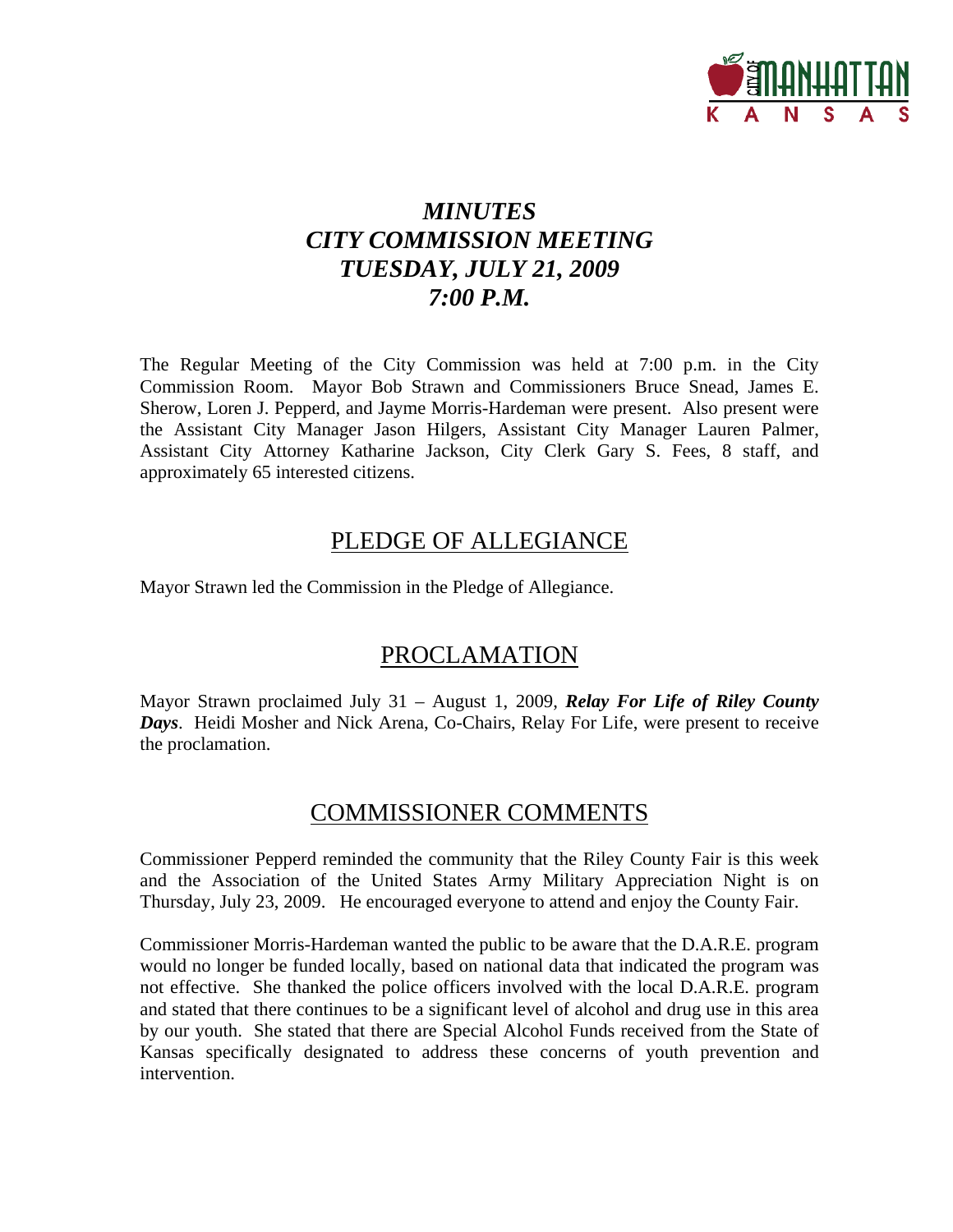**Minutes** City Commission Meeting July 21, 2009 Page 2

# COMMISSIONER COMMENTS *(CONTINUED)*

Mayor Strawn stated that during the Discussion/Briefing Session tonight, he voiced his concerns with his service as Mayor on the Board of Directors for the Manhattan Area Chamber of Commerce. He stated that with the City's new Code of Ethics policy, it was a conflict of interest for him to serve on a Board that is also a contract holder with the City of Manhattan and, that he would no longer be serving on the Chamber Board. He stated that the Chamber serves a very high purpose in this community and the Commission serves a separate and different purpose and, that he did not want to compromise either position. He said that as a Chamber Board member, you receive privy information that is not available to other Commissioners and as Mayor, his loyalty is to his fellow Commissioners, not to the Chamber. He also stated that his loyalty is to the people of the City of Manhattan and to the members of the Chamber. He stated that the Commission may have some discussions on this topic later on.

## CONSENT AGENDA

(\* denotes those items discussed)

#### **MINUTES**

The Commission approved the minutes of the Regular City Commission Meeting held Tuesday, July 7, 2009.

#### **CLAIMS REGISTER NO. 2616**

The Commission approved Claims Register No. 2616 authorizing and approving the payment of claims from July 1, 2009, to July 14, 2009, in the amount of \$4,087,173.26.

#### **LICENSE – TREE MAINTENANCE**

The Commission approved a Tree Maintenance license for calendar year 2009 for Haslett Tree Service, 105 Tremont Street, Junction City, and Paul's Tree Service, 27530 Oregon Trail Road, St. Marys.

#### **FINAL PLAT – WILLIE'S VILLAS PUD**

The Commission accepted the easements and rights-of-way, as shown on the Final Plat of Willie's Villas PUD, a Residential Planned Unit Development, generally located at 1021 Vattier Street and 1029 Vattier Street, based on conformance with the Manhattan Urban Area Subdivision Regulations.

## **ORDINANCE NO. 6768 – REZONE – 17TH STREET PROPERTIES DEVELOPMENT**

This item was removed from the Consent Agenda to the General Agenda at the request of Commissioner Sherow.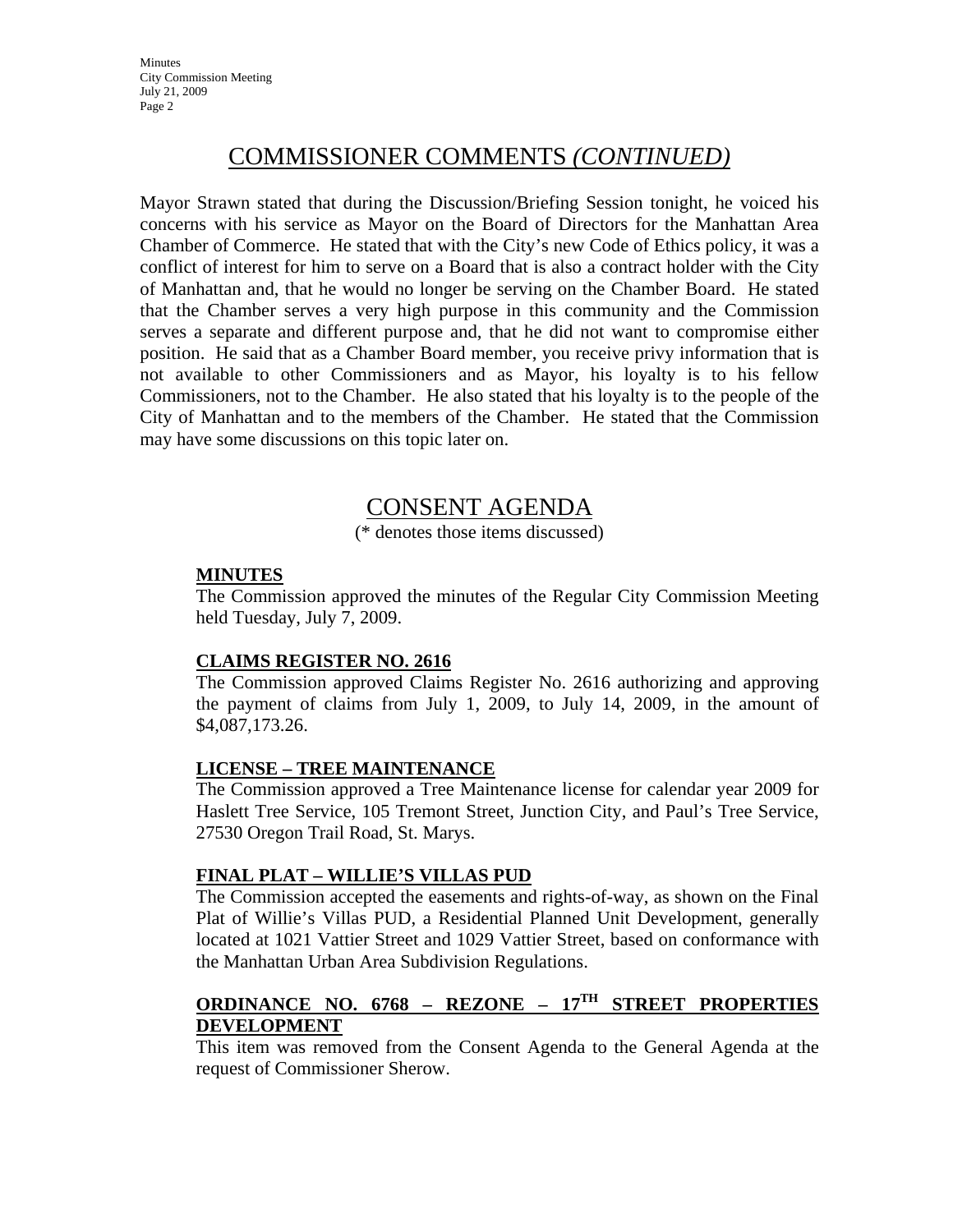#### **ORDINANCE NO. 6769 – AMEND FINAL DEVELOPMENT PLAN – HOME CENTER MALL PUD**

The Commission approved Ordinance No. 6769 amending the Final Development Plan of the Home Center Mall PUD, generally located at 627 Pecan Circle, and Ordinance No. 4586, to modify the approved ground entrance sign as proposed, based on the findings in the Staff Report with the two conditions of approval, as recommended by the Manhattan Urban Area Planning Board *(See Attachment No. 2)*.

#### **ORDINANCE NO. 6770 – LEVY – SPECIAL ASSESSMENTS (GOB 2009C)**

The Commission approved Ordinance No. 6770 levying special assessments against the following benefiting properties in the nine (9) public improvement districts: *Lee Mill Village – Storm Drainage (SM0702); Gravity Sanitary Sewer (SS0704); Lift Station (SS0709); Street (ST0709); and Water (WA0705); Stone Pointe Addition, Unit Two – Storm Drainage (SM0606) and Street (ST0630); Carlson Street – Storm Drainage (SM0802); and Prairie Lakes Addition, Unit Three – Street (ST0619).*

#### **\* ORDINANCE NO. 6771 – EMINENT DOMAIN – 4TH STREET AND BLUEMONT AVENUE INTERSECTION IMPROVEMENT (ST0703) PROPERTIES**

Jason Hilgers, Assistant City Manager, provided an overview and current status on the item and reassured the Commission that only a small portion of property from Walgreens is needed for the public improvements.

The Commission approved Ordinance No. 6771 authorizing the acquisition of 325, 330, and 401 Bluemont Avenue by condemnation.

## **FIRST READING – REZONE – 519 NORTH 11TH STREET**

The Commission approved first reading of an ordinance rezoning 519 North  $11<sup>th</sup>$ Street from R-3, Multiple-Family Residential District, to C-3, Aggieville Business District, based on the findings in the Staff Report *(See Attachment No. 3)*.

#### **REJECT BIDS – POYNTZ AVENUE AND JULIETTE AVENUE TRAFFIC SIGNAL IMPROVEMENTS (TR906P)**

The Commission accepted the Engineer's Estimate in the amount of \$33,800.00; rejected all bids; and authorized City Administration to rebid the Poyntz Avenue and Juliette Avenue Traffic Signal Improvements project (TR906P) at a later date.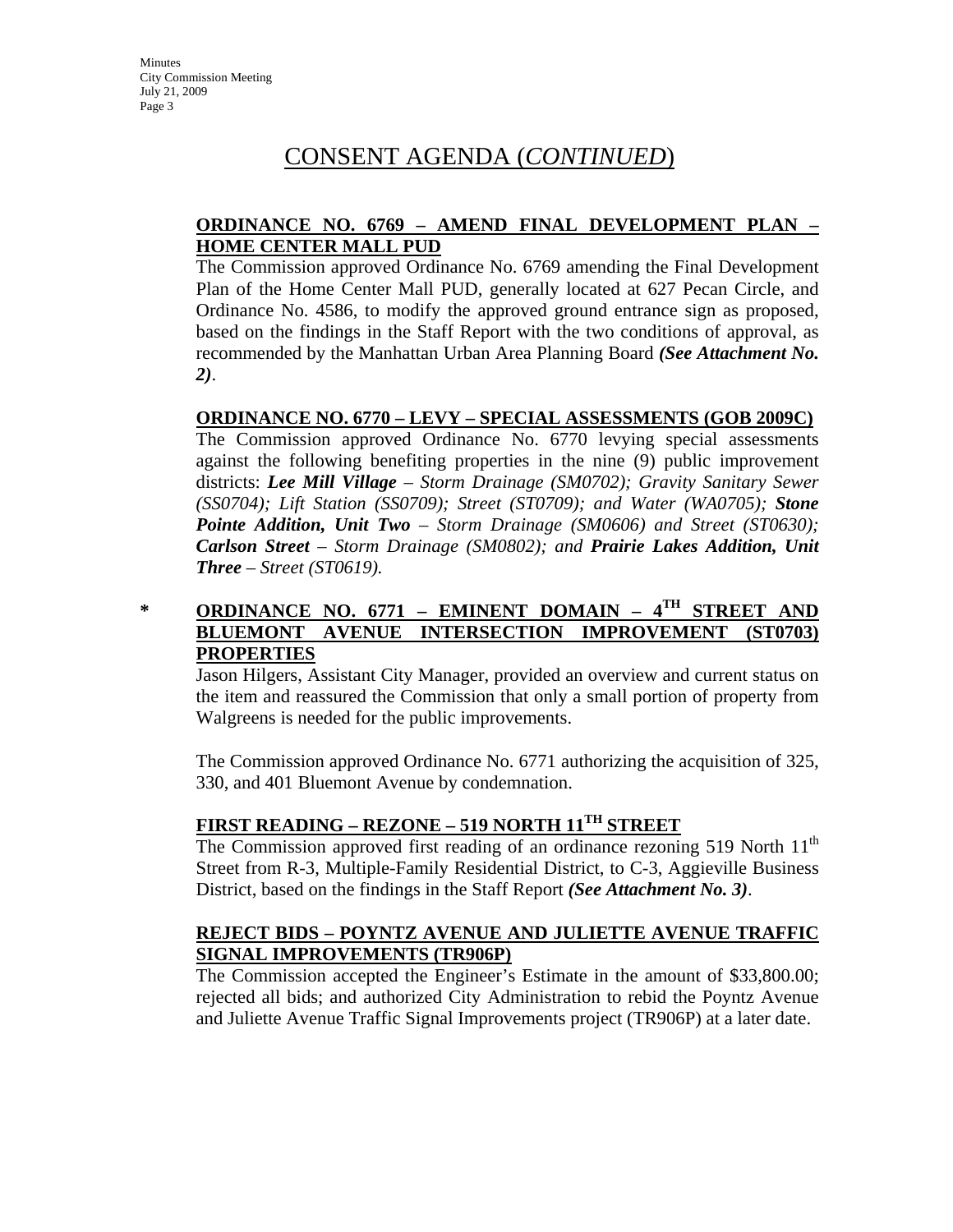#### **\* AWARD CONTRACT – HOUSING REHABILITATION PROGRAM**

Karen Davis, Director of Community Development, provided additional information on the item and responded to questions from the Commission.

The Commission accepted the bids for 3309 Claflin Road, 418 South Manhattan Avenue, and 530 Colorado Street; awarded the bids to the lowest responsible bidders; authorized the Mayor and City Clerk to enter into agreements with the contractors and property owners for expenditure of Housing Rehabilitation Funds; and authorized City Administration to approve any necessary change orders.

#### **AGREEMENT – BLUE TOWNSHIP SEWER DISTRICT**

The Commission authorized the Mayor and City Clerk to execute an agreement with Pottawatomie County, acting as the governing body of the Blue Township Sewer District, clarifying rights and responsibilities and providing for the transfer of a portion of the District's system to the City.

#### **\* PURCHASE – PUBLIC WORKS DEPARTMENT – MOTOR GRADER (CIP ST902E)**

Mayor Strawn stated that he had hoped to forgo some equipment items in the next budget cycle to lower the mill levy.

Jason Hilgers, Assistant City Manager, stated that this is a lease/purchase item and informed the Commission that a number of Capital Improvement Project items have been looked at to assist in meeting the budget goals for this year.

The Commission authorized the purchase of a 2008 John Deere Model 670D Motor Grader for the Public Works Department (Unit #221), from Murphy Tractor Co., of Topeka, Kansas, for the net amount of \$108,900.00 after trade-in.

#### **PURCHASE/ALLOCATE FUNDS – AIRPORT – GROUND SUPPORT EQUIPMENT**

The Commission authorized City Administration to finalize and the Mayor and City Clerk to execute required purchase contracts for Ground Support Equipment at the Manhattan Regional Airport and allocated Economic Development Funds in an amount not to exceed \$120,000.00 to purchase the necessary equipment.

#### **EQUIPMENT USE AGREEMENT – AMERICAN EAGLE AIRLINES, INC.**

The Commission authorized City Administration to finalize and the Mayor and City Clerk to execute an Equipment Use Agreement with American Eagle Airlines, Inc. for the use of the Ground Support Equipment at the Manhattan Regional Airport.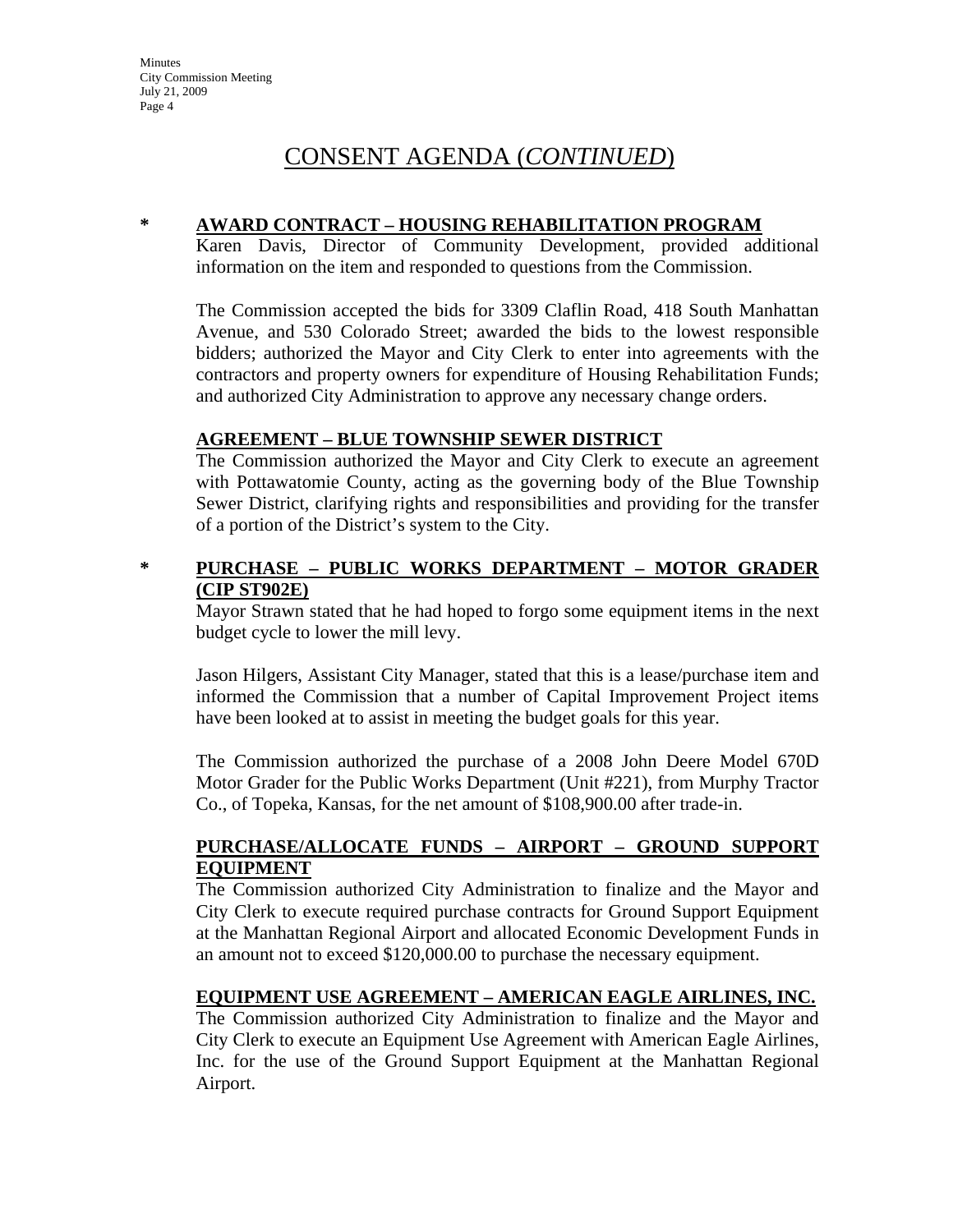#### **\* PROPOSAL – EXPAND ARMY CHILD CARE**

Lauren Palmer, Assistant City Manager, provided an overview on the item.

Commissioner Snead stated that this item has resulted in a culmination of over two years in working with community partners to leverage these resources. He voiced his support on the item to increase the availability of child care slots in Manhattan.

The Commission authorized City Administration to submit a proposal to the U. S. Department of the Army to expand the Army Child Care in Your Neighborhood Program in Manhattan.

#### **BOARD APPOINTMENTS**

The Commission approved appointments by Mayor Strawn to various boards and committees of the City.

#### *Airport Advisory Board*

Re-appointment of Carl Reed, 2805 Tatarrax, to a three-year Pottawatomie County term. Mr. Reed's term begins immediately, and will expire June 26, 2012.

Appointment of David Rogers, 3521 Churchill Way, to fill the unexpired term of Bernie Butler. Mr. Rogers' term begins immediately, and will expire June 26, 2011.

#### *Corporate Technology Park Architectural Review Committee*

Re-appointment of Stacy Kohlmeier, 3446 Vanesta Drive, to a three-year term. Ms. Kohlmeier's term will begin August 16, 2009, and will expire August 15, 2012.

#### *Partner City Advisory Committee*

 $\overline{\text{Re-approx}$  interests of Liz Beikmann, 1021 East  $26<sup>th</sup>$  Avenue, to a three-year term. Ms. Beikmann's term will begin September 1, 2009, and will expire August 31, 2012.

Appointment of Pamela Hatesohl, 1206 Stacy Lane, to a three-year term. Ms. Hatesohl's term will begin September 1, 2009, and will expire August 31, 2012.

#### *Social Services Advisory Board*

Appointment of Sarah Blair, 2204 Elco Circle, to a three-year term. Ms. Blair's term begins immediately, and will expire June 30, 2012.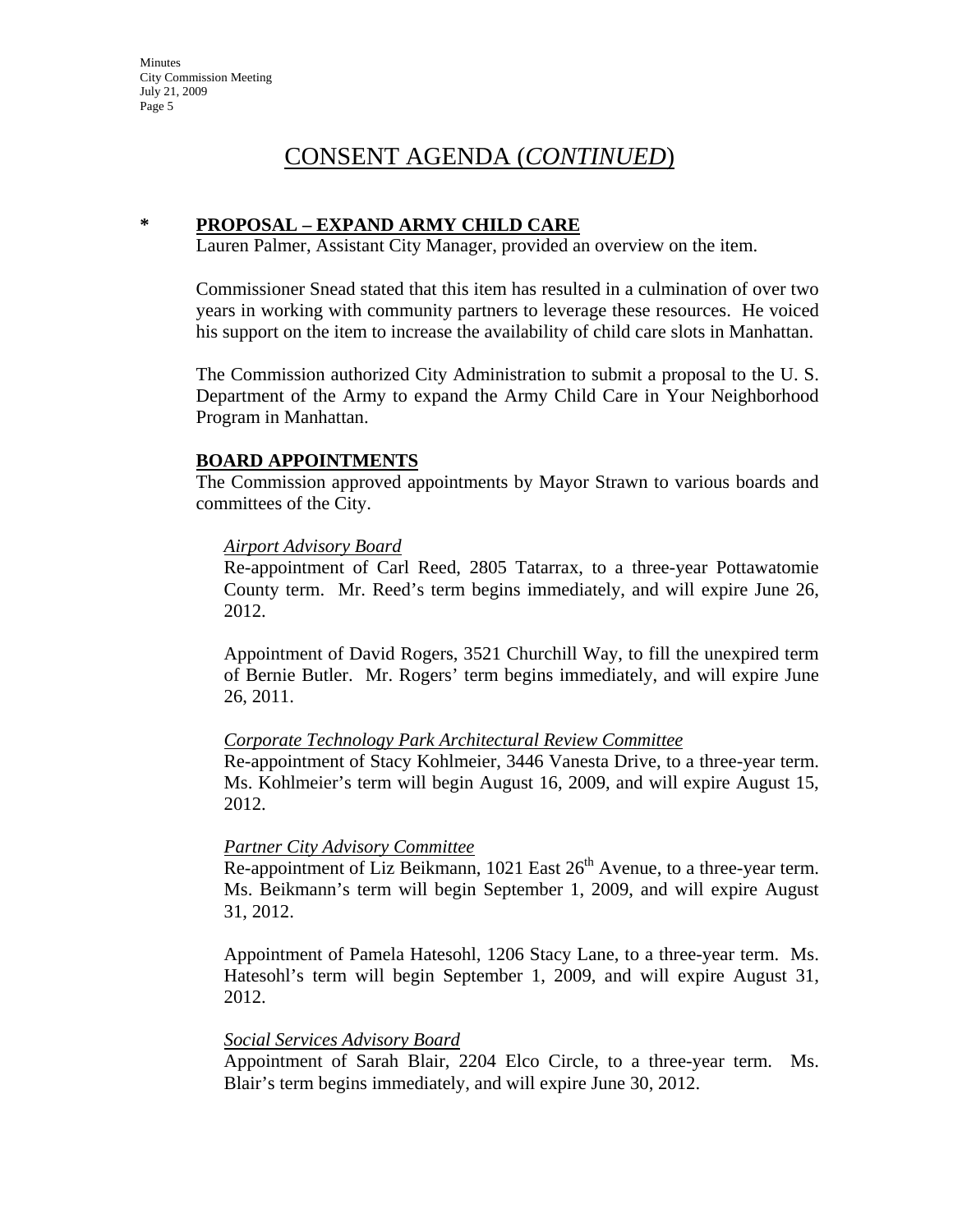#### **BOARD APPOINTMENTS** *(CONTINUED)*

#### *Social Services Advisory Board* **(CONTINUED)**

Appointment of Julie Hostetler, 1715 Thomas Circle, to fill the unexpired term of Olivia Becker. Ms. Hostetler's term begins immediately, and will expire June 30, 2011.

Appointment of Meagan Florie, 4160 Taneil Drive, to fill the unexpired term of George Savage. Ms. Florie's term begins immediately, and will expire June 30, 2010.

#### *Special Alcohol Funds Advisory Committee*

Re-appointment of Elaine Johannes, 2500 Nutmeg, to a one-year term. Ms. Johannes' term begins immediately, and will expire June 30, 2010.

Re-appointment of Yvonne Lacy, 2011 Anderson Avenue, to a one-year term. Ms. Lacy's term begins immediately and will expire June 30, 2010.

Re-appointment of Bria Taddiken, 2015 Shirley Lane, to a one-year term. Ms. Taddiken's term begins immediately, and will expire June 30, 2010.

Re-appointment of Christine Robinson, 3000 Tuttle Creek Boulevard #331, to a two-year term. Ms. Robinson's term begins immediately, and will expire June 30, 2011.

Re-appointment of Camelia Owens, 730 Allen Road #133, to a two-year term. Ms. Owens' term begins immediately, and will expire June 30, 2011.

Re-appointment of W. Larry Brockson, 2704 Candlewood Drive, to a two-year term. Mr. Brockson's term begins immediately, and will expire June 30, 2011.

Re-appointment of Julie Voelker, 727 Poyntz Avenue, to a three-year term. Ms. Voelker's term begins immediately, and will expire June 30, 2012.

Re-appointment of Penny Peirce, 1731 Humboldt Street, to a three-year term. Ms. Peirce's term begins immediately, and will expire June 30, 2012.

Re-appointment of Gayle Spencer, 3112 Ella Lane, to a three-year term. Ms. Spencer's term begins immediately, and will expire June 30, 2012.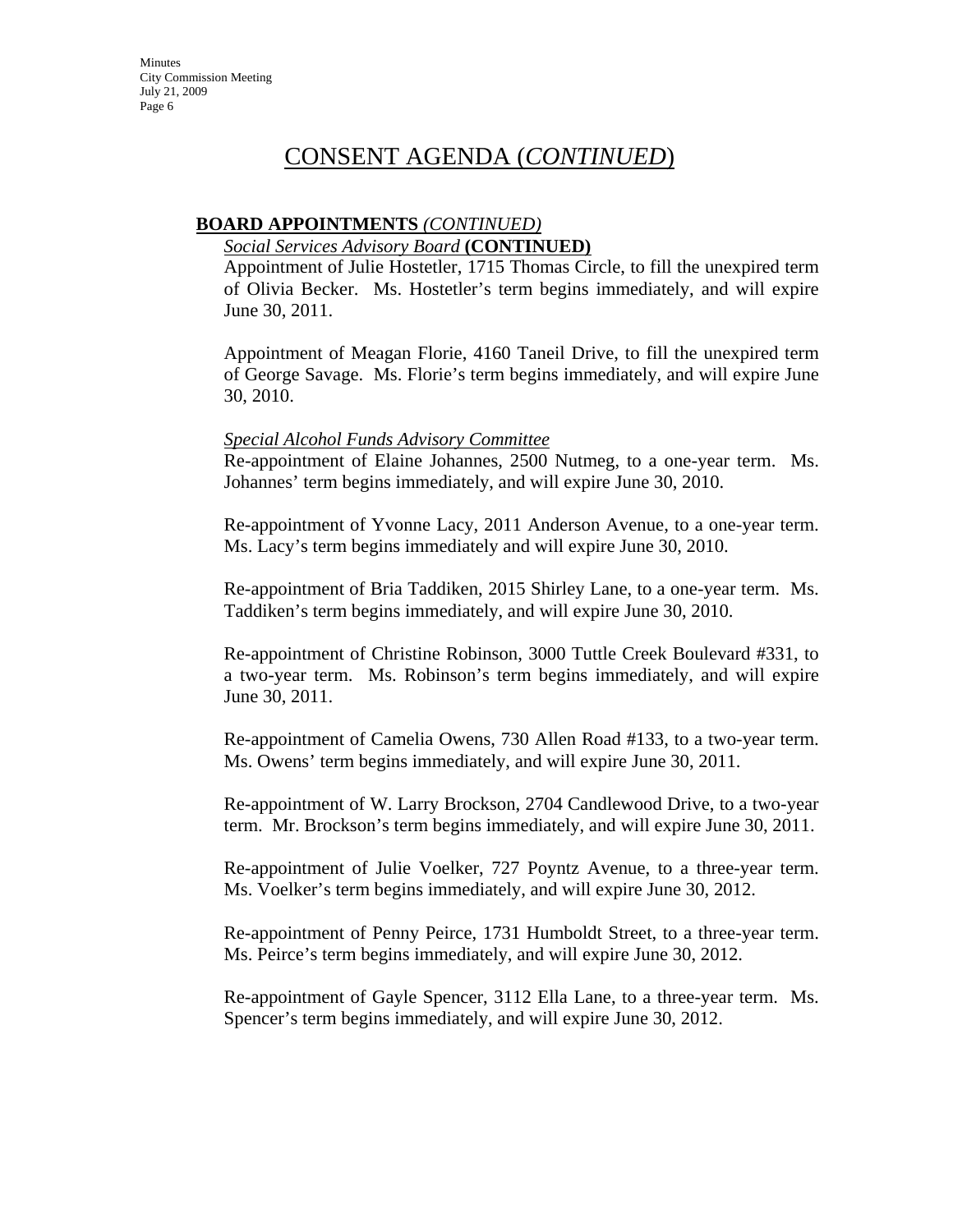After discussion, Commissioner Snead moved to approve the consent agenda, as amended, moving Item E: Ordinance NO.  $6768$  – REZONE –  $17<sup>TH</sup>$  STREET PROPERTIES DEVELOPMENT, from the consent agenda to the end of the general agenda. Commissioner Sherow seconded the motion. On a roll call vote, motion carried 5-0.

## GENERAL AGENDA

#### **FIRST READING – ANNEX AND REZONE - STONEHAVEN SHOPPING CENTER**

Eric Cattell, Assistant Director for Planning, presented the item. He then responded to questions from the Commission regarding the proposed shopping center, realignment plans for K-18 by the Kansas Department of Transportation, and provided an aerial view of the proposed site and rezoning request.

Neil Horton, Applicant, Vice President and Chief Executive Officer, Bayer Construction Company, Inc., provided the Commission with the history of the property and desire to make this a strong neighborhood shopping center. He stated that the C-2 zoning request better maximizes marketing options, provided an overview of the rezoning request, and said that there were no firm prospects for the development. He informed the Commission that he held a neighborhood meeting to meet with the neighborhood associations and stated that it would be economically foolish not to meet the desires of the residents nearby. He then responded to questions from the Commission regarding the C-2 rezoning request.

Commissioner Pepperd stated that the C-2 zoning provides additional ability for you to sell your product, that the topography would provide separation between the shopping center and the neighborhoods, and that Bayer Construction would do a great job.

Eric Cattell, Assistant Director for Planning, responded to questions from the Commission regarding the zoning and annexation process, notification process, and role of the Manhattan Urban Area Planning Board and City Commission with the preliminary and final plat process.

Commissioners Morris-Hardeman and Sherow, as well as Mayor Strawn, voiced their desires to expand the notification process to include the neighborhood associations.

Ron Forkenbrock, President, Townhomes at Miller Ranch Homeowners Association, 1040 Brianna Court, stated his concerns with the proposed C-2 rezoning and voiced his objection that the proposed development is only conceptual with no detailed plans. He requested that the Commission reject the C-2 rezoning request and have the applicant submit a proposal conducive to the neighborhoods and provide a list of businesses going into the shopping center.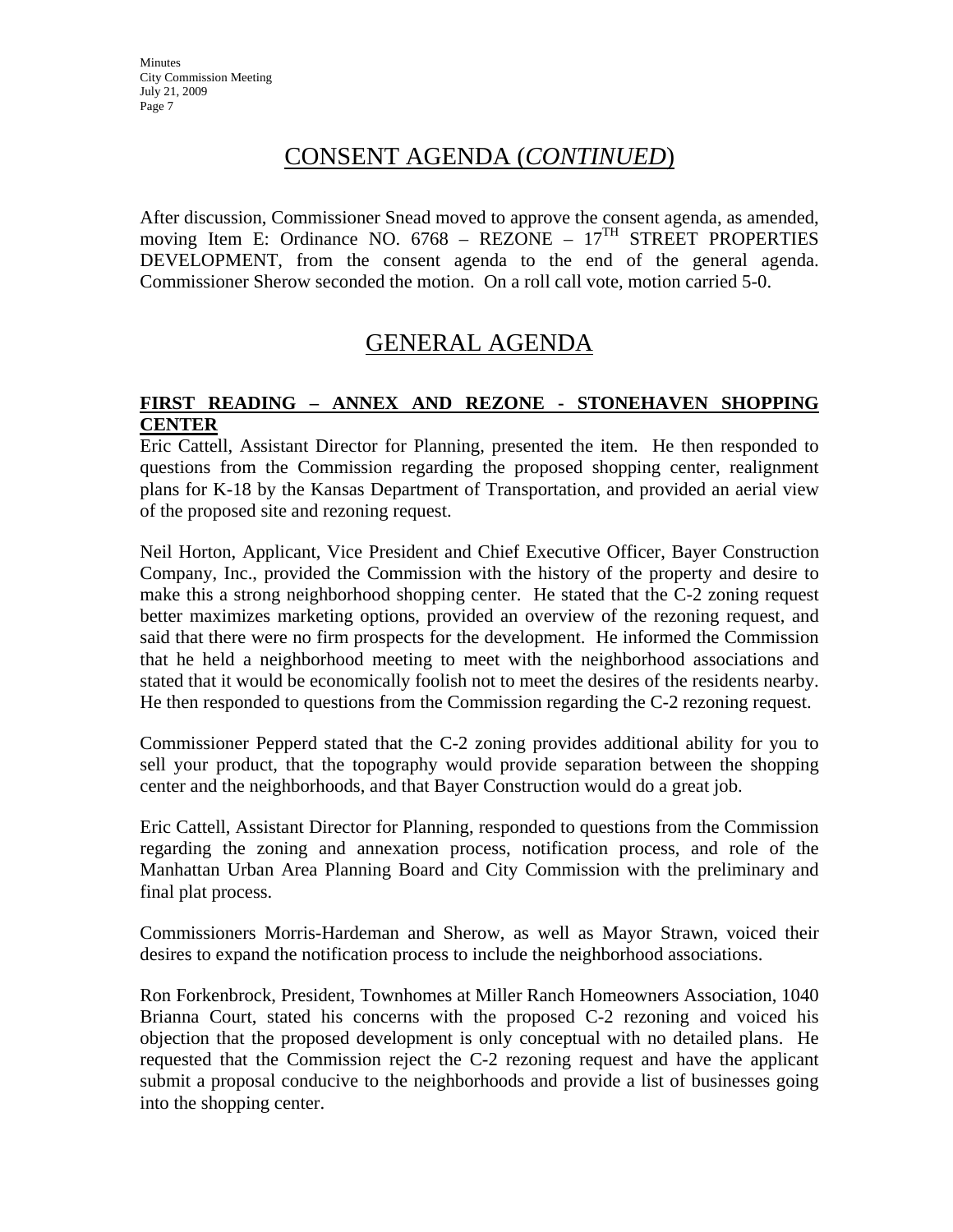#### **FIRST READING – ANNEX AND REZONE - STONEHAVEN SHOPPING CENTER** *(CONTINUED)*

John Altstadt, 3704 Overhill Circle, stated that residents will see this development every day when driving into the residential community. He asked the Commission to protect the investment that homeowners have made and to allow for additional input from the community so both parties can work together for a good solution for everyone.

Doug King, 1032 South Wreath Avenue, voiced his concerns with traffic and congestion into the neighborhoods if the proposed item was approved. He stated that the neighborhoods have limited access and asked to delay the proposed development until there is additional connections to either Scenic Drive or Wreath Avenue from the neighborhoods.

Mike Walter, representing the Arbor Heights and Warner Park Neighborhood Association, 2921 Arbor Drive, stated that they were not opposed to the shopping center, but wanted to see a Planned Unit Development used so that the neighborhood would have an opportunity to provide input. He asked the Commission to reject the C-2 proposal and stated that the desire of their neighborhood is to foster participation and cooperation.

Kate Stewart, representing Miller Ranch Homeowners Association, 1001 Overhill Road, highlighted the Manhattan Urban Area Comprehensive Action Plan 14-8, regarding Special Planning Areas, and asked that the rezoning be rejected and relook at this to satisfy all parties.

Rick Keevill, 1100 Overhill Road, informed the Commission that he opposed the rezoning request and asked the Commission to keep in mind the number of empty strip malls currently in Manhattan. He stated that the K-18 project is driving this rezoning and asked that this shopping area not be considered near his house.

Dr. Brett Depaola, 905 Overhill Road, informed the Commission that neighborhood input is key to benefit all parties and expressed concerns with the proposed shopping center. He stated that the commercial shopping center could be a really nice gateway with great architecture, but wanted to be assured that the developer would work with the neighborhood.

John Crespi, 3801 Stratford Drive, provided additional information on the C-2 zoning, which needs to meet the Miller Ranch architectural standards.

Neil Horton, Applicant, Vice President and Chief Executive Officer, Bayer Construction Company, Inc., presented an aerial view of the proposed shopping center and the residential area, as well as developable land of 11 acres.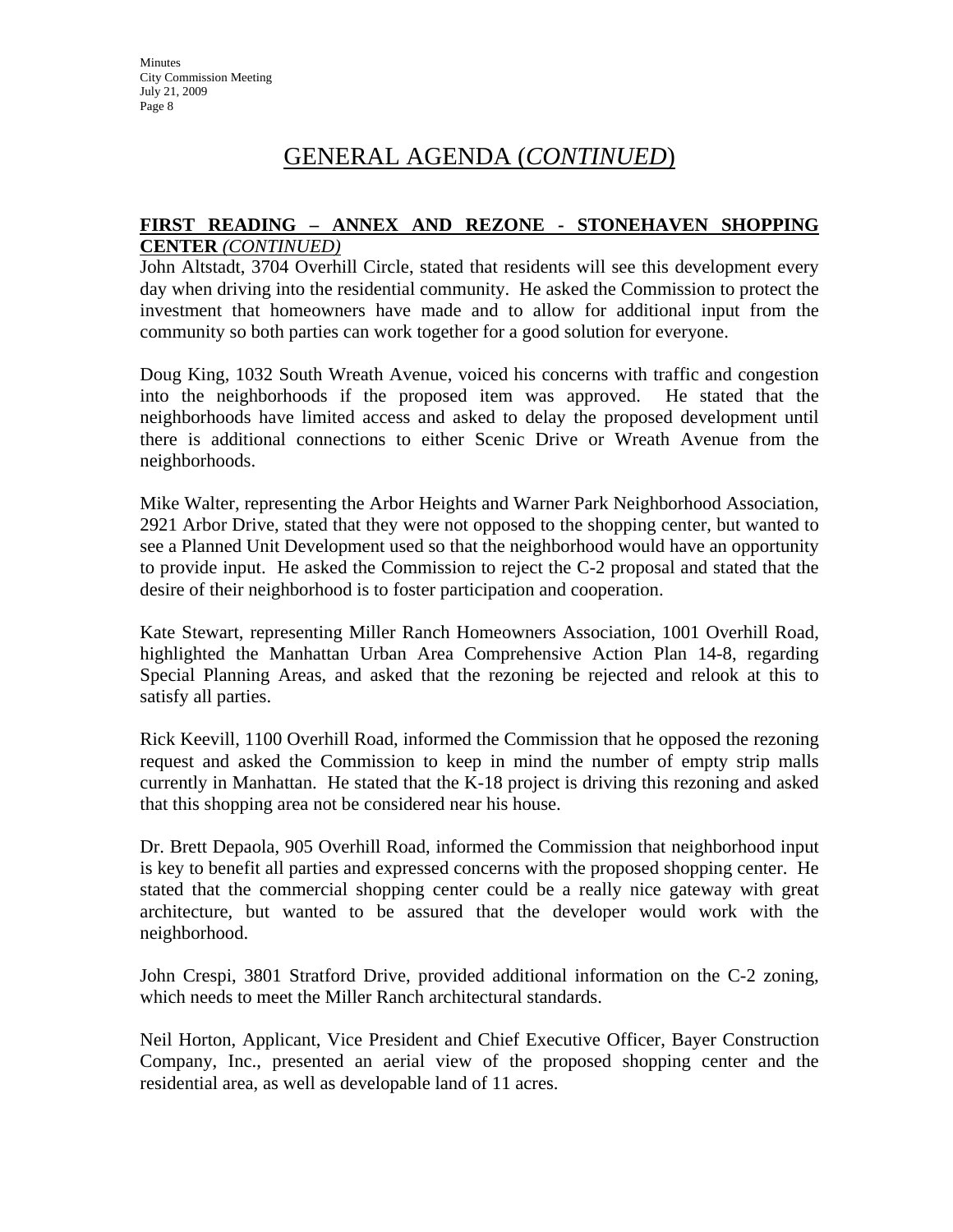#### **FIRST READING – ANNEX AND REZONE - STONEHAVEN SHOPPING CENTER** *(CONTINUED)*

Commissioner Pepperd thanked all the citizens that spoke and stated that K-18 will have an impact in the area. He said that the Planning Board voted to recommend approval as well as City Staff recommending the rezoning. He stated that proper notifications were followed and would support the recommendation presented.

Commissioner Sherow voiced support for the neighborhoods to be recognized and wanted to see a high-quality development planned with neighborhood involvement. He stated that with a C-2 zoning, the controls on the design are lost and expressed concerns with bike and pedestrian accessibility.

Commissioner Morris-Hardeman stated that neighborhood input is extremely important and with a Planned Unit Development, the opportunity for input and involvement would be achieved. She voiced concern with the loss of neighborhood integrity and reiterated her desire to expand the notification requirements beyond 200 feet to include neighborhood associations.

Commissioner Snead thanked those for their input and stated that there are a number of issues that need further consideration, including traffic and congestion issues, public input, pedestrian and bicycles, and what zoning action will make the best decision to best balance the long-term interests for the development and concerns of the neighborhood.

Eric Cattell, Assistant Director for Planning, responded to questions from the Commission regarding the rezoning, architectural guidelines, platting process, and private covenants.

Neil Horton, Applicant, Vice President and Chief Executive Officer, Bayer Construction Company, Inc., responded to additional questions from the Commission. He stated that he would need to time to review the C-2 zoning requirements and architectural guidelines to see if they would apply to the commercial buildings being rezoned.

Eric Cattell, Assistant Director for Planning, responded to additional questions from the Commission regarding rezoning. He informed the Commission that it would take four affirmative votes to override the Planning Board.

Katharine Jackson, Assistant City Attorney, provided clarification on the ability to enforce covenants by private property owners and the PUD process.

Eric Cattell, Assistant Director for Planning, responded to questions from the Commission regarding the timing of annexing and rezoning that has occurred in other areas of the community.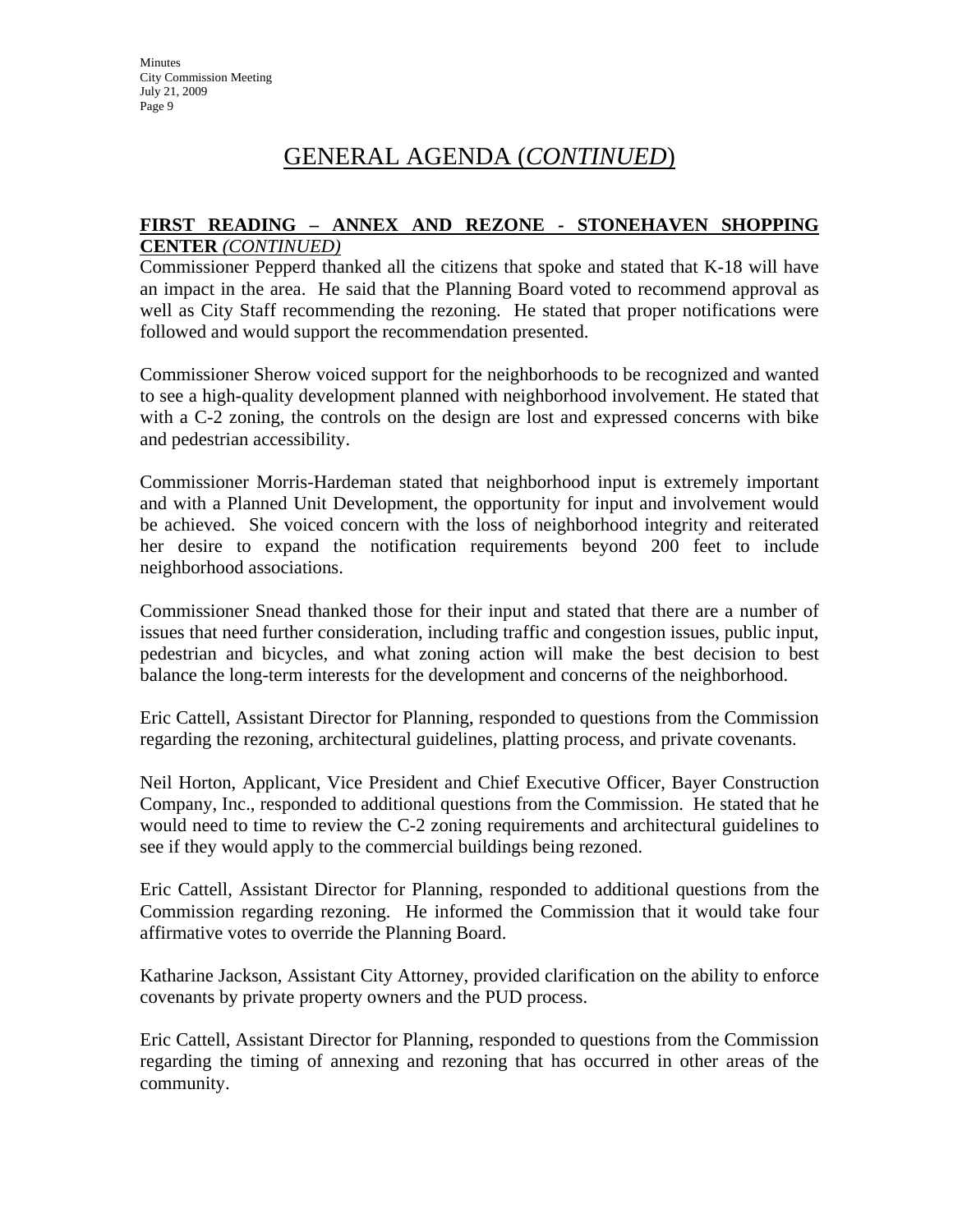#### **FIRST READING – ANNEX AND REZONE - STONEHAVEN SHOPPING CENTER** *(CONTINUED)*

Jason Hilgers, Assistant City Manager, and Eric Cattell, Assistant Director for Planning, provided clarification on the alternatives available to the Commission and the process if the item is tabled or returned to the Planning Board.

After discussion, Commissioner Sherow moved to table first reading of ordinances annexing and rezoning the site, instructing the applicant to consider a Planned Unit Development (PUD) in negotiation with the neighborhood associations and also consultation with the City planning staff. Commissioner Morris-Hardeman seconded the motion.

Commissioner Snead requested a friendly amendment to consider the points raised regarding guidelines and how those might be applied to the next step, given the feedback received.

The friendly amendment was accepted by Commissioners Sherow and Morris-Hardeman. The motion now reads:

*"table first reading of ordinances annexing and rezoning the site, instructing the applicant to consider a Planned Unit Development (PUD) in negotiation with the neighborhood associations and also consultation with the City planning staff and, consider points raised regarding guidelines and how these might be applied to the next step, given feedback received."* 

On a roll call vote, motion carried 4-1, with Commissioner Pepperd voting against the motion.

The Commission took a brief recess.

#### **FIRST READING - REZONE - WESTPORT COMMONS PUD**

Mayor Strawn recused himself from the item because he lives near the site.

Eric Cattell, Assistant Director for Planning, presented the item.

Mark Bachamp, Schultz Construction, provided additional information about the proposed development and how the project fits with the neighborhood. He informed the Commission that they have a contract with a bank and are in negotiations with potential tenants for the two office buildings and discussed storm drainage issues. He requested that condition number eight (8) "Provide re-alignment of the Westport Drive entrance to eliminate conflicting internal travel paths" be removed. He then provided a traffic flow diagram and responded to questions from the Commission regarding traffic control signs and his request to remove condition number eight.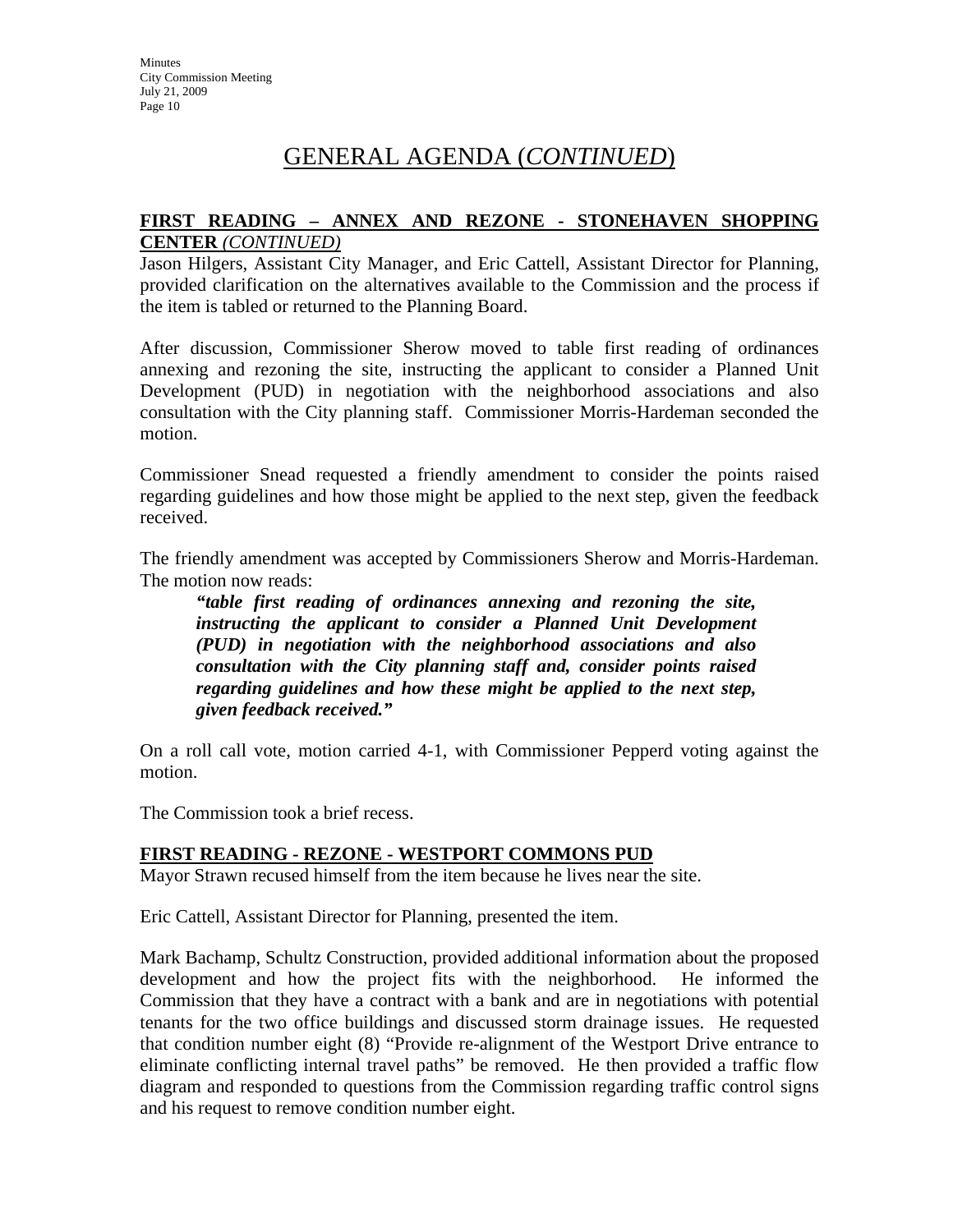#### **FIRST READING - REZONE - WESTPORT COMMONS PUD** *(CONTINUED)*

Eric Cattell, Assistant Director for Planning, and Dale Houdeshell, Director of Public Works, responded to questions from the Commission regarding the re-alignment of Westport Drive, as requested by the Planning Board as the eighth condition of approval, and traffic control considerations.

After discussion, Commissioner Morris-Hardeman moved to approve first reading of an ordinance rezoning the proposed Westport Commons PUD, generally located on the northeast corner of Claflin Road and Browning Avenue, from PUD, Residential Planned Unit Development District, to PUD, Commercial Planned Unit Development District, based on the findings in the Staff Report with the seven (7) conditions recommended by City Administration *(See Attachment No. 4)*. Commissioner Sherow seconded the motion.

Eric Cattell, Assistant Director for Planning, informed the Commission that the motion will need to include overriding the Planning Board's recommendation to eliminate the eighth (8) condition.

The Commission concurred with the clarification to the motion.

The motion now reads*:* 

*"override the Manhattan Urban Area Planning Board's recommendation and approve first reading of an ordinance rezoning the proposed Westport Commons PUD, generally located on the northeast corner of Claflin Road and Browning Avenue, from PUD, Residential Planned Unit Development District, to PUD, Commercial Planned Unit Development District, based on the findings in the Staff Report with the seven (7) conditions recommended by City Administration (See Attachment No. 4)."* 

On a roll call vote, motion carried 4-0.

Mayor Strawn returned to the dais and informed the Commission that there was a request from the developer of the  $17<sup>th</sup>$  Street Properties Development to address his item next, since he is traveling back to Wichita. With concurrence from the Commission, this item was moved from the end of the general agenda.

#### **ORDINANCE NO. 6768 – REZONE – 17TH STREET PROPERTIES DEVELOPMENT**

Commissioner Sherow voiced concern that Board of Directors of Peoples Grocery did not have input on the decisions made by the developer for the orientation of the buildings. He was also concerned with the unnamed alley way, pedestrian and cyclist access, and lack of notification to the neighborhood association for their input. He also voiced the need for a sidewalk along Ft. Riley Boulevard and accessibility along the alleyway.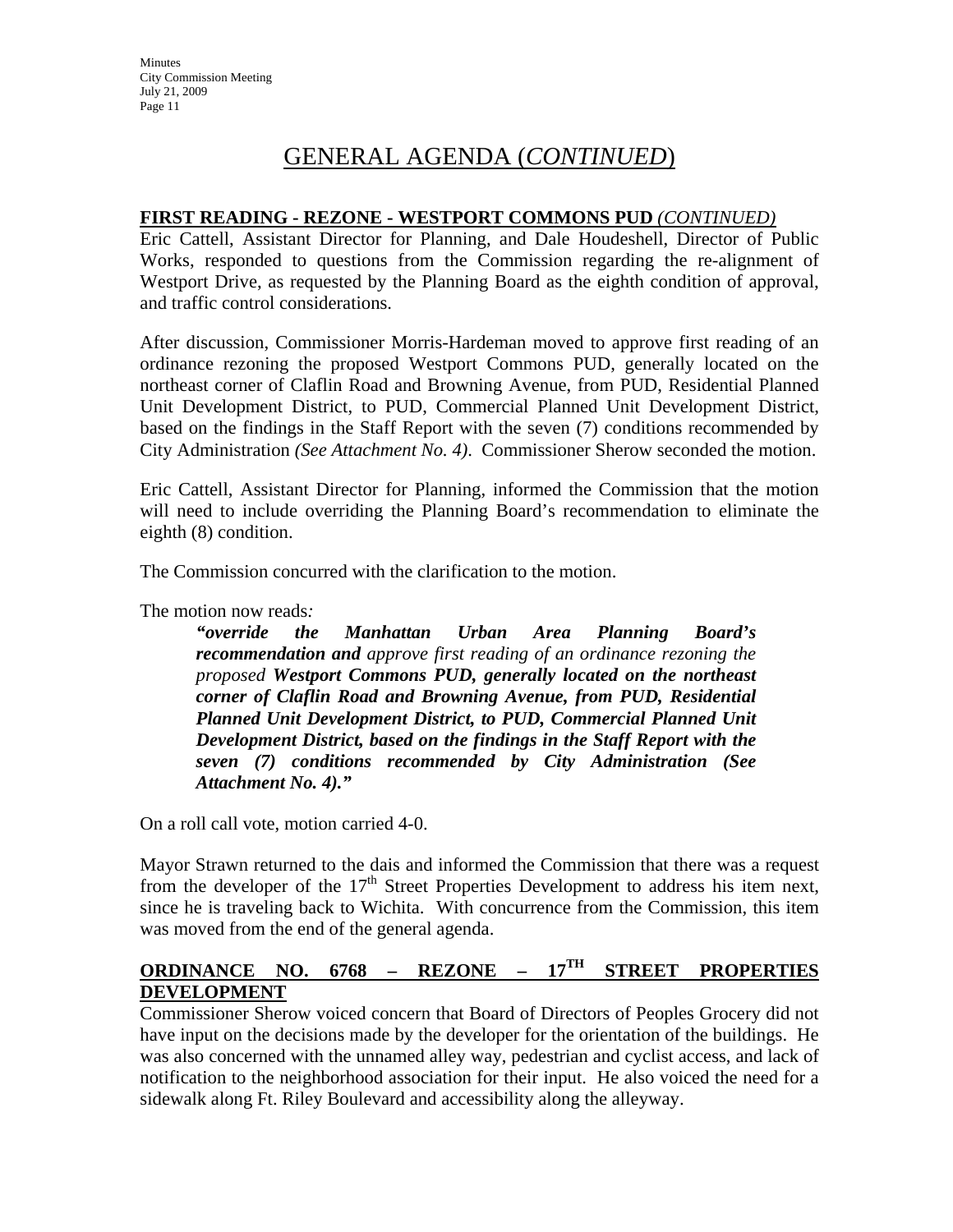## **ORDINANCE NO. 6768 – REZONE – 17TH STREET PROPERTIES DEVELOPMENT** *(CONTINUED)*

Eric Cattell, Assistant Director for Planning, responded to questions from the Commission regarding the site plan and consideration of a sidewalk along the Kansas Department of Transportation right-of-way along Ft. Riley Boulevard.

Doug Maryott, Managing Partner,  $17<sup>th</sup>$  Street Properties, LLC, responded to questions from the Commission regarding his conversation with the manager of Peoples Grocery, adding a sidewalk along Ft. Riley Boulevard, and access on the unnamed alleyway.

Commissioner Sherow asked the applicant to provide better pedestrian access along the alleyway and to designate a bike route with proper signage.

Doug Maryott, Managing Partner, 17<sup>th</sup> Street Properties, LLC, responded to additional questions from the Commission and stated the importance of visibility from Ft. Riley Boulevard and questioned the need for a sidewalk along Ft. Riley Boulevard.

Leon Osborn, Kaw Valley Engineering, informed the Commission that if Mr. Maryott was agreeable to the sidewalk, it could be done with concurrence from the Kansas Department of Transportation.

Dale Houdeshell, Director of Public Works, responded to questions from the Commission about KDOT requirements.

Doug Maryott, Managing Partner,  $17<sup>th</sup>$  Street Properties, LLC, responded to requests for a sidewalk and stated that he would do what the majority of the Commission wanted.

Eric Cattell, Assistant Director for Planning, provided clarification on City ownership and use of the unnamed alley and stated that the sidewalk would need to be constructed on KDOT right-of-way, which would require their approval.

Chris Dara, Owner, Dara's Fast Lane #7, 1709 Ft. Riley Boulevard, informed the Commission that he was not approached by Mr. Maryott or asked if he wanted to be incorporated into the project. He provided some history on his current facility and his plans for the store at 1709 Ft. Riley Boulevard and stated that hotel patrons would be annoyed by the traffic sounds if placed along Ft. Riley Boulevard.

Doug Maryott, Managing Partner,  $17<sup>th</sup>$  Street Properties, LLC, apologized to Mr. Dara for not discussing the proposal with him earlier and asked that he receive support on the item from the Commission tonight, so that the project can move forward. He then responded to questions from the Commission.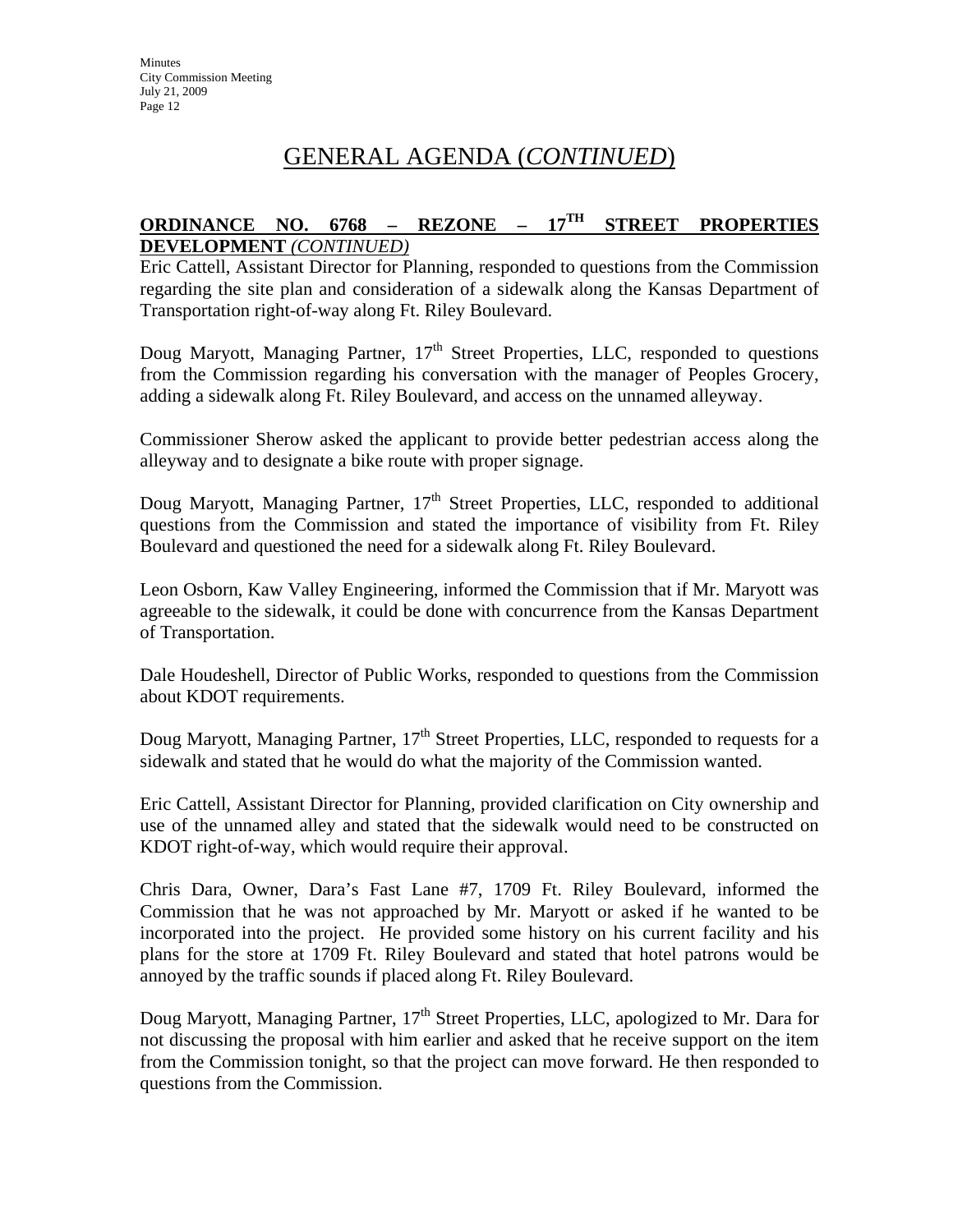## **ORDINANCE NO. 6768 – REZONE – 17TH STREET PROPERTIES DEVELOPMENT** *(CONTINUED)*

Eric Cattell, Assistant Director for Planning, provided clarification on the application, advertising requirements, and process to amend application.

Ben Champion, representing Peoples Grocery, informed the Commission that they are a for-profit organization and was approached in March or April regarding this proposal. He said the Board has been discussing the possibilities and are interested, but not committed. He stated that the positioning of the building for exposure to Ft. Riley Boulevard is valid and that retail visibility is important.

After discussion, Commissioner Pepperd moved to approve Ordinance No. 6768 rezoning the proposed  $17<sup>th</sup>$  Street Properties Commercial PUD, from C-2, Neighborhood Shopping District, and C-5, Highway Service Commercial District, to PUD, Commercial Planned Unit Development District, based on the findings in the Staff Report, with the six (6) conditions of approval, as recommended by the Manhattan Urban Area Planning Board. Commissioner Snead seconded the motion. *(See Attachment No. 1)*.

Commissioner Sherow voiced concerns with access, safety along Ft. Riley Boulevard, site orientation, notification to Peoples Grocery Board of Directors, and notifications have not been adequately addressed.

Commissioner Morris-Hardeman asked that a friendly amendment be considered that a sidewalk be constructed along Ft. Riley Boulevard.

Commissioner Pepperd stated that he would accept the friendly amendment, contingent upon approval from the Kansas Department of Transportation.

Commissioner Snead concurred with the amendment and stated that there appears to be the prospect for an amended PUD to be brought forward, if desired by the property owners, and encouraged these concerns to be addressed in an amended PUD.

The motion now reads:

"approve Ordinance No. 6768 rezoning the proposed 17<sup>th</sup> Street *Properties Commercial PUD, from C-2, Neighborhood Shopping District, and C-5, Highway Service Commercial District, to PUD, Commercial Planned Unit Development District, based on the findings in the Staff Report, with the six (6) conditions of approval, as recommended by the Manhattan Urban Area Planning Board, and that a sidewalk shall be constructed along the Ft. Riley Boulevard frontage, contingent on approval from the Kansas Department of Transportation."*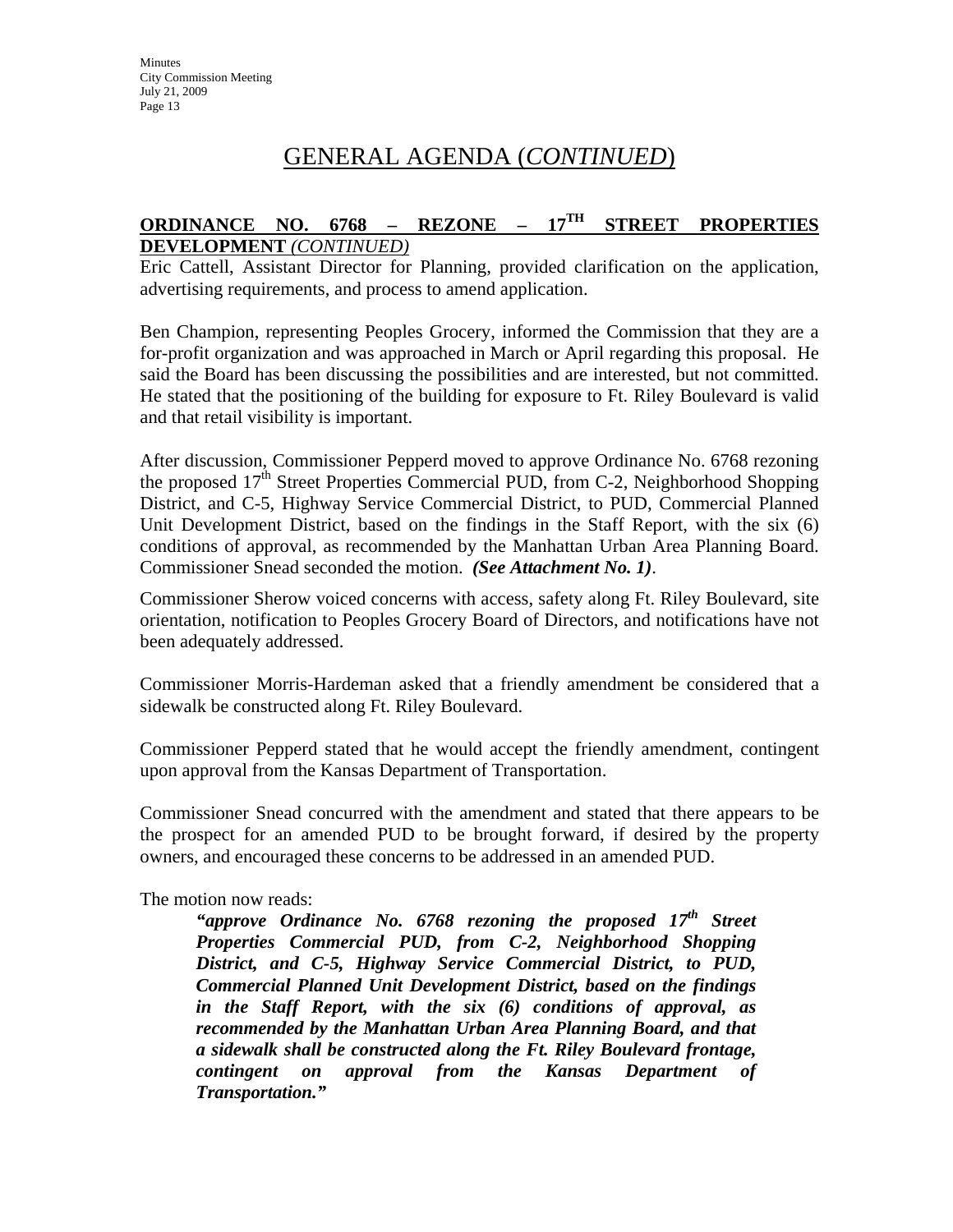## **ORDINANCE NO. 6768 – REZONE – 17TH STREET PROPERTIES DEVELOPMENT** *(CONTINUED)*

On a roll call vote, motion carried 4-1, with Commissioner Sherow voting against the motion.

#### **DESIGN CONTRACT –FLINT HILLS DISCOVERY CENTER BUILDING AND EXHIBIT; REQUEST FOR QUALIFICATIONS – CONSTRUCTION MANAGER-AT-RISK**

Lauren Palmer, Assistant City Manager, presented the item.

Mayor Strawn asked about the Flint Hills Discover Center Attactions Committee serving to help design this facility and stated that one of the strongest messages for the Discovery Center to be successful is to speak to and be focused on the kids of Manhattan.

Lauren Palmer, Assistant City Manager, responded to questions from the Commission regarding associated design and exhibit fees.

Jason Hilgers, Assistant City Manager, provided additional information on the initial budget prepared by RTKL for consultant fees associated with this project.

Commissioner Sherow highlighted the technical committee and their important role as the project proceeded forward.

Commissioner Snead stated that he examined the contract in detail and that the process provides ample opportunities and consistency for public input as the project proceeds forward. He said that responding to the kids' interests has been and will continue to be an important part of the master plan and stated that the fees are reasonable and consistent in the charge to do this project right.

After discussion, Commissioner Sherow moved to authorize the Mayor and City Clerk to execute a contract with Verner Johnson, Inc., of Boston, Massachusetts, for building and exhibit design services; authorize City Administration to finalize and proceed with a Request for Qualifications for Construction Manager At-Risk services for the Flint Hills Prairie Discovery Center; and appoint Commissioner Snead to the Selection Committee. Commissioner Snead seconded the motion.

Commissioner Sherow stated that the facility and exhibits would be done right so that we build the very best Discovery Center that we can be proud of in our community.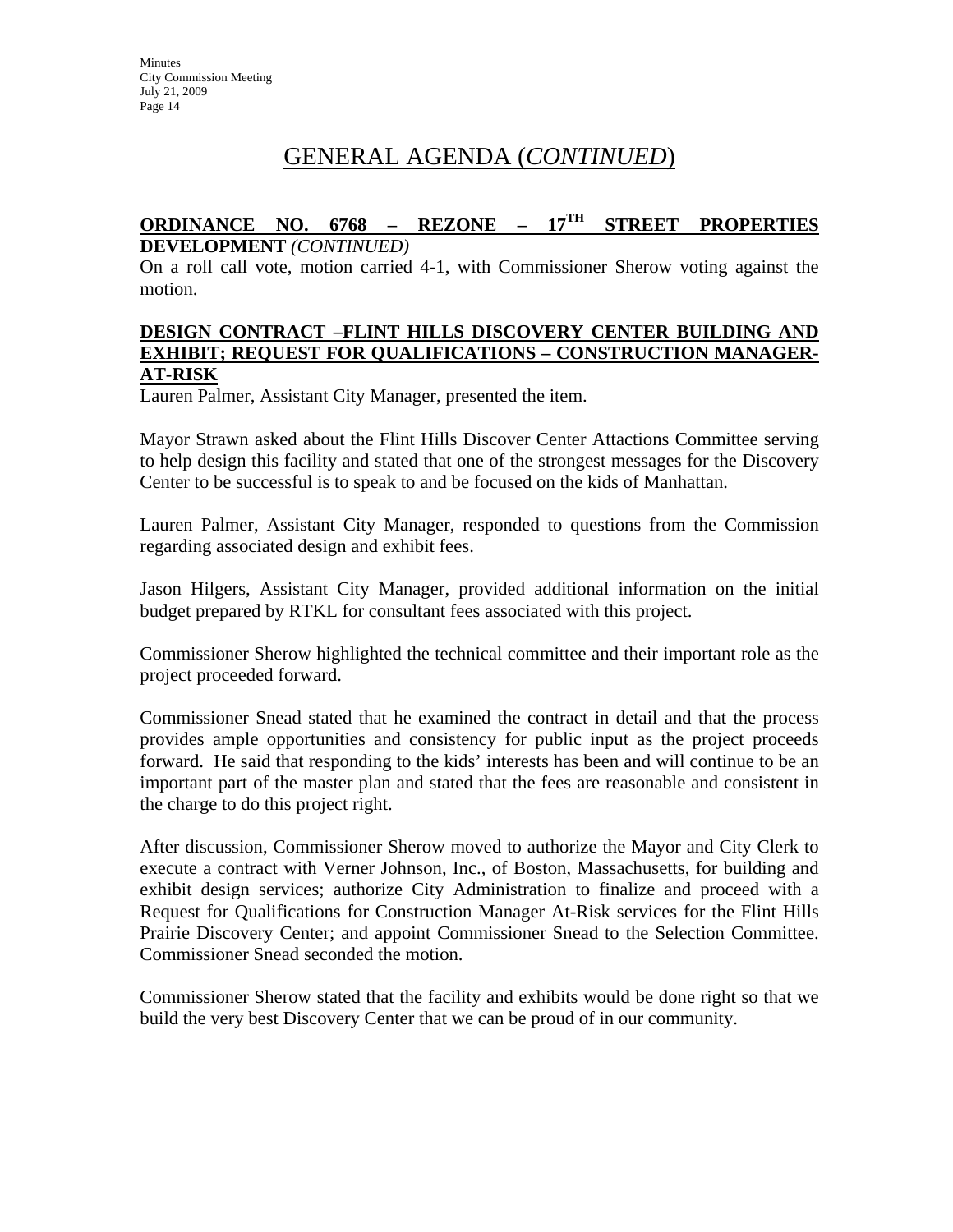#### **DESIGN CONTRACT –FLINT HILLS DISCOVERY CENTER BUILDING AND EXHIBIT; REQUEST FOR QUALIFICATIONS – CONSTRUCTION MANAGER-AT-RISK** *(CONTINUED)*

Commissioner Pepperd stated that the architect and design fees are too high and that this would be a white elephant project with multiple changes. He said that he could not support the item.

Mayor Strawn stated that he has voiced concerns with the Discovery Center, but it is clear that this Commission wants to move that direction and we are responsible to build the best Discovery Center possible.

On a roll call vote, motion carried 4-1, with Commissioner Pepperd voting against the motion.

#### **DESIGN SERVICES CONTRACT – 3RD STREET AND COLORADO STREET CORRIDORS PUBLIC INFRASTRUCTURE IMPROVEMENT (ST0909, ST0910, ST0911)**

Dale Houdeshell, Director of Public Works, introduced the item.

Chuck Bartlett, HWS Consulting Group, presented an overview of the item. He then responded to questions from the Commission regarding the project timeline, projected construction costs, and coordination efforts during the construction project.

Jason Hilgers, Assistant City Manager, provided additional information on the item and infrastructure master planning process.

Dale Houdeshell, Director of Public Works, explained the complexity of the project and the need for good coordination between the consultant, contractor, and developers. He then responded to questions from the Commission regarding the percentage of associated project consultant fees and scope of the project.

Jason Hilgers, Assistant City Manager, provided additional information regarding the financing sources available for the project.

After discussion, Commissioner Snead moved to approve the Design Services Contract with HWS Consulting Group, of Manhattan, Kansas, for the South Redevelopment area 3<sup>rd</sup> Street and Colorado Street corridors public infrastructure improvements  $3^{rd}$  Street *from K-177 (Pierre Street) to K-18 (Fort Riley Boulevard) and Colorado Street from 3rd Street to 4<sup>th</sup> Street (ST0909); 3<sup>rd</sup> Street and K-177 (Pierre Street) Intersection (ST0910); and Park and Surface Parking Lot Improvements East of 3rd Street (ST0911))*. Commissioner Sherow seconded the motion. On a roll call vote, motion carried 5-0.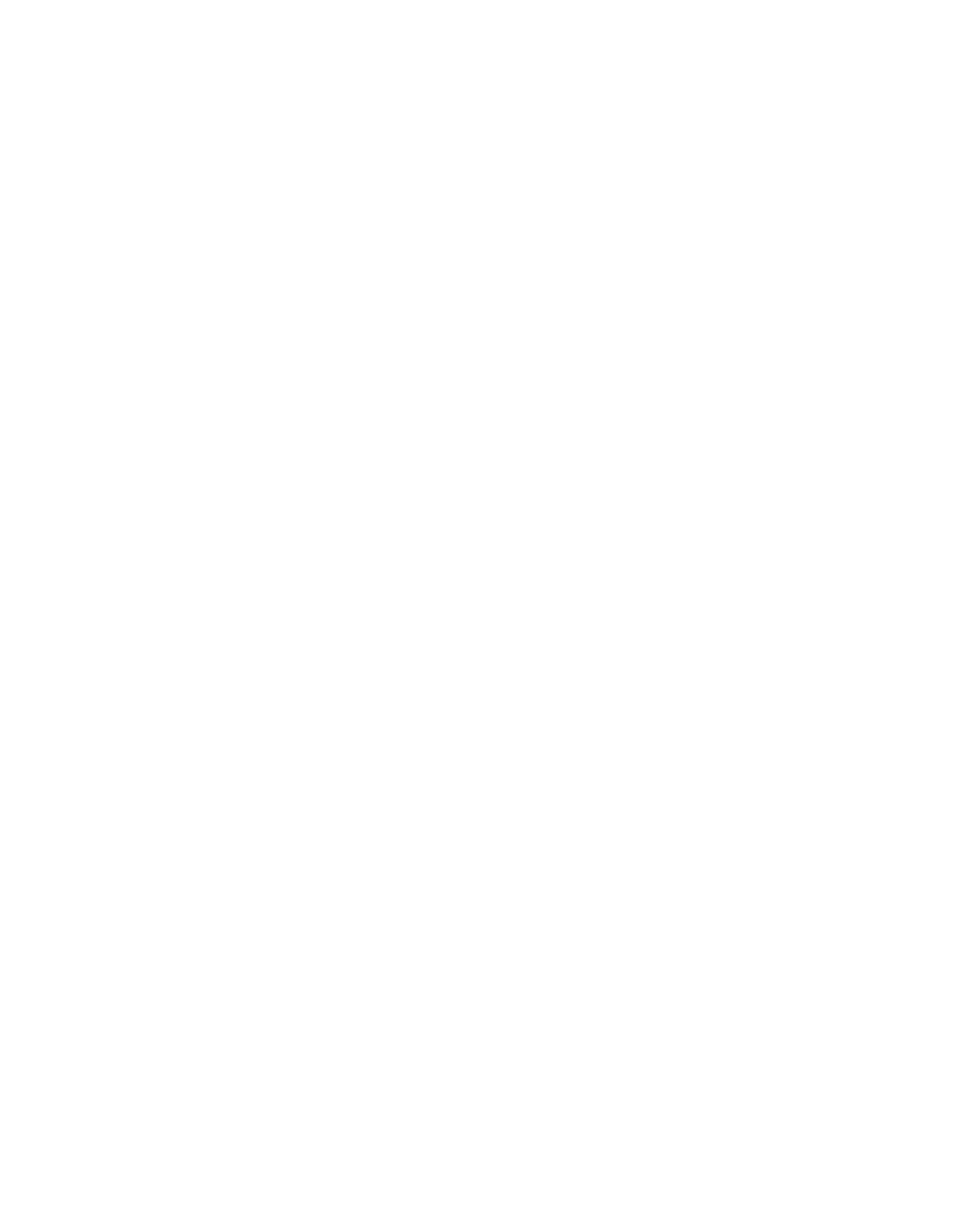#### **STAFF REPORT**

# **APPLICATION TO REZONE PROPERTY TO PLANNED UNIT DEVELOPMENT DISTRICT**

## **BACKGROUND**

**FROM:** C-2, Neighborhood Shopping District and C-5, Highway Service Commercial District.

**TO:** PUD, Commercial Planned Unit Development District.

**OWNER/APPLICANT:** 17<sup>th</sup> Street Properties, LLC. - Doug Maryott, Managing Member.

**ADDRESS:** 4011 N. Tara Circle, Wichita, KS, 67226.

**DATE OF PUBLIC NOTICE PUBLICATION:** Monday, May 11, 2009.

**DATE OF PUBLIC HEARING: PLANNING BOARD:** Monday, June 1, 2009; Tabled to

> June 15, 2009. **CITY COMMISSION:** Tuesday, July 7, 2009.

**LOCATION:** Southeast corner of S. 17<sup>th</sup> Street and Yuma Street; (Lots 364-368, 372-376, and vacated right-of-way, Ward 6, City of Manhattan, Riley County, Kansas).

**AREA:** 90,103.45 square feet (2.07 acres).

**PROPOSED USES:** Reflect a combination of use allowed in the C-2 District and C-5 District.

- 1. Antique shops.
- 2. Apparel stores.
- 3. Appliance sales.
- 4. Automobile accessory stores.
- 5. Barber shops.
- 6. Beauty shops.
- 7. Book stores.
- 8. Brew pubs.
- 9. Business and professional offices.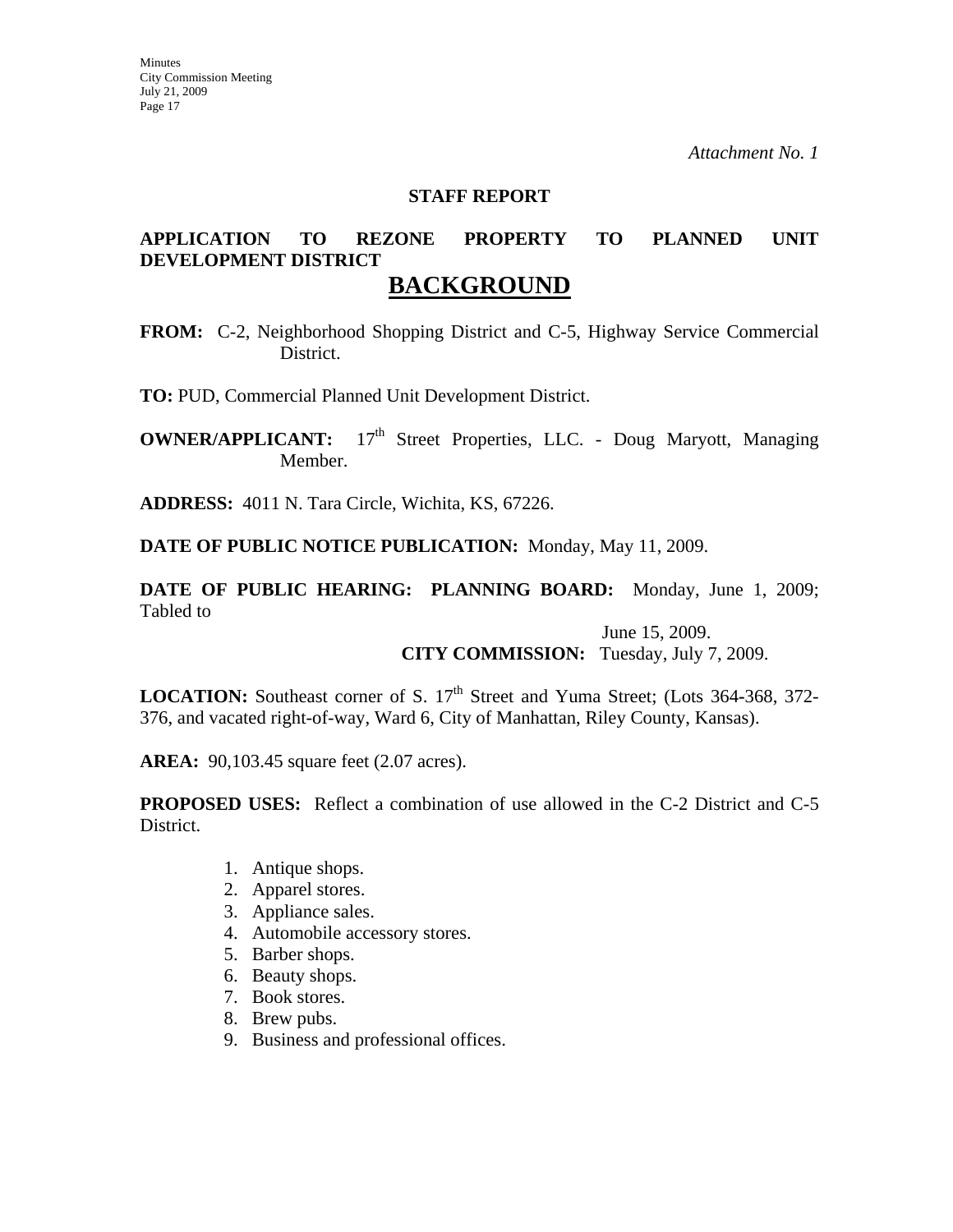- 10. Camera and photographic supply stores.
- 11. Churches, chapels, temples and synagogues.
- 12. Department stores
- 13. Drug stores.
- 14. Electronic stores.
- 15. Food stores.
- 16. Fraternal and service clubs.
- 17. Furniture stores.
- 18. Furniture upholstering.
- 19. Garden stores.
- 20. Gift shops.
- 21. Hardware stores.
- 22. Health and fitness clubs.
- 23. Hobby shops.
- 24. Hotels and motels.
- 25. Jewelry stores.
- 26. Laundry establishments.
- 27. Leather goods and luggage stores.
- 28. Music stores.
- 29. Package liquor stores.
- 30. Pet grooming shops.
- 31. Pet stores.
- 32. Private vocational-technical institutions.
- 33. Restaurants, no drive-in type.
- 34. Sporting goods stores.
- 35. Taverns.
- 36. Variety stores.
- 37. Veterinary Out-Patient Clinic.

#### **PROPOSED BUILDINGS AND STRUCTURES:**

#### Hotel

The proposed hotel is an 80 room four story building, generally 46 feet in height to the flat roof and an additional six feet, or 52 feet in total height, to architectural roof features. See Sheet A2.1 for more details. The building exterior is stucco and stone and is 164 feet in length by 62 feet in width. Its length is oriented along Yuma Street. There is a covered front entrance off S.  $17<sup>th</sup>$  Street. A small patio area off the first floor reception area is proposed along the Yuma Street frontage and will be enclosed by an approximate five foot metal fence. There are entry and exits off the east, west and south sides of the hotel, with access to the hotel off Yuma Street limited to the patio area.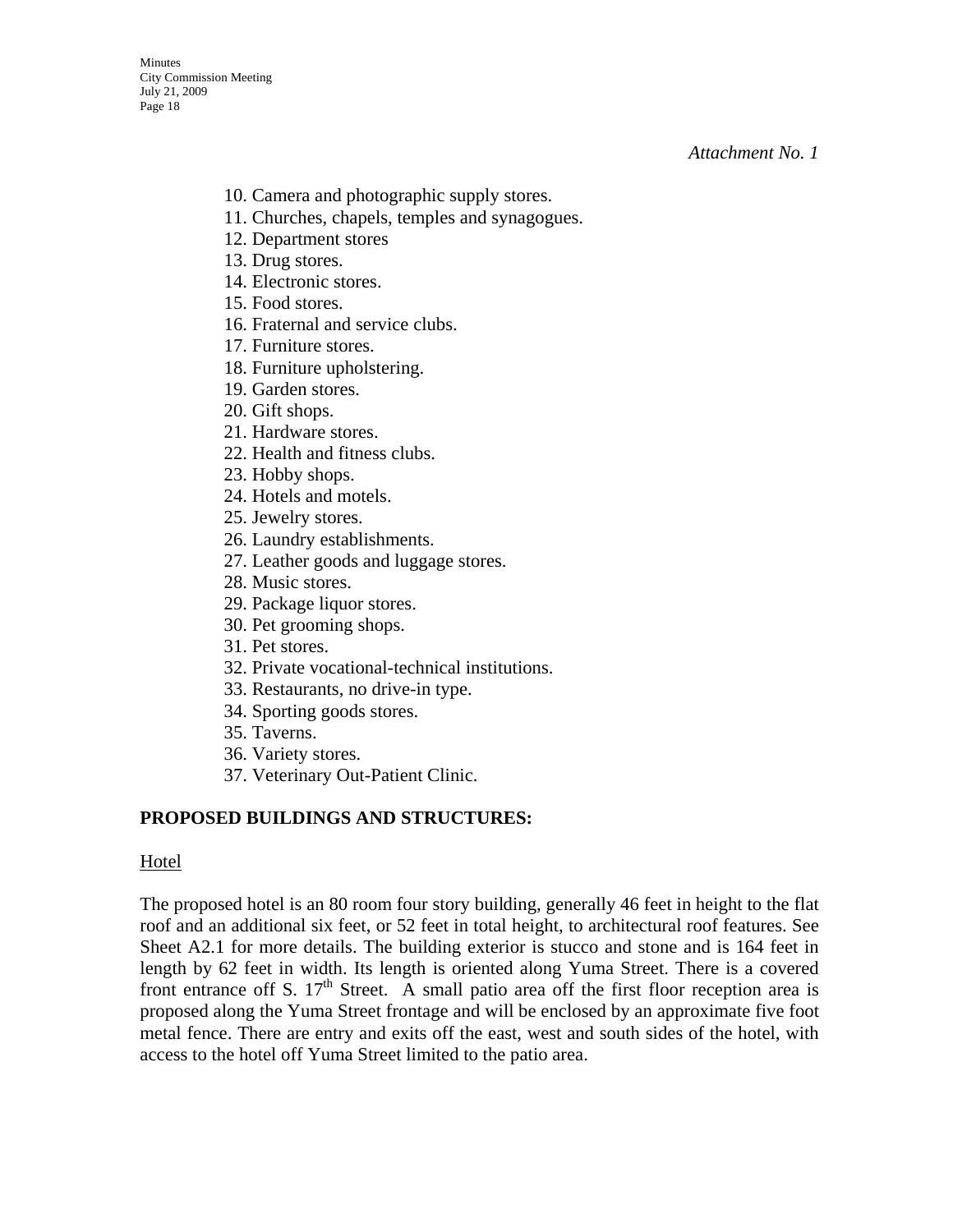**Minutes** City Commission Meeting July 21, 2009 Page 19

*Attachment No. 1*

#### Retail Building

The proposed retail building is a one story, 24 feet in height, and 12,280 square feet in floor area. It will be constructed with stucco and stone exterior materials. See Sheet A2.3 for more details. The proposed floor plan shows up to seven separate floor spaces. Peoples Grocery, currently occupying a portion of the existing retail building, is expected to relocate to space in the proposed retail building. A service area with overhead door is located on the east side of the building, which is intended to serve the grocery store. An outdoor patio is also proposed on the east side of the building.

#### Phasing

The application documents state that the, "Project will be completed in one phase, with demolition and new construction being completed as follows:

Demolition of North end of existing multi-use building and maintaining the grocery store. Demolition of the remainder of the project site.

Construction of the new strip center and motel to start at approximately the same time. Strip center to be completed with grocery store to move into East End.

Demolition of existing grocery store and completion of west end of motel drive and main entrance."

#### **PROPOSED LOT COVERAGE**

| Use              | <b>Square Feet</b> | <b>Percentage</b> |
|------------------|--------------------|-------------------|
| <b>Buildings</b> | 21,922             | 24.33%            |
| Pavement         | 54,554             | 60.55%            |
| Landscaping      | 13,627             | 15.12%            |

#### **PROPOSED SIGNS**

Proposed signs will consist of wall signs, which will be internally lit individual wall mounted letters, except for logos, and ground signs. Locations for wall signs are shown on building elevations. See Sheet A2.1 for the hotel and Sheet A2.3 for the retail building wall signs.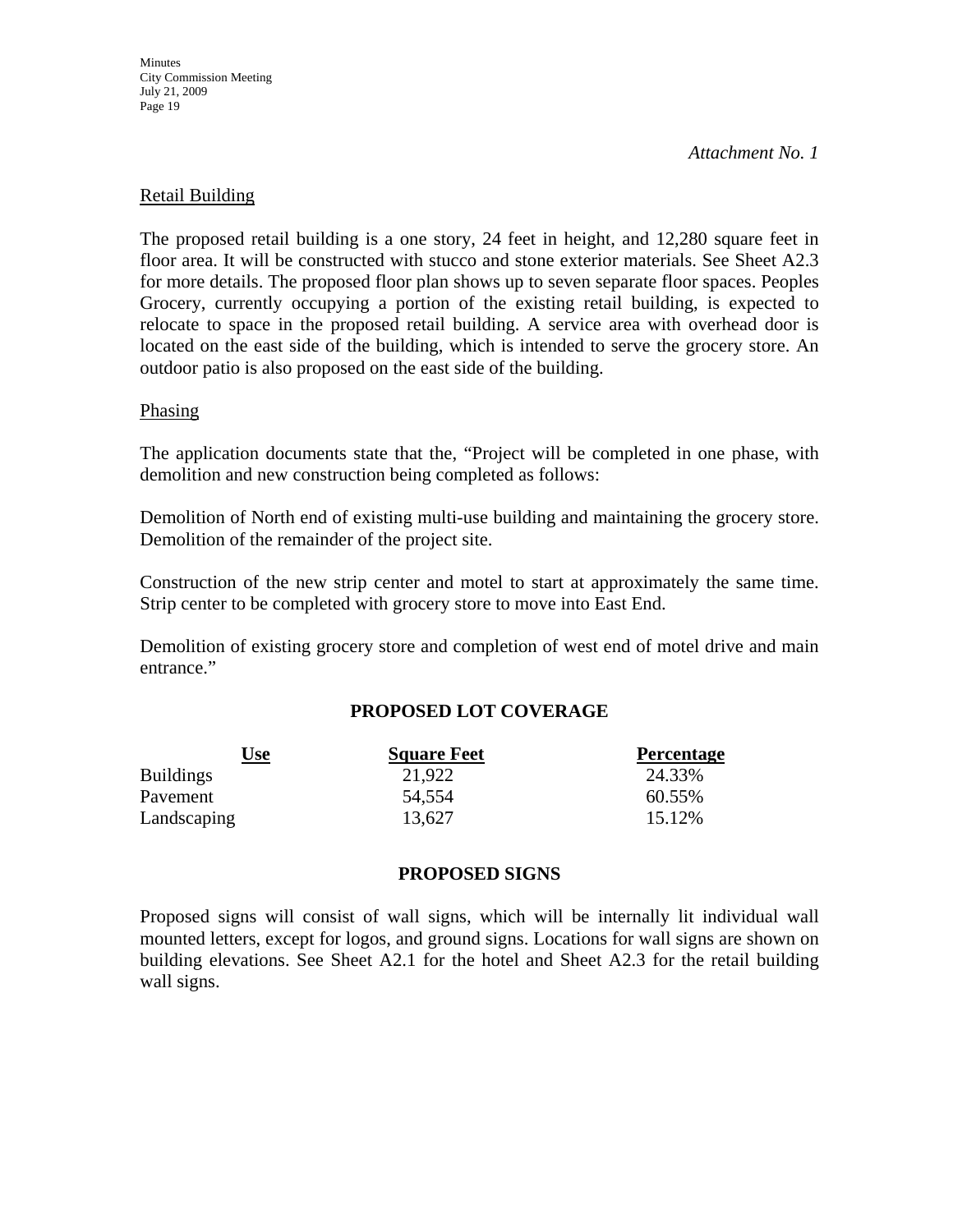A 30 foot tall pylon sign, 204 square feet in area, with enclosed pole on a stone base, is proposed along Ft. Riley Boulevard. The sign will identify tenants of the retail center and the hotel. An approximate twelve foot tall ground sign, 60 square feet in area, is proposed off S.  $17<sup>th</sup>$  Street near the hotel entrance and will identify the hotel and retail center. Proposed ground signs are on Sheet SS1.1.

A temporary construction sign is proposed in the southwestern corner of the PUD.

Sign areas, setbacks, and heights, in general, are consistent with the size limitations of the C-2 District, which is the guidance recommended in the Zoning Regulations for commercial PUDs. The height of the hotel wall signs on the south and west sides of the building are greater than 30 feet in height, approximately 40 feet in height. The number of signs for the hotel is consistent with the C-2 District. The number of wall signs on the retail building exceeds the number allowed in the C-2 District. Eleven are proposed on the south elevation of the retail building and the C-2 District would allow one per business. The proposed retail building's floor plan identifies seven retail floor spaces. Businesses should be limited to one sign per façade of the business to be consistent with the Zoning Regulations for C-2 Districts.

**PROPOSED LIGHTING:** Full cutoff downcast 25 foot and 20 foot light poles are distributed around the site primarily on the parking lot perimeter. Building lights are full cutoff and downcast, except for decorative building lights. See attached cut sheets for examples of light fixtures and Sheet SS1.1. for locations of light poles around the site.

## **REVIEW CRITERIA FOR PLANNED UNIT DEVELOPMENTS**

**1. LANDSCAPING:** The proposed landscaping is functional and exceeds the minimum required for typical commercial development with respect to the proposed generally highway business nature of the development. Standard commercial development would have to provide a minimum landscaped area of five percent and eleven trees based on the site's characteristics. The proposed PUD has 15% landscaped space and 39 trees.

Landscaping is primarily perimeter, or streetscape oriented with combinations of grass cover, 32 ornamental and seven shade trees, and foundation plantings around the hotel and sidewalk plantings on the north, service side, of the retail building. Landscaping along Ft. Riley Boulevard should be planted at a minimum 30 inches in height to provide an immediate buffer of headlights from traffic along Ft. Riley Boulevard rather than planted with a maturity height of three feet, as proposed. Long term maintenance of landscaping, which will be watered with an underground/sprinkler system is the responsibility of the property owner.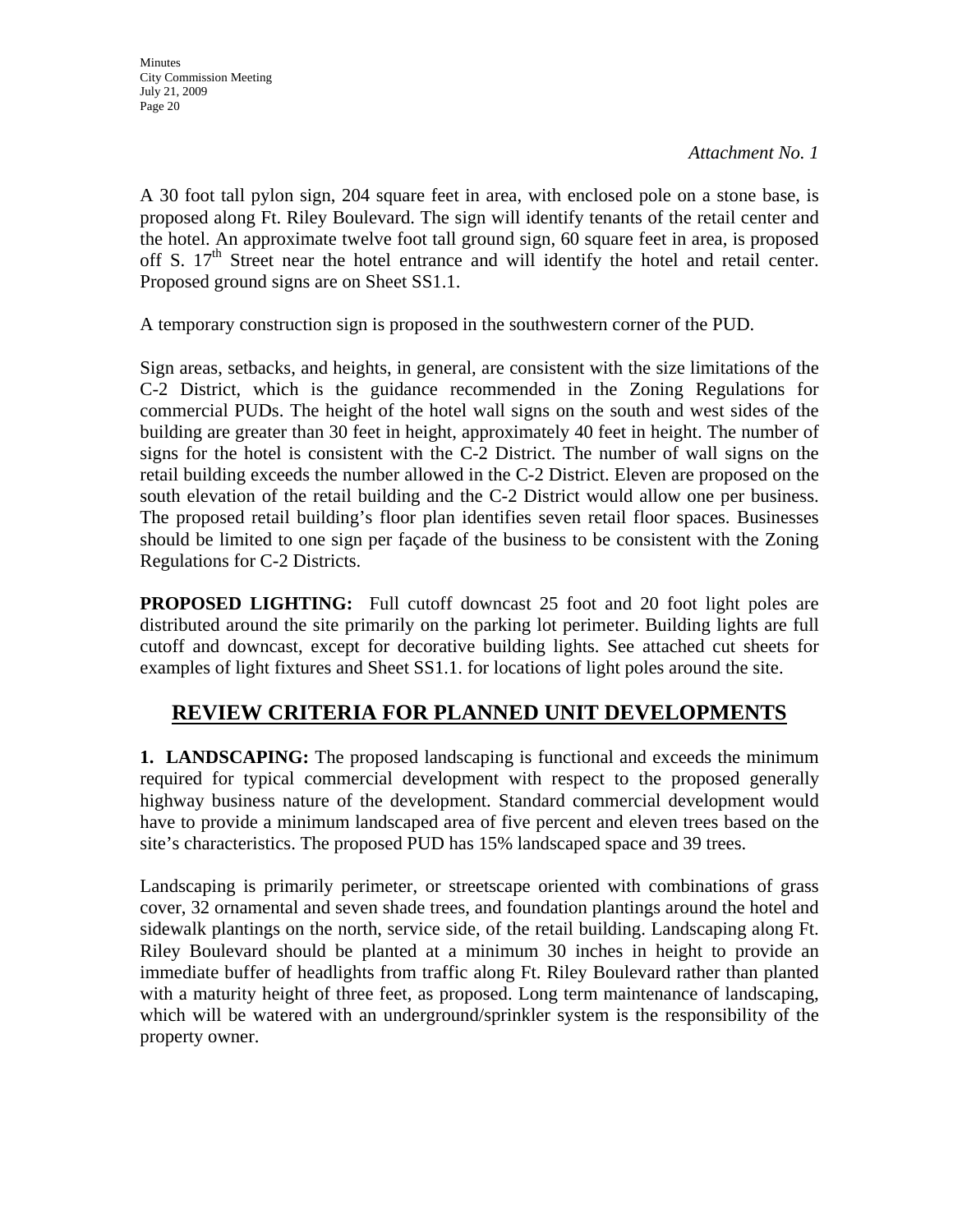**2. SCREENING:** An eight foot concrete block with stucco finish trash enclosure screening area is proposed at the northeast corner of the retail building to serve both buildings. A service area for deliveries is proposed on the east side of the retail building, possibly for the grocery store. The service area will be screened with an eight foot wall similar to the trash enclosure.

**3. DRAINAGE:** The applicant's proposal is to direct storm water to the existing storm water system on Ft. Riley Boulevard. Three new storm inlets will replace existing inlets and drain to the same Ft. Riley Boulevard system. Additional inlets may be added around the hotel's porte cochere. A Storm Drainage Report was prepared by Kaw Valley Engineering, Inc., dated April 17, 2009 (attached). The City Engineer has reviewed the Report (memo attached), and accepts the proposal.

**4. CIRCULATION:** The internal circulation plan provides for safe, convenient and efficient movement of goods, motorists and pedestrians. Conflicts between motorists and pedestrians are minimized. The access to the site allows all forms of traffic to enter and exit in generally the same manner as traffic does now. A more defined entrance/exit is proposed off Ft. Riley Boulevard and S.  $17<sup>th</sup>$  Street. Access to Yuma will be from a 25 foot unnamed alley/street right-of-way.

Pedestrians are accommodated within the development with sidewalks proposed on Yuma Street and S.  $17<sup>th</sup>$  Street, which connect to sidewalks within the PUD. A marked pedestrian crossing from the hotel entrance to the retail building provides an internal connection between the uses.

Bike racks are provided with the retail building along its south frontage.

The hotel is required to provide 82 off-street parking spaces (two plus one per hotel room), and the retail building should provide one per 250 square feet of net floor space, gross floor area less storage, mechanical rooms and other non-traffic generating space. The applicant's calculation is based on gross floor space, or  $12,280/250 = 50$  parking spaces. One hundred and thirty two are required and 139 are proposed. Off-street parking should be adequate.

A Traffic Impact Study was prepared by Kaw Valley Engineering, dated April 21, 2009 (attached). The Study concludes that the street intersections serving the proposed PUD will operate safely within acceptable Levels of Service.

The City Engineer has reviewed the Study (memo attached, which notes that parking lot issues were addressed), and accepts the Study.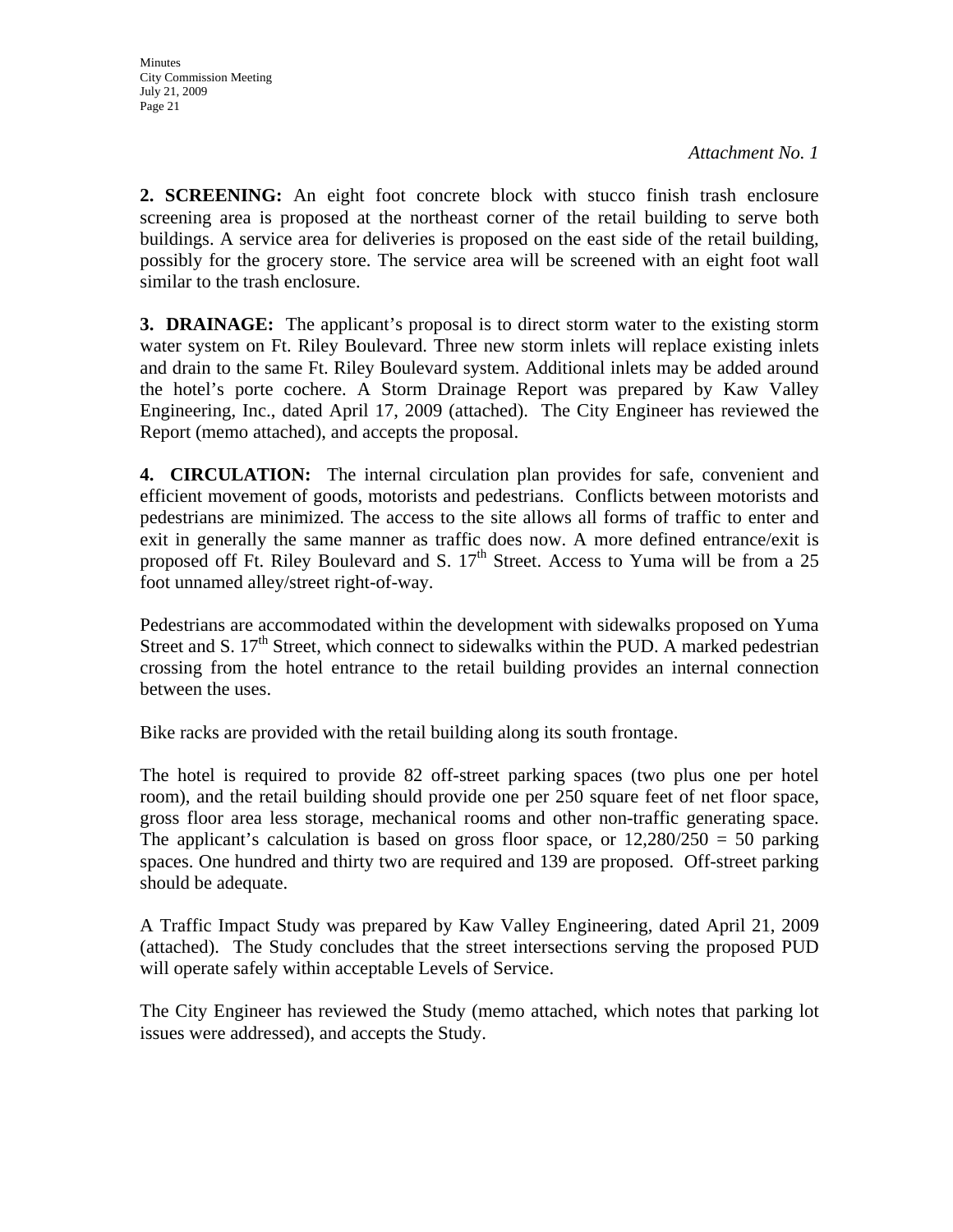**5. OPEN SPACE AND COMMON AREA:** Maintenance of landscaped areas and common parking and other common areas are the responsibility of the owner.

**6. CHARACTER OF THE NEIGHBORHOOD:** The neighborhood character is a combination of commercial and industrial uses, which are generally south of Yuma Street and Ft. Riley Boulevard and low density residential north of Yuma Street and west of S.  $17<sup>th</sup>$  Street. Yuma Street and S.  $17<sup>th</sup>$  Street have defined the separation of the commercial/industrial uses and residential for at least 45 years. Longs Park, a public city park, is immediately north of the site with low density residential neighborhoods further to the north and east of Longs Park. The commercial character of the site with respect to the residential neighborhood was established as early as 1965. Prior to 1965 the site was an industrial zone.

S.  $17<sup>th</sup>$  Street is a major north to south collector street leading extending from Ft. Riley Boulevard to Poyntz Avenue, Anderson Avenue, and the KSU campus. Prior to construction of Ft. Riley Boulevard, Yuma Street was a major east to west traffic route. Yuma Street is currently classified as a local street.

## **MATTERS TO BE CONSIDERED WHEN CHANGING ZONING DISTRICTS**

**1. EXISTING USE:** A grocery store, church, storage units, and dog grooming business. Approximately 23,000 square feet of the site is zonedC-2 District, which includes the large brick building and part of the off-street parking. The remaining approximate 67,000 square feet of the site is zoned C-5 District. The storage units and a dog grooming business are in the C-5 District as well as parking and driveways.

**2. PHYSICAL AND ENVIRONMENTAL CHARACTERISTICS:** The site is a flat improved property consisting of concrete parking and driving aisles that are in poor condition, storage units along its south and east sides, a small out-building also on the east side, and a larger two-story brick commercial building in the northwest corner of the property. Off-street parking is on the south, east and west sides of the brick building and off a 25 foot unnamed public right-of-way is along the east side of the site. The unnamed right-of-way provides access to the site and the Ag-Press off-street parking lot and service area at the rear of the building. There is a building pad in the northeast corner of the site, which was the former location of Kreem Kup. Limited green space is along S. 17th Street and Ft. Riley Boulevard frontages. Drainage is to the south. An east west alley was vacated in the past and an existing sanitary sewer line extends east to west. Part of the existing retail buildings canopy is over the sewer line. A portion of S.  $17<sup>th</sup>$  Street right-ofway was vacated in 2007 to accommodate existing off-street parking on the east side of the retail building that had been in place for many years.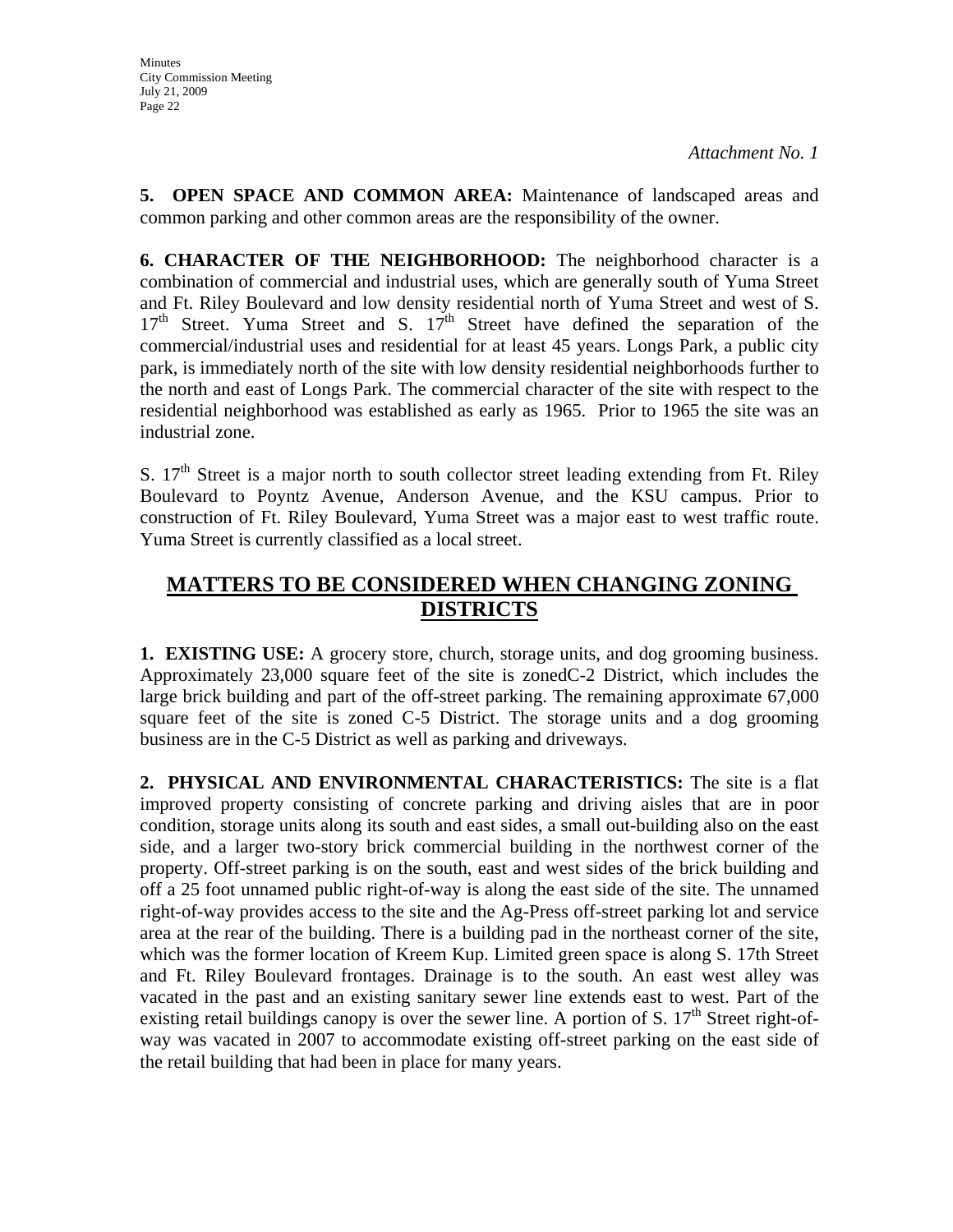#### **3. SURROUNDING LAND USE AND ZONING:**

**(a.) NORTH:** Yuma Street, Longs Park, a City Park, single-family and two-family dwelling units; R-2, Two-Family Residential District with TNO, Traditional Neighborhood Overlay District.

**(b.) SOUTH:** Ft. Riley Boulevard, auto related uses and landscaping business/contractor; I-3, Light Industrial District.

**(c.) EAST:** Unnamed public right-of-way (25-feet in width), industrial printing and publishing, locksmith; I-3 District, and C-5 District.

**(d.) WEST:** S.  $17<sup>th</sup>$  Street, single-family and two-family dwelling units: R-2/TNO Districts.

**4. CHARACTER OF THE NEIGHBORHOOD:** See above under Review Criteria for Planned Unit Development, number 6.

**5. SUITABILITY OF SITE FOR USES UNDER CURRENT ZONING:** The site consists of C-2 District, which covers the brick building and some off-street parking areas, and C-5 District, which includes the majority of the site and its parking/driving aisles, self-storage units, and a dog grooming business in an out building on the eastern side of the site. The two zoning districts complicate new construction and adversely impact development of the site, largely in terms of off-street parking. Off-street parking is required in the same zoning district as the use served. New construction under C-2 or C-5 may require a Variance of location for proposed off-street parking if parking could not be provided in the applicable district. Overall, the two different zoning districts do not compliment redevelopment of the site and hinder its modernization. One zoning district is a retail commercial district and the other is oriented towards highway services that accommodate the motoring public. The conflict between two zoning districts and offstreet parking requirements do not make the site suitable for the uses under current zoning districts.

**6. COMPATIBILITY OF PROPOSED DISTRICT WITH NEARBY PROPERTIES AND EXTENT TO WHICH IT MAY HAVE DETRIMENTAL AFFECTS:** The site currently allows a broad range of neighborhood commercial and highway business district uses, permitted as well as conditional, including drive-in type businesses. The site has been zoned for both uses since 1977, when the C-2 District was established. The commercial character of the site has been part of the area since 1965. The proposed PUD has a more restrictive list of permitted uses generally oriented towards neighborhood retail uses and services, as well as no proposed drive-in facilities.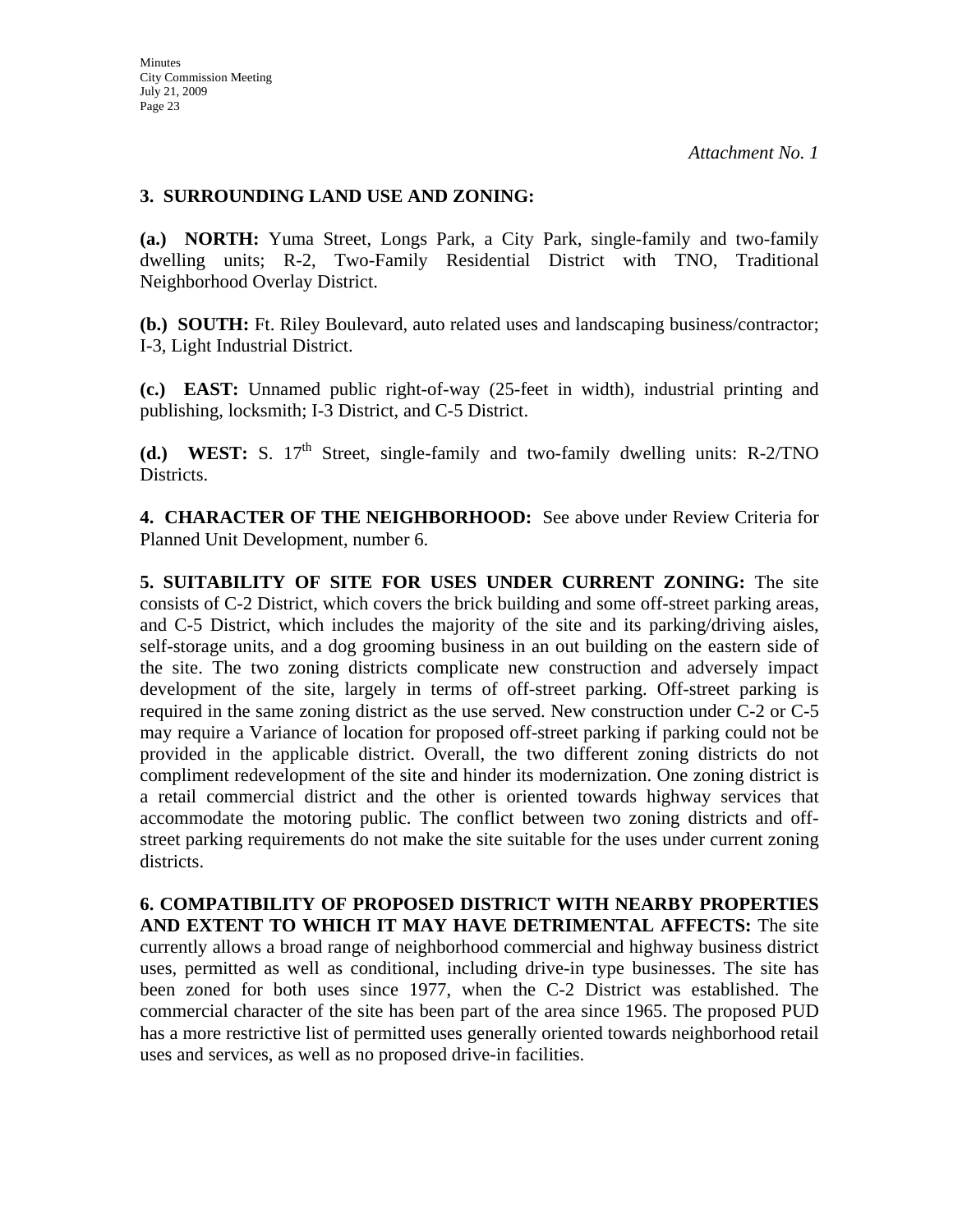**Minutes** City Commission Meeting July 21, 2009 Page 24

#### *Attachment No. 1*

The existing off-street parking and existing building do not conform to the minimum 25 foot front yard setback requirements. The existing building is at zero feet along Yuma Street and varies in front setback from approximately eleven feet to greater than 25 feet along S.  $17<sup>th</sup>$  Street. Existing off-street parking is within the front yard setback along both streets. The proposed hotel building's setbacks are approximately 19 feet off Yuma Street and no less than 57 feet off S.  $17<sup>th</sup>$  Street. The porte cochere is greater than 25 feet along both frontages. The fenced patio area along Yuma Street is approximately four feet from the front property line. Proposed off-street parking is approximately twelve feet off Yuma Street, on the east side of the site, and four feet in the vicinity of the Yuma Street and S.  $17<sup>th</sup>$  Street intersection. Along S.  $17<sup>th</sup>$  Street, proposed off-street parking ranges from three feet to 30 feet. The proposed conditions are generally reflective of existing conditions, which do not appear to have created adverse conditions in the neighborhood. There are no complaints on record regarding the existing conditions.

Based on the definition of a corner lot, the lot line along Ft. Riley Boulevard is a rear lot line, and building and parking setbacks could be as close as zero feet. Parking and building setbacks for off-street parking and the retail building are approximately seven feet and 75 feet, respectively.

Improvements off the unnamed public right-of-way along the eastern lot line of the PUD would generally be zero feet, assuming the right-of-way is considered an alley. Off-street parking is as close as zero feet. Buildings are greater than 25 feet with some improvements, such as the service area and patio for the retail building set back approximately four and one-half feet.

The proposed hotel's height is generally 46 feet with a maximum height of 52 feet. The C-2 and C-5 Districts both allow buildings at a maximum height of 40 feet. The proposed 46 foot height is slightly greater than the underlying districts and would generally be compatible with the underlying districts. Setting the hotel back from the front lot lines mitigates the increased height. Additionally, the proposed hotel is screened from the majority of the single-family and two- family dwellings to the northwest, north and northeast by large mature trees in Longs Park. When trees are fully leafed out, the building will be well screened by the dense vegetation. In the winter, the building will be more visible, and somewhat visually obscured by the tree branches.

Single-family and two-family dwellings to the west are separated from the PUD by S.  $17<sup>th</sup>$ Street, a collector street. The proposed improvements, including the height of the hotel, are not inconsistent with the general character of the busy street intersection. Residential properties to the west should not be adversely affected by the proposed PUD.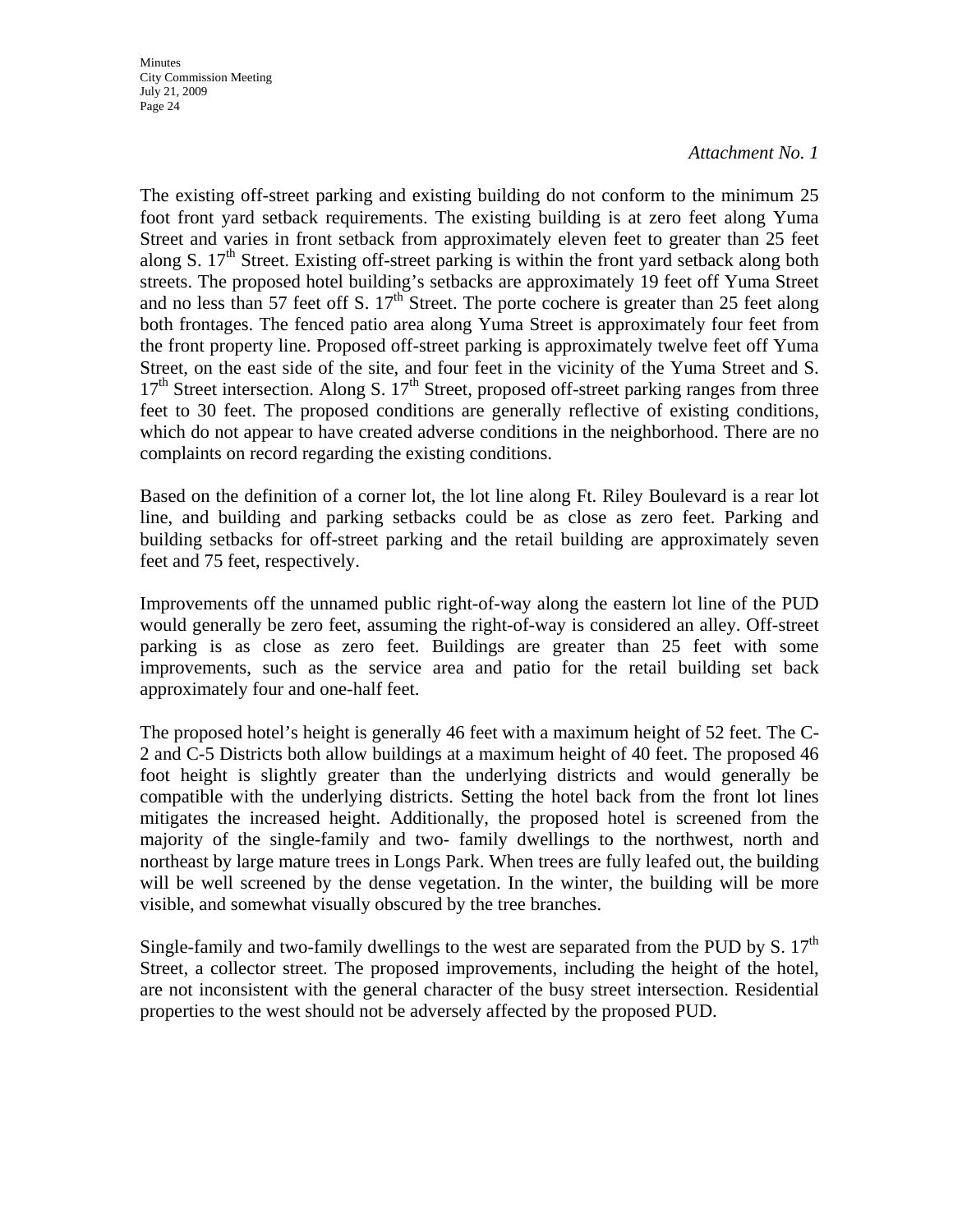The convenience store to the immediate south of the site and surrounding industrial uses should not be adversely impacted. The proposed changes are generally consistent with the existing commercial and industrial character of the neighborhood, in both its current and historic form.

The unnamed public right-of-way to the east will not be altered as a result of the proposed PUD. Access to the Ag Pres off-street parking and service area will remain as is.

**5. CONFORMANCE WITH COMPREHENSIVE PLAN:** The site is shown on the Downtown Core Neighborhoods Future Land Use Map as Community Commercial (CC), which reflects the existing C-2 District and C-5 District. The proposed PUD is Redevelopment envisioned in the Growth Management policy GM 9 set out below. Additionally, the proposed rezoning would implement a development plan generally consistent with the policies applicable to all commercial development, as well as policies applicable to Community Commercial, set out below.

## *GM 9: Infill and Redevelopment*

*Infill and redevelopment within established areas of the City is generally encouraged where deteriorated or obsolete structures have become detrimental to an area, where new uses can be accommodated on vacant properties, and in areas that have been specifically identified for redevelopment. Projects may range in size from a single residential lot to the redevelopment of multiple contiguous blocks within a neighborhood or commercial area. Regardless of its scale, infill and redevelopment shall be designed in a manner that is sensitive to and reflects the character of the surrounding area. Important design considerations include building scale, mass, roof form, height, and orientation, parking location, lot coverage, architectural character, and landscape elements. These design considerations are particularly important when infill or redevelopment occurs within or adjacent to an established residential neighborhood, or when a change in use or intensity would otherwise negatively impact the established character of the surrounding area.* 

## *COMMERCIAL - Background and Intent*

*The City contains numerous commercial areas that provide the necessary goods and services for residents of the community and region as well as visitors. Commercial developments must be located and designed to balance market opportunities with access and location. In addition, the location and design of commercial areas must be incorporated into surrounding areas, rather than altering the character of surrounding neighborhoods. While the Downtown, or Central Core District, will remain the primary focus of regional commercial activity for the community and region, a variety of other community and neighborhood scale commercial centers will be distributed throughout the community to provide for the day-to-day needs of residents.*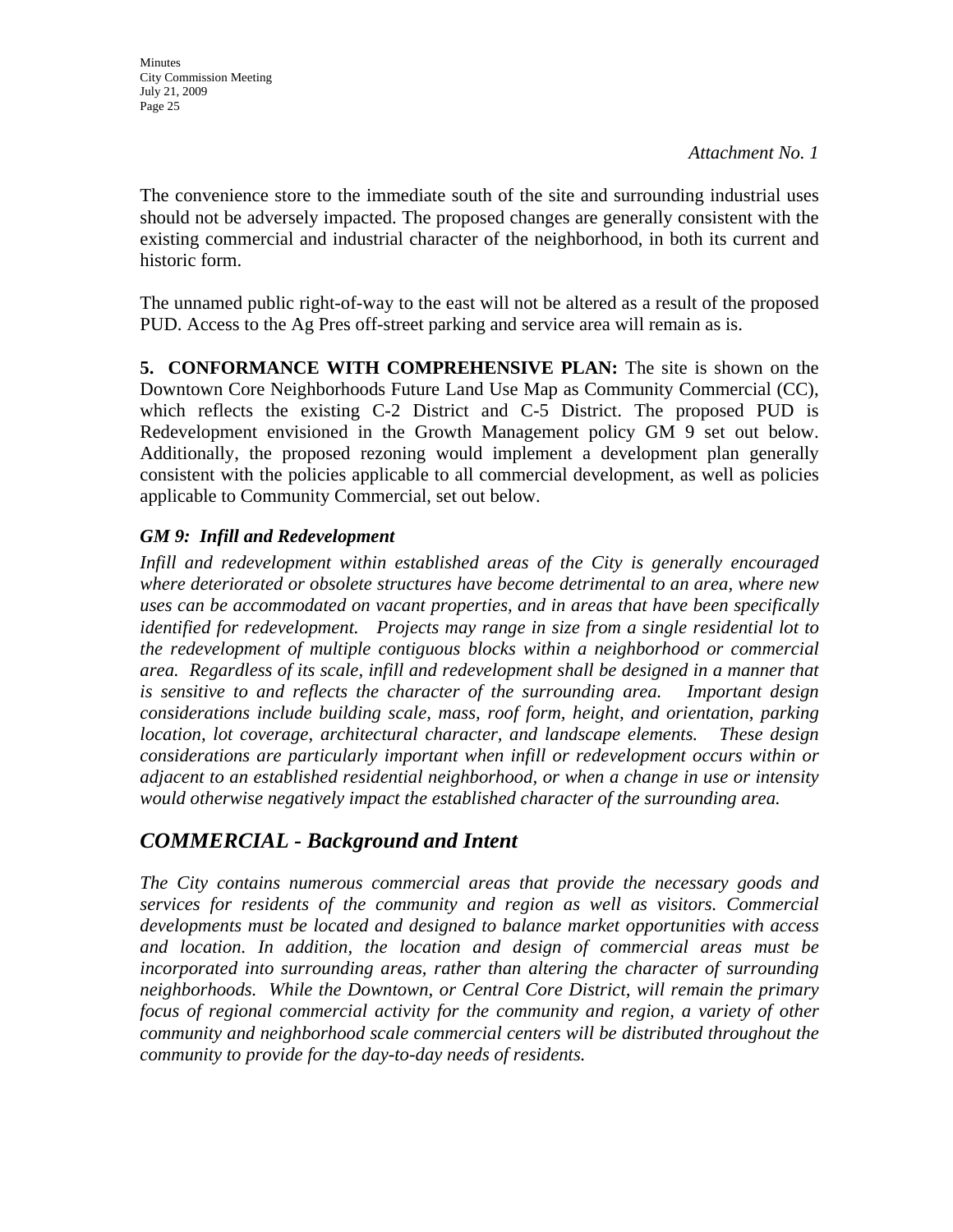### *COMMERCIAL- ALL CATEGORIES*

## *C 1: Designate Commercial Areas According to Their Role and Function in the Region*

*To provide a variety of commercial services to the community, three commercial designations are provided, depending on the center's scale, purpose, location, and intensity of use. These include the Central Core District, Community Commercial, and Neighborhood Commercial.* 

#### *C 2: Distribution of Commercial Services*

*Commercial centers should be distributed throughout the community to provide ease of access for all residents and minimize the need for cross-town vehicle trips.* 

### *C 3: Locate All Commercial Uses in Activity Centers*

*Commercial services should be concentrated and contained within planned activity centers, or nodes, throughout the community. Development of distinct commercial nodes will help preserve the residential character of many of the major street corridors throughout the community and help prevent the negative impacts caused by multiple access points along a corridor. Commercial activities, when grouped in cohesive centers or nodes, result in more viable areas compared to scattered or isolated single use commercial sites. Activity centers, or nodes, provide a variety of services in a concentrated location to promote "one-stop shopping" and minimize the need for multiple vehicle trips. Each center has a limited number of vehicle access points to minimize*  impacts on surrounding uses and maintain an efficient traffic flow to and from the site. *Uses are typically clustered on larger sites near the intersection of two major streets*  rather than being developed in linear, "strip" configurations along major street *corridors. Linear development patterns, particularly when parcels provide a single use and are developed independently, can require multiple access points and lead to disruption of traffic flow on adjacent streets. Although lot sizes and/or configurations in some areas may warrant the use of a more linear development pattern, it is generally discouraged.* 

#### *C4: Include a Mix of Uses in New and Redeveloped Commercial Areas*

*New development and redevelopment should include a mix of uses of different types and sizes, creating a diversity of activity and avoiding large, single-use buildings and dominating parking areas.*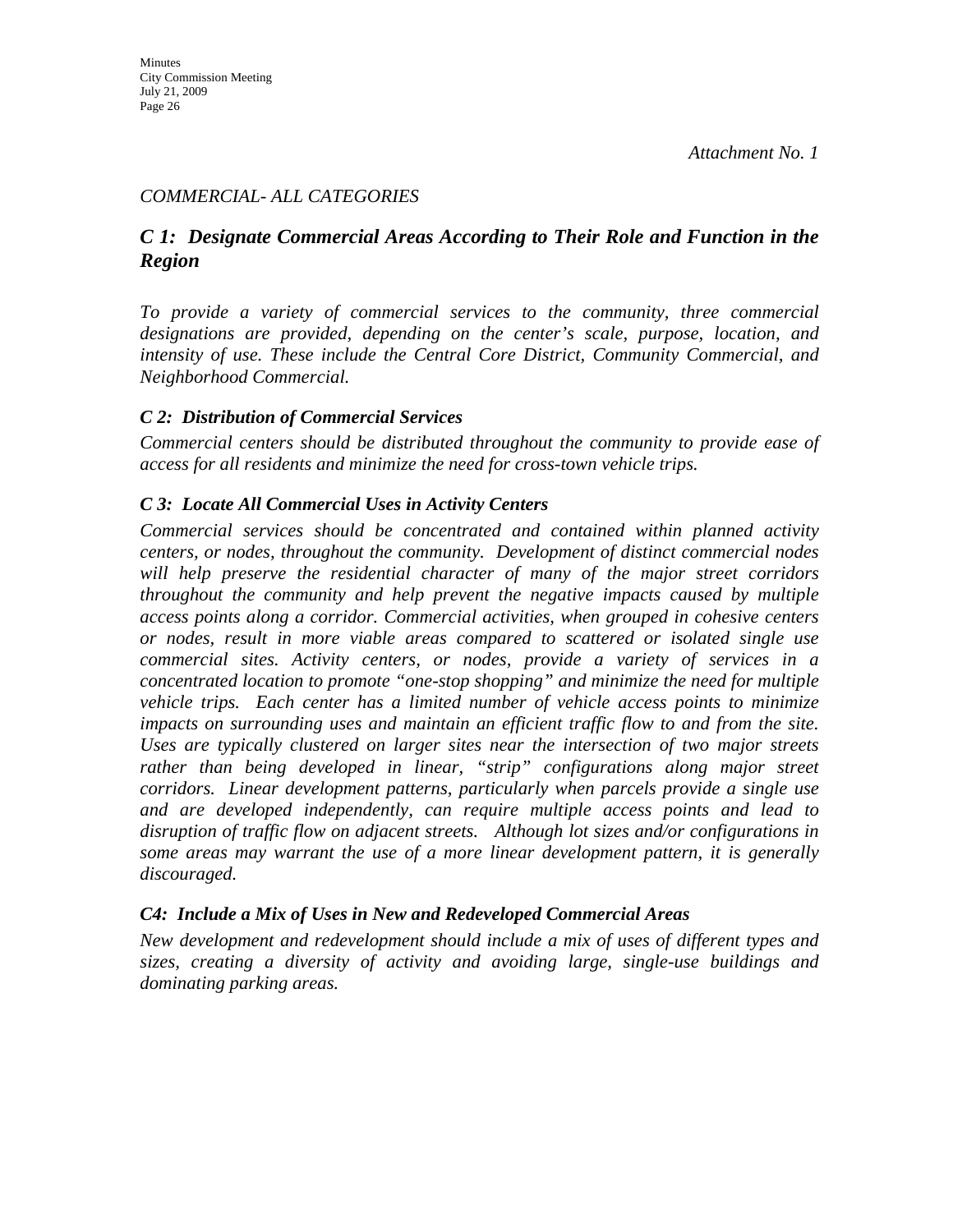Minutes City Commission Meeting July 21, 2009 Page 27

*Attachment No. 1*

#### *C5: Promote a High Quality Urban Environment*

*The physical design of commercial development areas shall promote a high quality urban environment, as expressed by site layout, building materials and design, landscaping, parking area design, and pedestrian-oriented facilities, such as through use of design guidelines.* 

#### *COMMUNITY COMMERCIAL (CC)*

#### *CC 1: Characteristics*

*Community Commercial Centers provide a mix of retail and commercial services in a concentrated and unified setting that serves the local community and may also provide a limited draw for the surrounding region. These centers are typically anchored by a larger national chain, between 120,000 and 250,000 square feet, which may provide sales of a variety of general merchandise, grocery, apparel, appliances, hardware, lumber, and other household goods. Centers may also be anchored by smaller uses, such as a grocery store, and may include a variety of smaller, complementary uses, such as restaurants, specialty stores (such as books, furniture, computers, audio, office supplies, or clothing stores), professional offices and health services. The concentrated, unified design of a community commercial center allows it to meet a variety of community needs in a "onestop shop" setting, minimizing the need for multiple vehicle trips to various commercial areas around the community. Although some single use highway-oriented commercial activities will continue to occur in some areas, this pattern of development is generally not encouraged.* 

#### *CC 2: Location*

*Community Commercial Centers should be located at the intersection of one or more major arterial streets. They may be located adjacent to urban residential neighborhoods and may occur along major highway corridors as existing uses become obsolete and are phased out and redeveloped over time. Large footprint retail buildings (often known as "big-box" stores) shall only be permitted in areas of the City where adequate access and services can be provided.* 

#### *CC 3: Size*

*Typically require a site of between 10 and 30 acres.* 

#### *CC 4: Unified Site Design*

*A unified site layout and design character (buildings, landscaping, signage, pedestrian and vehicular circulation) shall be required and established for the center to guide current and future phases of development. Building and site design should be used to create visual interest and establish a more pedestrian-oriented scale for the center and between out lots.*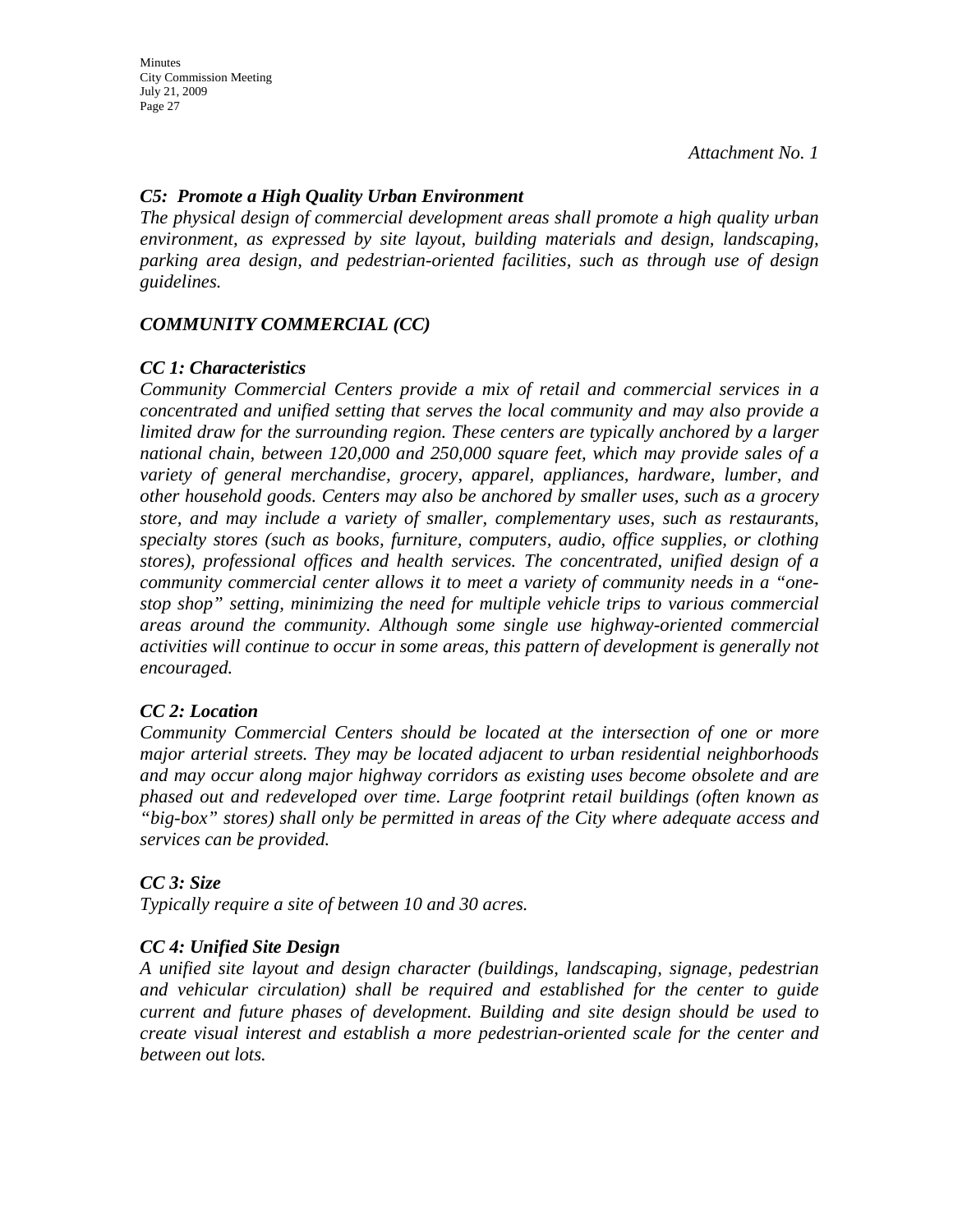### *CC 5: Architectural Character*

*Community Commercial Centers shall be required to meet a basic level of architectural detailing, compatibility of scale with surrounding areas, pedestrian and bicycle access, and mitigation of negative visual impacts such as large building walls, parking areas, and service and loading areas. While these requirements apply to all community commercial*  development, they are particularly important to consider for larger footprint retail *buildings, or "big-box" stores. A basic level of architectural detailing shall include, but not be limited to, the following:* 

- *Façade and exterior wall plane projections or recesses;*
- *Arcades, display windows, entry areas, awnings, or other features along facades facing public streets;*
- *Building facades with a variety of detail features (materials, colors, and patterns); and*
- *High quality building materials.*

### *CC 6: Organization of Uses*

*Community commercial services should be concentrated and contained within planned activity centers, or nodes, throughout the community. Within each activity center or node, complementary uses should be clustered within walking distance of each other to facilitate efficient, "one-stop shopping", and minimize the need to drive between multiple areas of the center. Large footprint retail buildings, or "big-box" stores should be incorporated as part of an activity center or node along with complementary uses. Isolated single store developments are strongly discouraged.* 

#### *CC 7: Parking Design and Layout*

*Uninterrupted expanses of parking should be avoided. Parking areas should be broken into smaller blocks divided by landscaping and pedestrian walkways. Parking areas should be distributed between the front and sides of buildings, or front and rear, rather than solely in front of buildings to the extent possible.* 

#### *CC 8: Circulation and Access*

*Clear, direct pedestrian connections should be provided through parking areas to building entrances and to surrounding neighborhoods or streets. Integrate main entrances or driveways with the surrounding street network to provide clear.* 

The proposed PUD is in general conformance with the Comprehensive Plan.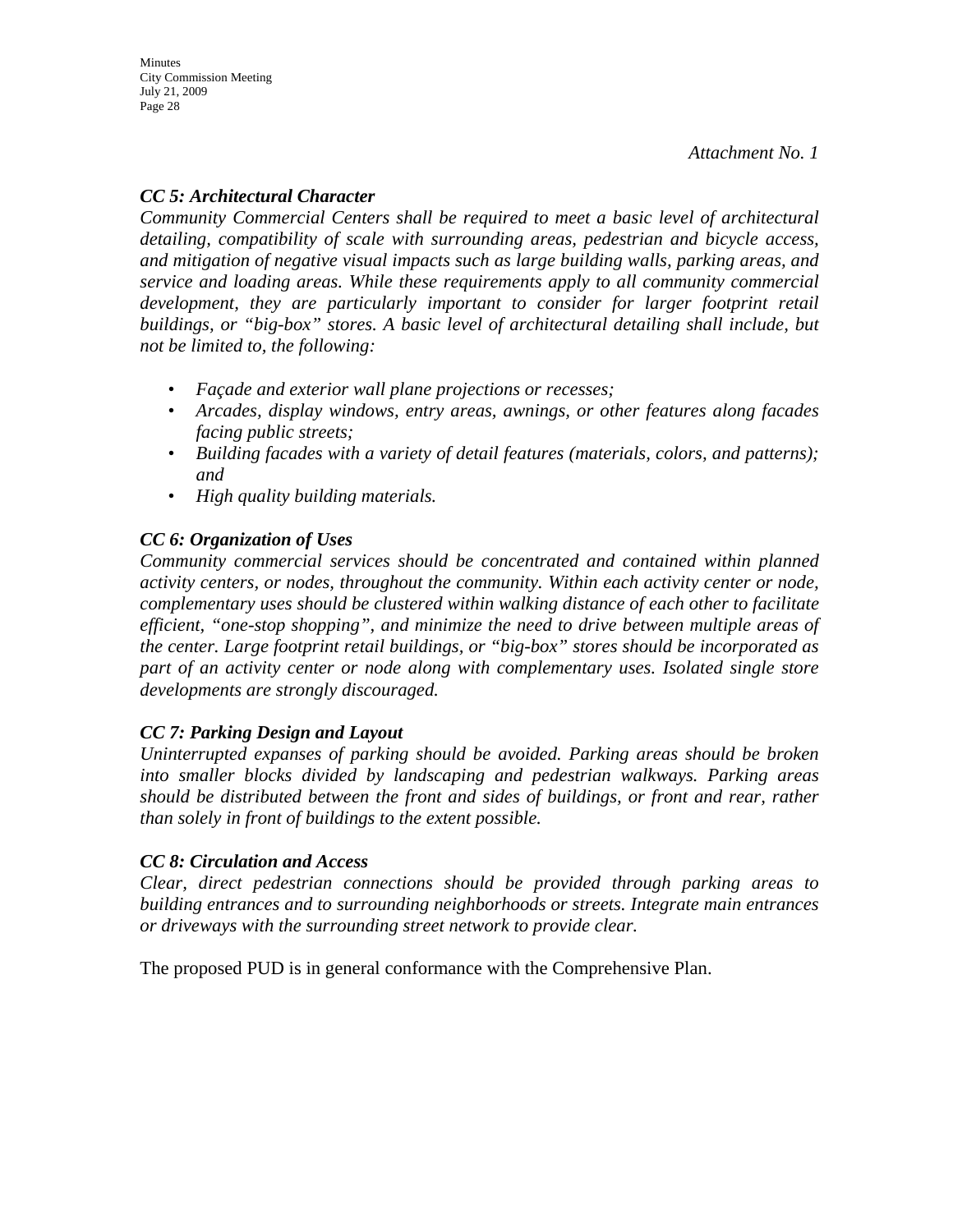#### **ZONING HISTORY AND LENGTH OF TIME VACANT AS ZONED:**

1926-1940 -- E, Light Industrial. 1940-1965 -- F, Heavy Industrial. 1965-1969 -- C, Local Business. 1969-1977 -- C-5 for existing grocery store and church building. 1977-2009 -- C-2 for existing grocery store and church building (Ord. No.3496.) 1969-2009 -- C-5 for balance of the site.

The existing brick was remodeled around 1954. The original date of construction was not determined. Construction dates for the self-storage units and the out-building could not be determined.

**8. CONSISTENCY WITH INTENT AND PURPOSE OF THE ZONING ORDINANCE:** The intent and purpose of the Zoning Regulations is to protect the public health, safety, and general welfare; regulate the use of land and buildings within zoning districts to assure compatibility; and to protect property values. The proposed PUD is located in the C-2 and C-5 Zoning Districts.

Land use and structures within a Planned Unit Development District which, when approved by the Planning Board and Governing Body, may differ in one or more respects from the regulations that are applicable in any other zoning district. The objectives of a Planned Unit Development District shall be to promote progressive development of land and construction by encouraging Planned Unit Developments (PUD's) to achieve: a maximum choice of living environments by allowing a variety of housing and building types; a more useful pattern of open space and recreation areas and, if permitted as part of the project, more convenience in the location of commercial uses and services; a development pattern which preserves and utilizes natural topography and geologic features, scenic vistas, trees and other vegetation, and prevents the disruption of natural drainage patterns; a more efficient use of land than is generally achieved through conventional development; a development pattern in harmony with land use density, transportation facilities, and community facilities; an environment which provides safe, clean, convenient and necessary residential, commercial, and industrial facilities which will afford greater opportunities for better housing, recreation, shops and industrial plants for all citizens of the community; a development plan which suits the specific needs of the site and takes into account the unique conditions of the property which may require changes of conventional bulk regulations, lot layout, or density; or results in a project that provides greater public benefit than would be provided under conventional zoning; and, a mixture of compatible uses which might not otherwise be permitted in a single district, or which may restrict the range of land uses more than in a single district.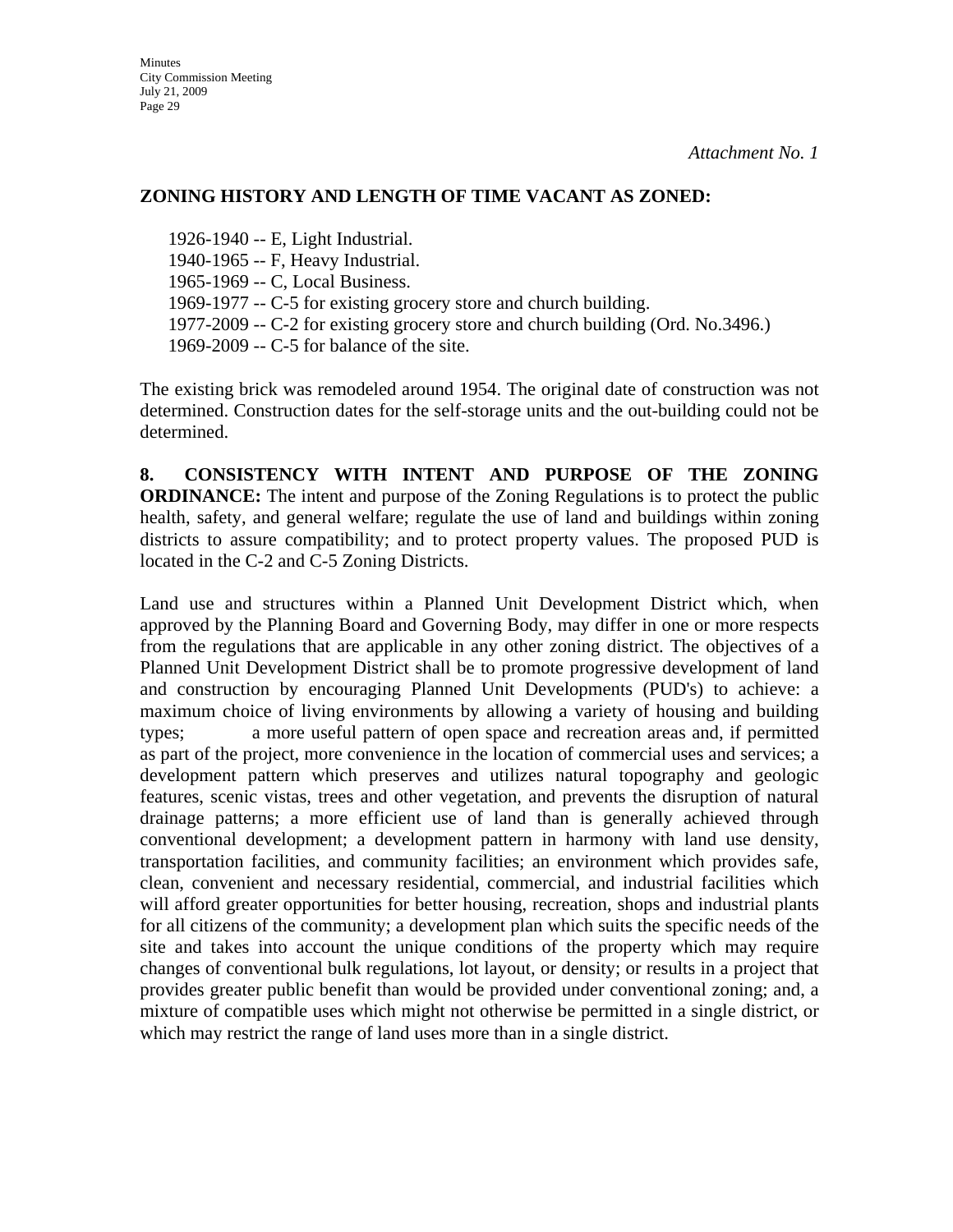#### Underlying Zoning Districts

The C-2, Neighborhood Shopping District is designed to provide a broad range of retail shopping facilities and services located to serve one or more residential areas. The C-5, Highway Service Commercial District is designed to provide for businesses offering accommodations, supplies, or services to motorists, and for certain specialized activities which require access to major streets and highways.

Overall Intent

The overall intent of the proposed PUD is consistent with the Comprehensive Plan, the underlying zoning districts, and intent of the PUD requirements. The proposed PUD redevelops a site at a boundary between industrial/commercial and residential. Overall, the proposed PUD attempts to be sensitive to the residential neighborhood. The retail center and hotel are oriented towards the motoring public consistent with the highway service location of the site.

**9. RELATIVE GAIN TO THE PUBLIC HEALTH, SAFETY AND WELFARE THAT DENIAL OF THE REQUEST WOULD ACCOMPLISH, COMPARED WITH THE HARDSHIP IMPOSED UPON THE INDIVIDUAL OWNER:** Denial of the request would not be a gain to the public because minimal impact on the public is expected as a result of traffic or storm water. It appears there may be a hardship on the owner if the rezoning is denied due to no relative gain to the public that denial would accomplish

**10. ADEQUACY OF PUBLIC FACILITIES AND SERVICES:** Public utilities and services are adequate.

## **11. OTHER APPLICABLE FACTORS:** None.

**12. STAFF COMMENTS AND RECOMMENDATION:** City Administration recommends approval of the proposed rezoning of the  $17<sup>th</sup>$  Street Properties Commercial Planned Unit Development, Unit Two, from C-2, Neighborhood Shopping District and C-5, Highway Service Commercial District, to PUD, Commercial Planned Unit Development District, with the following conditions: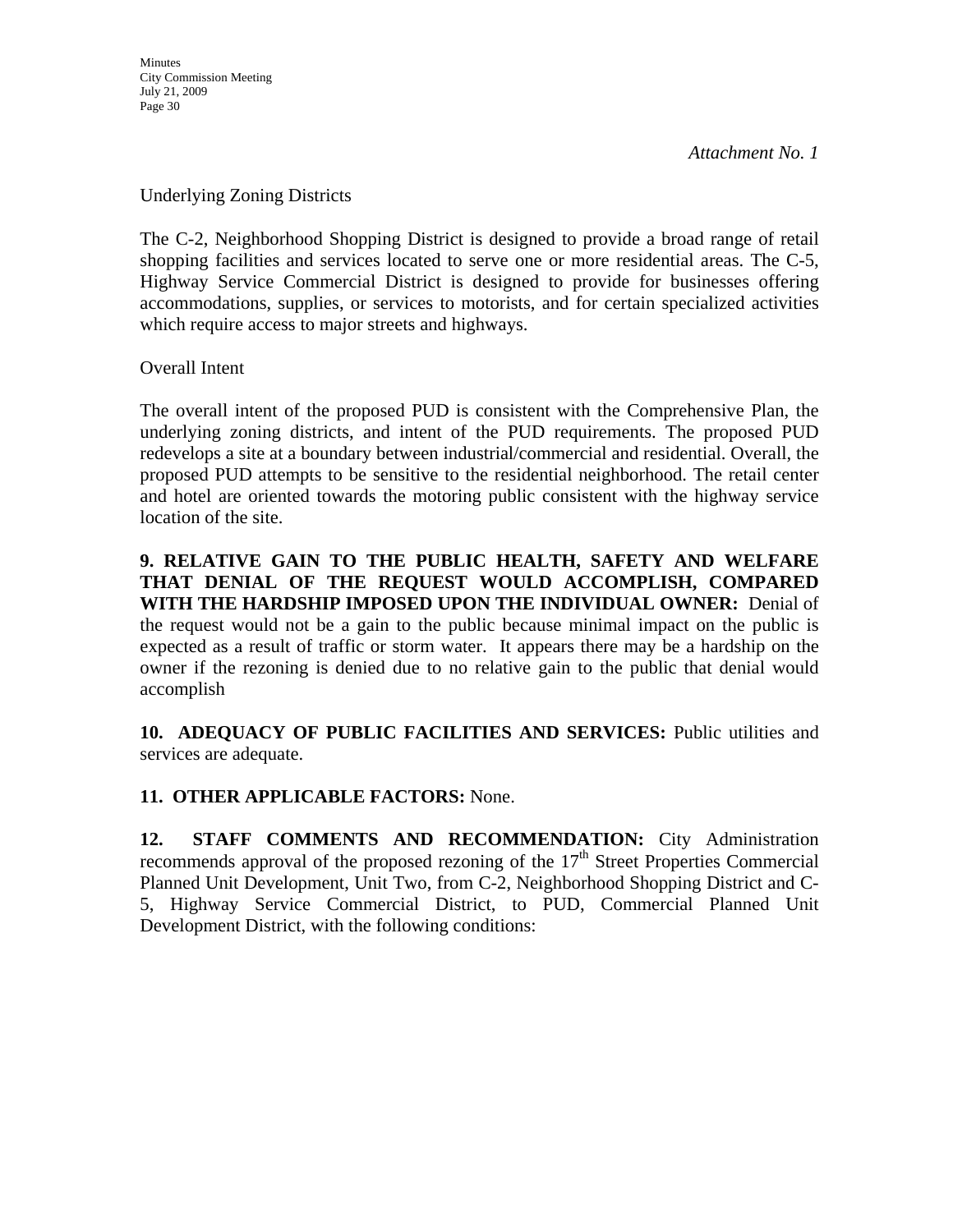- 1. The Permitted Uses shall include: Antique shops; Apparel stores; Appliance sales; Automobile accessory stores; Barber shops; Beauty shops; Book stores; Brew pubs; Business and professional offices; Camera and photographic supply stores; Churches, chapels, temples and synagogues; Department stores; Drug stores; Electronic stores; Food stores; Fraternal and service clubs; Furniture stores; Furniture upholstering; Garden stores; Gift shops; Hardware stores; Health and fitness clubs; Hobby shops; Hotels and motels; Jewelry stores; Laundry establishments; Leather goods and luggage stores; Music stores; Package liquor stores; Pet grooming shops; Pet stores; Private vocational-technical institutions; Restaurants, no drive-in type; Sporting goods stores; Taverns; Variety stores; and, Veterinary Out-Patient Clinic.
- 2. Landscaping and irrigation shall be provided pursuant to a Landscaping Performance Agreement between the City and the owner, which shall be entered into prior to issuance of a building permit.
- 3. Landscaping along the Ft. Riley Boulevard frontage shall be planted at a minimum of thirty (30) inches in height at the time of planting in order to provide immediate screening.
- 4. All landscaping and irrigation shall be maintained in good condition.
- 5. Signage shall be limited to signs proposed in the application, except wall signs on the retail building's Ft. Riley Boulevard frontage shall be limited to one per business.
- 6. Exempt signage described in Article VI, Section 6-104  $(A)(1),(2),(4),(5),(7)$  and  $(8)$ ; and Section 6-104  $(B)(1)$  and  $(2)$ , of the Manhattan Zoning Regulations shall be permitted.

## **ALTERNATIVES:**

- 1. Recommend approval of the proposed rezoning of  $17<sup>th</sup>$  Street Properties PUD from C-2, Neighborhood Shopping District and C-5, Highway Service Commercial District, to PUD, Commercial Planned Unit Development District, stating the basis for such recommendation, with the conditions listed in the Staff Report.
- 2. Recommend approval of the proposed rezoning of  $17<sup>th</sup>$  Street Properties PUD from C-2, Neighborhood Shopping District and C-5, Highway Service Commercial District, to PUD, Commercial Planned Unit Development District,, and modify the conditions, and any other portions of the proposed PUD, to meet the needs of the community as perceived by the Manhattan Urban Area Planning Board, stating the basis for such recommendation, and indicating the conditions of approval.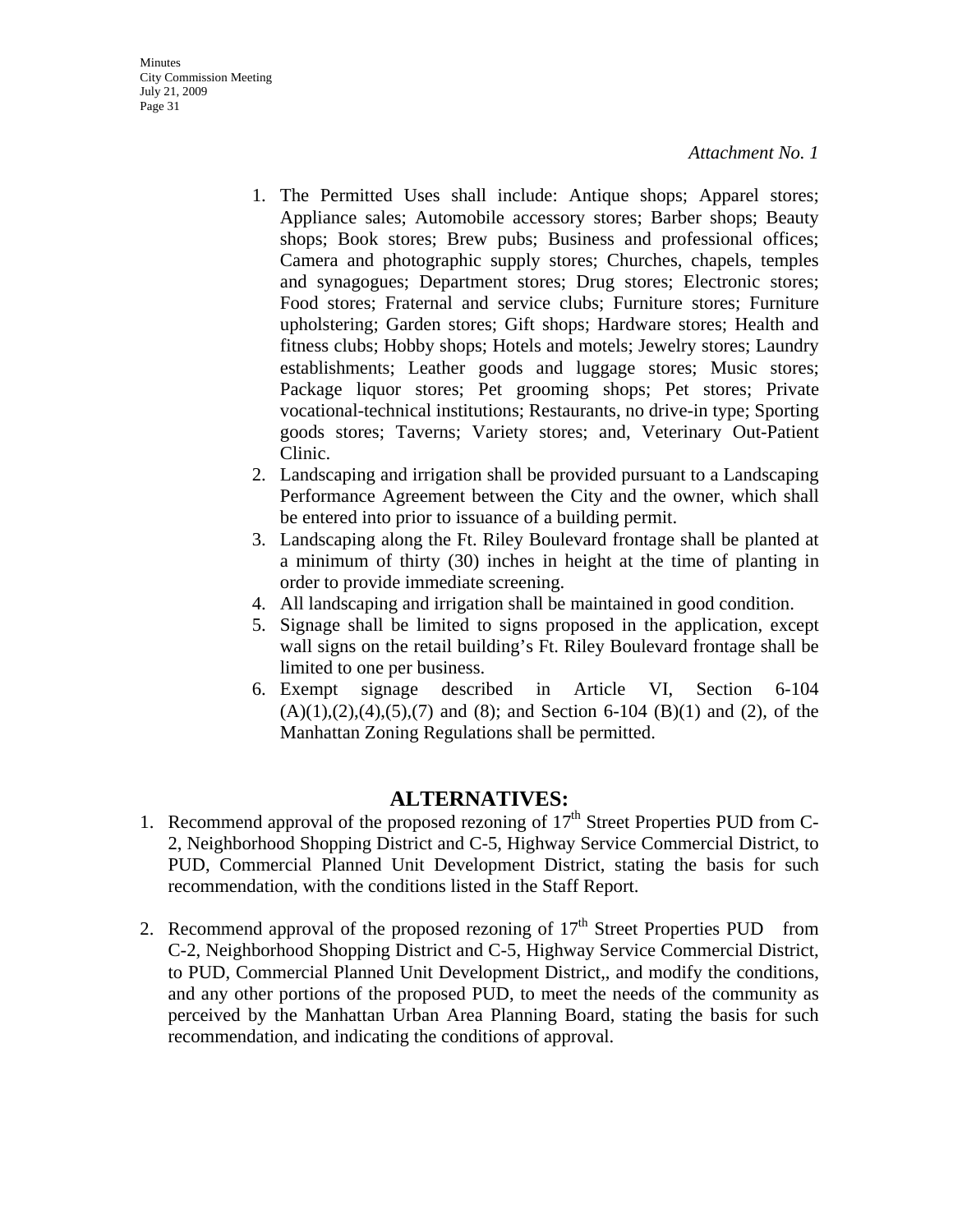- 3. Recommend denial of the proposed rezoning, stating the specific reasons for denial.
- 4. Table the proposed rezoning to a specific date, for specifically stated reasons.

## **POSSIBLE MOTION:**

The Manhattan Urban Area Planning Board recommends approval of the proposed rezoning of 17<sup>th</sup> Street Properties PUD from C-2, Neighborhood Shopping District and C-5, Highway Service Commercial District, to PUD, Commercial Planned Unit Development District, based on the findings in the staff report, with the six conditions recommended by City Administration.

**PREPARED BY:** Steve Zilkie, AICP, Senior Planner **DATE:** June 10, 2009 09011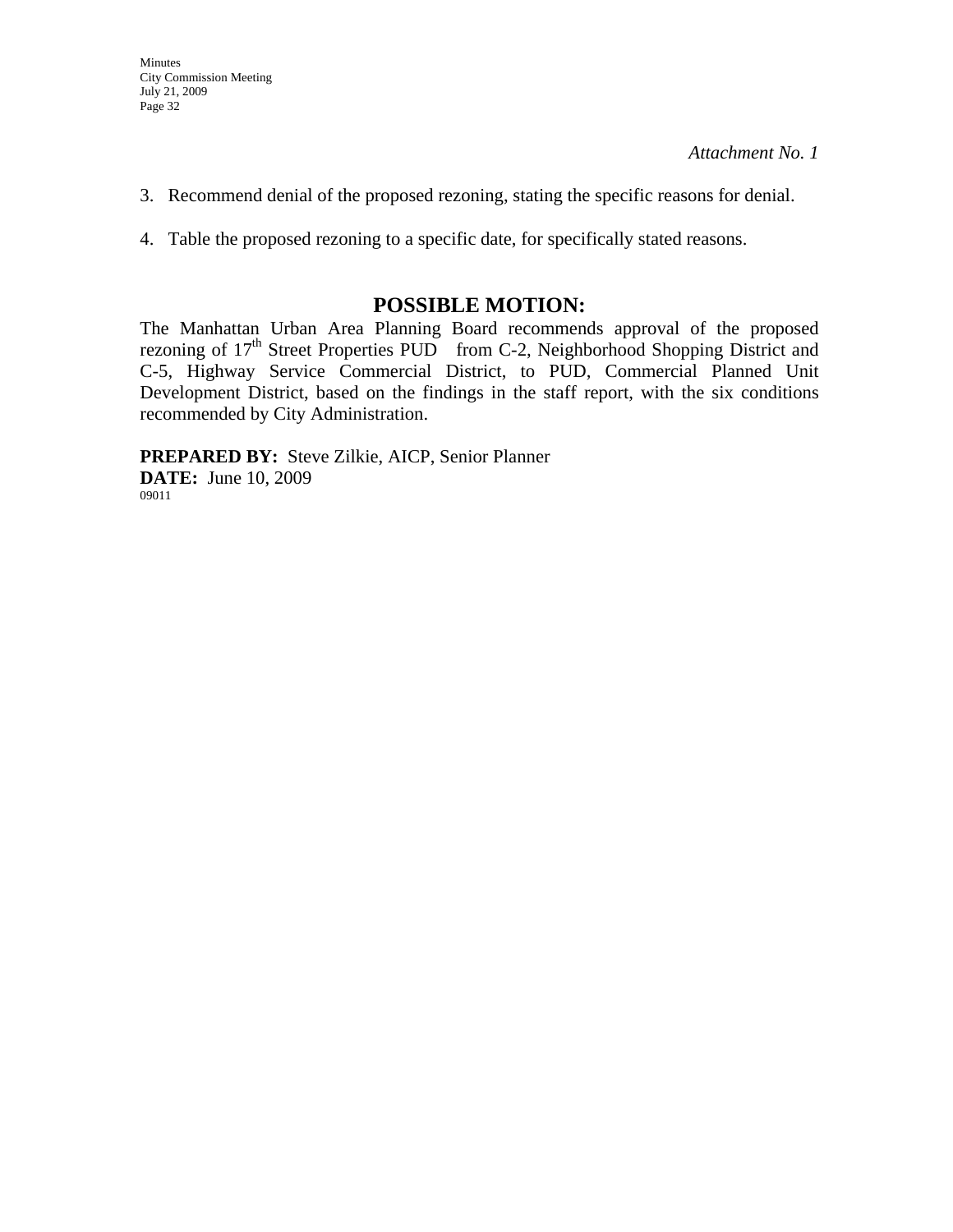#### **STAFF REPORT**

#### **ON AN APPLICATION TO AMEND THE APPROVED PLANNED UNIT DEVELOPMENT (PUD)**

# **BACKGROUND**

**APPLICANT:** Home Center Mall, LLC. – Patrick Lee, Member. **ADDRESS:** 627 Pecan Circle, Manhattan, KS, 66502.

**OWNER:** Home Center Mall, LLC. **ADDRESS:** 627 Pecan Circle, Manhattan, KS, 66502.

**LOCATION:** Generally at 627 Pecan Circle; Lot 6, Home Center Mall, Unit 3. Lot 6 is a travel easement. The sign is proposed in a landscape island at the entrance to the PUD. The proposed location is the same as the location approved in 1989.

**AREA:** 55,874 square feet (1.283 acres); Lot 6, Home Center Mall, Unit 3, Planned Unit Development, City of Manhattan, Riley County, Kansas.

#### **DATE OF PUBLIC NOTICE PUBLICATION:** Monday, May 25, 2009.

#### **DATE OF PUBLIC HEARING: PLANNING BOARD:** Monday, June 15, 2009. **CITY COMMISSION:** Tuesday, July 7, 2009.

#### **DESCRIPTION OF PROPOSED AMENDMENT:**

Approved Sign and Ordinance

Amend Ordinance No. 4568 (attached), approved July 18, 1989, regarding the approved Ground Sign and its limitations **[limitations to be amended are underlined and in bold]**:

Ground Sign: One ground sign may be located as shown on the Amended Final Development Plan documents that are dated June, 1989, and are on file in the Zoning Administrator's Office. This sign shall maintain a ten (10) foot setback from the Pecan Circle property line and **shall be constructed as shown on the Amended Final**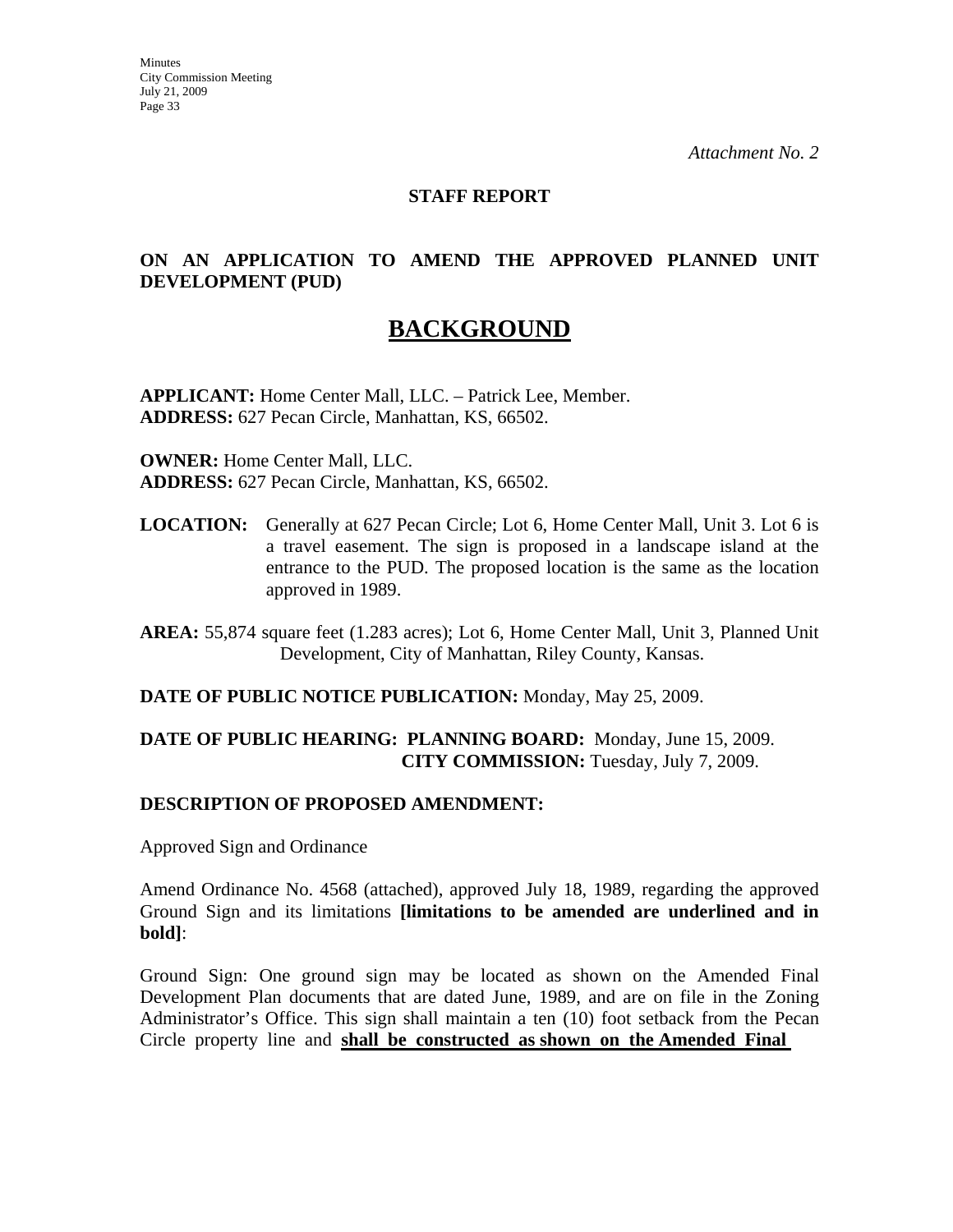**Development Plan drawings with regard to materials** and shall not exceed the size shown on the plan. In addition, **this sign shall not be used for advertising individual tenants and shall only bear the name of the center**. This sign may also be internally lit, but shall not flash.

The approved ground sign (attached) identifies the name of the center "Home Center Mall" and measures seven feet in width by two feet five inches, or 16.94 square feet in area, and proposed on a concrete block with stone veneer support. The sign is nine inches in depth. Sign face materials are not described in the original sign application documents but are probably plastic, as the sign could be internally lit.

Ordinance No. 4568 sets out specific limitations regarding the ground sign. The Zoning Regulations indicate that a deletion or change to a restriction, condition or limitation is a substantial modification, which requires the amendment.

Proposed Sign

The proposed unlit sign (attachment) will be at the same setback as previously approved. The sign will be oriented towards the entrance to identify the tenants of the PUD. The aluminum sign is single sided, eight feet in height, on a two foot by six foot, with individual tenant names on a six foot by eight foot space. Sign depth is eight inches.

# **MATTERS TO BE CONSIDERED WHEN AMENDING A PLANNED UNIT DEVELOPMENT**

**WHETHER THE PROPOSED AMENDMENT IS CONSISTENT WITH THE INTENT AND PURPOSE OF THE APPROVED PUD, AND WILL PROMOTE THE EFFICIENT DEVELOPMENT AND PRESERVATION OF THE ENTIRE PUD:** The original PUD was intended to develop as a "mall" with retail and services directed towards home owners and contractors. Over time, manufacturing and assembly, mobile home storage and repairs, and youth centers were added as permitted uses. Today, the PUD is oriented more towards contractors than a home improvement center mall orientation as originally envisioned.

The proposed changes maintain the general ground sign character of the previously approved sign with respect to location in an entrance island. The approved sign was limited to the name of the center and no tenant names. Signage identifying businesses in the PUD at the entrance off Pecan Circle will provide directional information to the motoring public and identify the businesses of the PUD and distinguish them from surrounding businesses on separate tracts.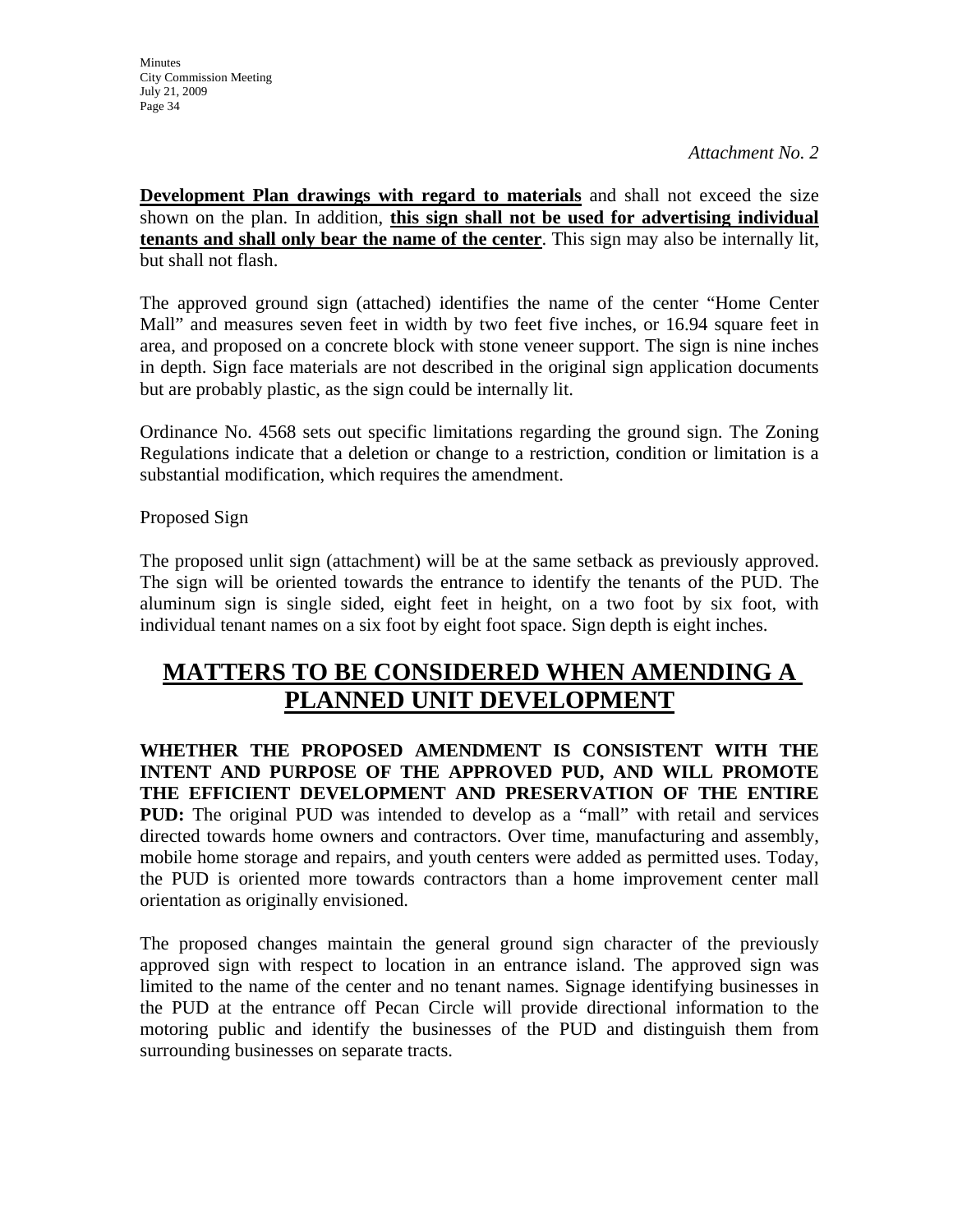**Minutes** City Commission Meeting July 21, 2009 Page 35

*Attachment No. 2* 

**WHETHER THE PROPOSED AMENDMENT IS MADE NECESSARY BECAUSE OF CHANGED OR CHANGING CONDITIONS IN OR AROUND THE PUD, AND THE NATURE OF SUCH CONDITIONS:** The approved sign was never constructed. Because additional development has occurred in the neighborhood since 1989, and with more driveways off Pecan Circle, it's somewhat unclear where individual business entrances are located. The proposed sign changes will identify tenants in the Home Center Mall and should eliminate confusion about the entrance to the PUD.

**WHETHER THE PROPOSED AMENDMENT WILL RESULT IN A RELATIVE GAIN TO THE PUBLIC HEALTH, SAFETY, CONVENIENCE OR GENERAL WELFARE, AND IS NOT GRANTED SOLELY TO CONFER A SPECIAL BENEFIT UPON ANY PERSON:** The proposed sign will identify the entrance to the PUD and businesses within the PUD. The proposed sign will eliminate any confusion about the location of businesses within the PUD and businesses in the surrounding neighborhood that are also served by Pecan Circle. The sign benefits the tenants of the PUD as well as the motoring public.

# **ADDITIONAL MATTERS TO BE CONSIDERED WHEN AMENDING A PLANNED UNIT DEVELOPMENT**

#### **1. LANDSCAPING:** No changes are proposed.

**2. SCREENING:** No changes are proposed.

**3. DRAINAGE:** No changes are proposed.

**4. CIRCULATION:** The proposed sign will identify the entrance to the PUD so that vehicular traffic on Pecan Circle is efficiently and safely directed to appropriate business locations, both within the PUD as well as nearby businesses.

**5. OPEN SPACE AND COMMON AREA:** No changes are proposed.

**6. CHARACTER OF THE NEIGHBORHOOD:** The neighborhood is characterized by industrial services and highway service commercial uses. The more specific neighborhood off Pecan Circle is an industrial service neighborhood.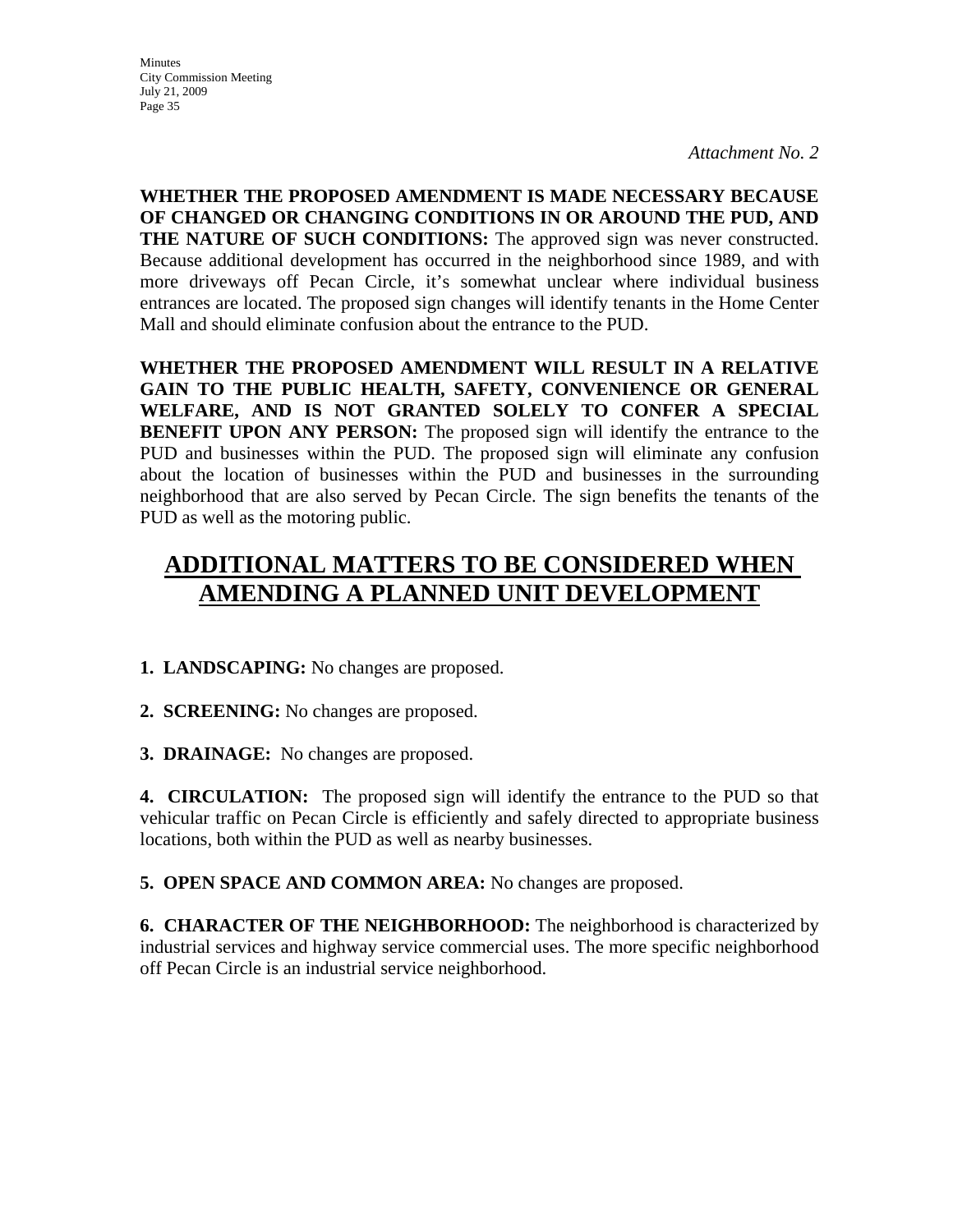# **MATTERS TO BE CONSIDERED WHEN PLANNED UNIT DEVELOPMENT**

**1. EXISTING USE:** Home Center Mall PUD, which allows a combination of commercial retail, service retail, storage, repairs, manufacturing and assembly, and youth centers. The proposed sign will be on common area parking lot island.

**2. PHYSICAL AND ENVIRONMENTAL CHARACTERISTICS:** A developed and flat site, with off-street parking, buildings and landscaped space.

## **3. SURROUNDING LAND USE AND ZONING:**

**(a) NORTH:** Wildcat Creek and light industrial uses; County G-1, General Agricultural District and I-3, Light Industrial District.

**(b) SOUTH:** Light industrial uses; I-3 District.

**(c) EAST:** Light industrial and agricultural uses; I-3 and G-1 Districts.

**(d) WEST:** Rosencutter Road, highway service commercial uses; C-5, Highway Service Commercial District.

**4. CHARACTER OF THE NEIGHBORHOOD:** The neighborhood is characterized as an industrial services and highway service commercial uses. The more specific neighborhood off Pecan Circle is an industrial service neighborhood.

**6. SUITABILITY OF SITE FOR USES UNDER CURRENT ZONING:** The site is suitable as zoned. The sign will identify the tenants of the various businesses in the PUD.

## **7. COMPATIBILITY OF PROPOSED DISTRICT WITH NEARBY PROPERTIES AND**

**EXTENT TO WHICH IT MAY HAVE DETRIMENTAL AFFECTS:** No changes to the permitted uses of the district are proposed. No adverse impacts on the neighborhood are expected with the change of signage. The proposed sign changes will identify tenants of the Home Center Mall PUD and direct traffic to the site.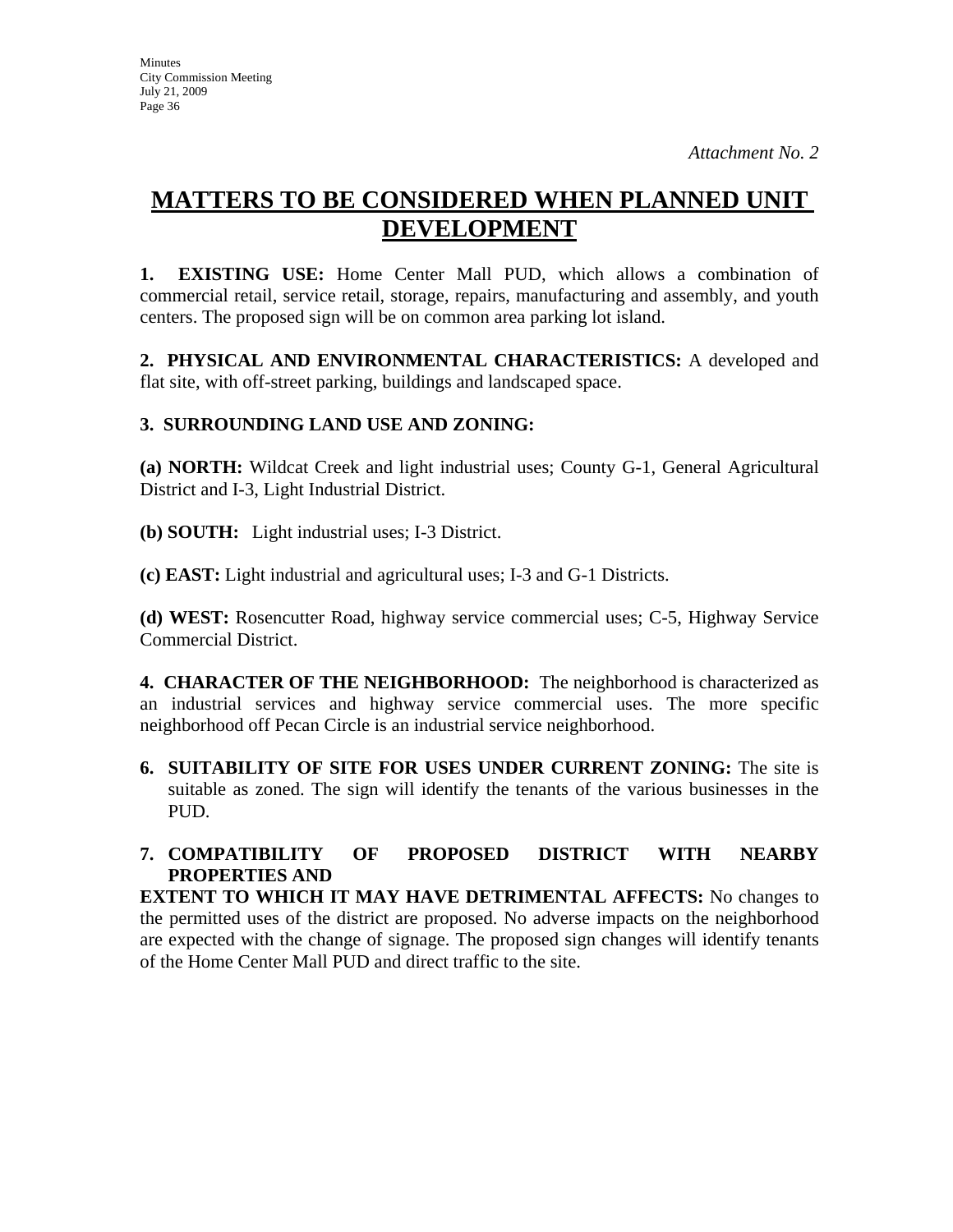**7. CONFORMANCE WITH COMPREHENSIVE PLAN:** The site is shown as Community Commercial (CC) and located in the Southwest Planning Area of the Future Land Use map of the Comprehensive Plan. The proposed amendment is consistent with the approved PUD, which conforms to the Comprehensive Plan.

#### **8. ZONING HISTORY AND LENGTH OF TIME VACANT AS ZONED:**

| 1983         | Annexation and Zoning to I-3, Light Industrial District.                                              |
|--------------|-------------------------------------------------------------------------------------------------------|
| 1985         | Rezoning from I-3 to PUD                                                                              |
| 1985         | Home Center Mall Final Development Plan and Final Plat approved.                                      |
| 1989         | PUD amended concerning permitted signs.                                                               |
| 1992         | PUD amended to allow light manufacturing assembly as a permitted<br>use.                              |
| 1994         | Final Plat of Unit 2 approved and PUD amended concerning outdoor<br>storage.                          |
| May 3, 1999  | Planning Board approves Final Plat of Unit 3.                                                         |
| May 18, 1999 | City Commission accepts Easements and R-O-W                                                           |
| May 1, 2000  | Planning Board recommends approval to add Youth Centers and<br>Related Activities as a Permitted Use. |
| May 16, 2000 | City Commission approved first reading of amendment.                                                  |
| June 6, 2000 | City Commission approved Ordinance No. 6140 to add Youth Centers<br>as a permitted use.               |

The buildings throughout the site have been in place since around 1985. The approved ground sign was never constructed after approval in 1989.

**9. CONSISTENCY WITH INTENT AND PURPOSE OF THE ZONING ORDINANCE:** The intent and purpose of the Zoning Regulations is to protect the public health, safety, and general welfare; regulate the use of land and buildings within zoning districts to assure compatibility; and to protect property values. The proposed PUD is a commercial/industrial PUD. Signs requirements for commercial PUD's are, as a general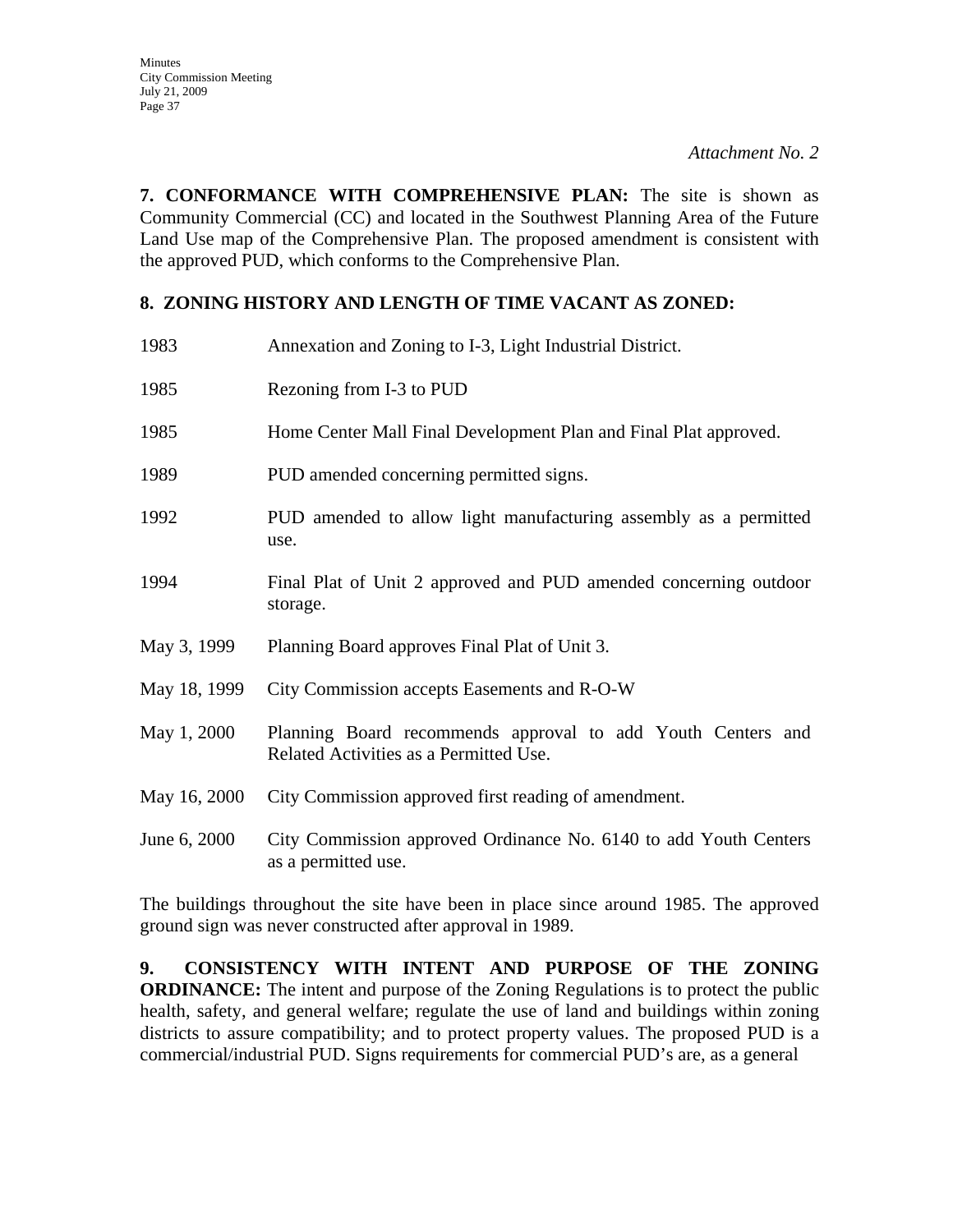rule, considered subject to the C-2, Neighborhood Shopping District. Signs requirements for industrial PUD's are, as a general rule, considered subject to the I-2, Industrial Park District. The proposed ground sign is generally consistent with either zoning district's sign requirements.

**10. RELATIVE GAIN TO THE PUBLIC HEALTH, SAFETY AND WELFARE THAT DENIAL OF THE REQUEST WOULD ACCOMPLISH, COMPARED WITH THE HARDSHIP IMPOSED UPON THE INDIVIDUAL OWNER:** No adverse impacts on the public are expected. It would be a hardship on the applicant if the ground sign amendment is denied as the sign is intended to direct traffic from the public street, Pecan Circle, into the site and eliminate confusion about the entrance as distinct from other business entrances in the neighborhood.

**11. ADEQUACY OF PUBLIC FACILITIES AND SERVICES:** Public facilities and services are adequate to serve the site. The proposed amendment generates no need for public facilities and services.

## **12. OTHER APPLICABLE FACTORS:** None

**13. STAFF COMMENTS AND RECOMMENDATION:** City Administration recommends approval of the proposed Amendment of the Home Center Mall PUD and Ordinance No. Ordinance No. 4568, with the following conditions of approval:

- 1. The sign shall be constructed as proposed and as shown on the application documents.
- 2. A sign permit shall be obtained prior to placement of the sign on the property.

## **ALTERNATIVES:**

- 1. Recommend approval of the proposed Amendment of the Home Center Mall PUD and Ordinance No. Ordinance No. 4568, stating the basis for such recommendation.
- 2. Recommend denial of the proposed Amendment of the Home Center Mall PUD and Ordinance No. Ordinance No. 4568, stating the specific reasons for denial.
- 3. Table the proposed Amendment to a specific date, for specifically stated reasons.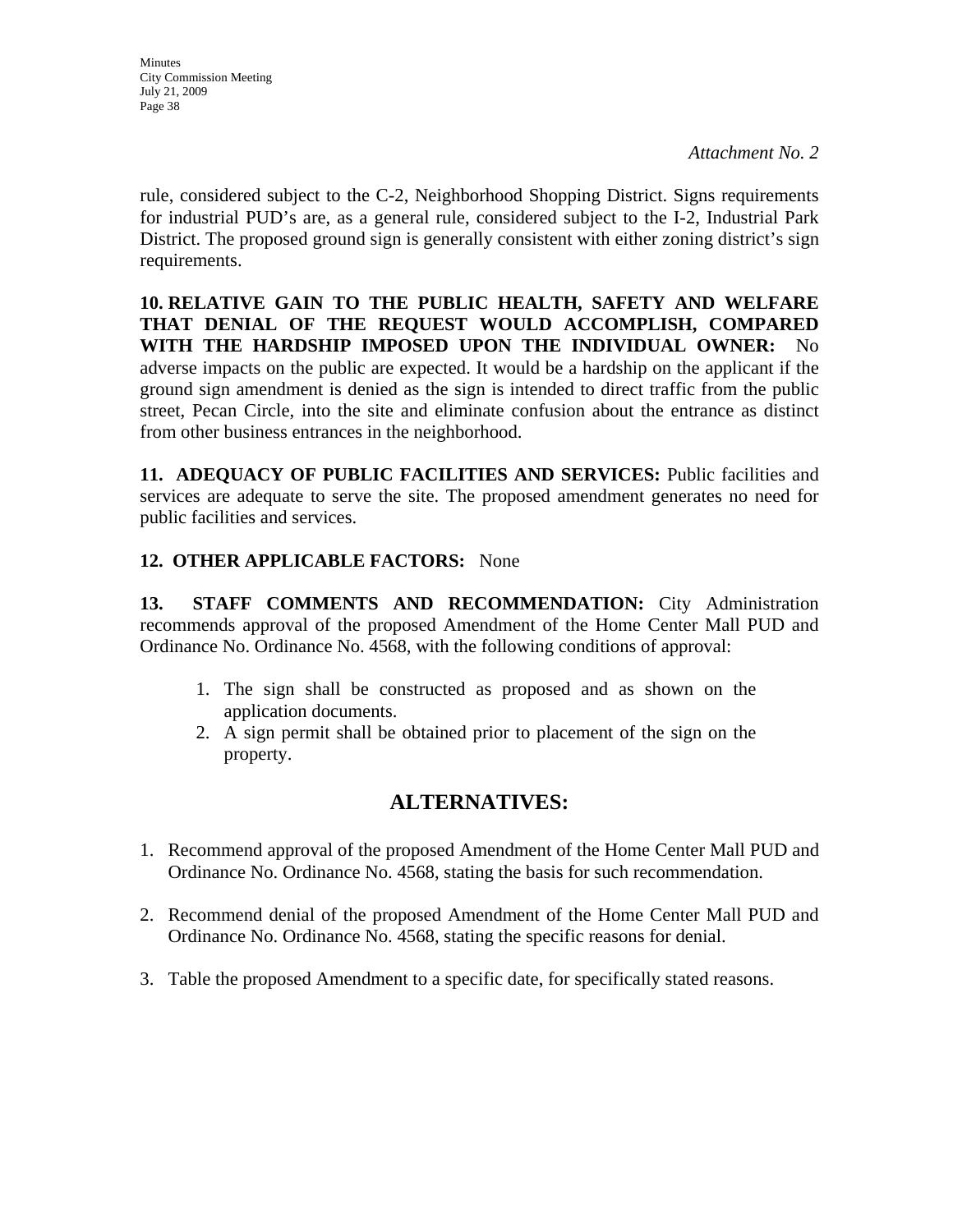Minutes City Commission Meeting July 21, 2009 Page 39

*Attachment No. 2* 

## **POSSIBLE MOTION:**

The Manhattan Urban Area Planning Board recommends approval of the proposed Amendment of the Home Center Mall PUD and Ordinance No. Ordinance No. 4568, based on the findings in the Staff Report, with the two conditions recommended by City Administration.

**PREPARED BY:** Steve Zilkie, AICP, Senior Planner **DATE:** June 8, 2009

09023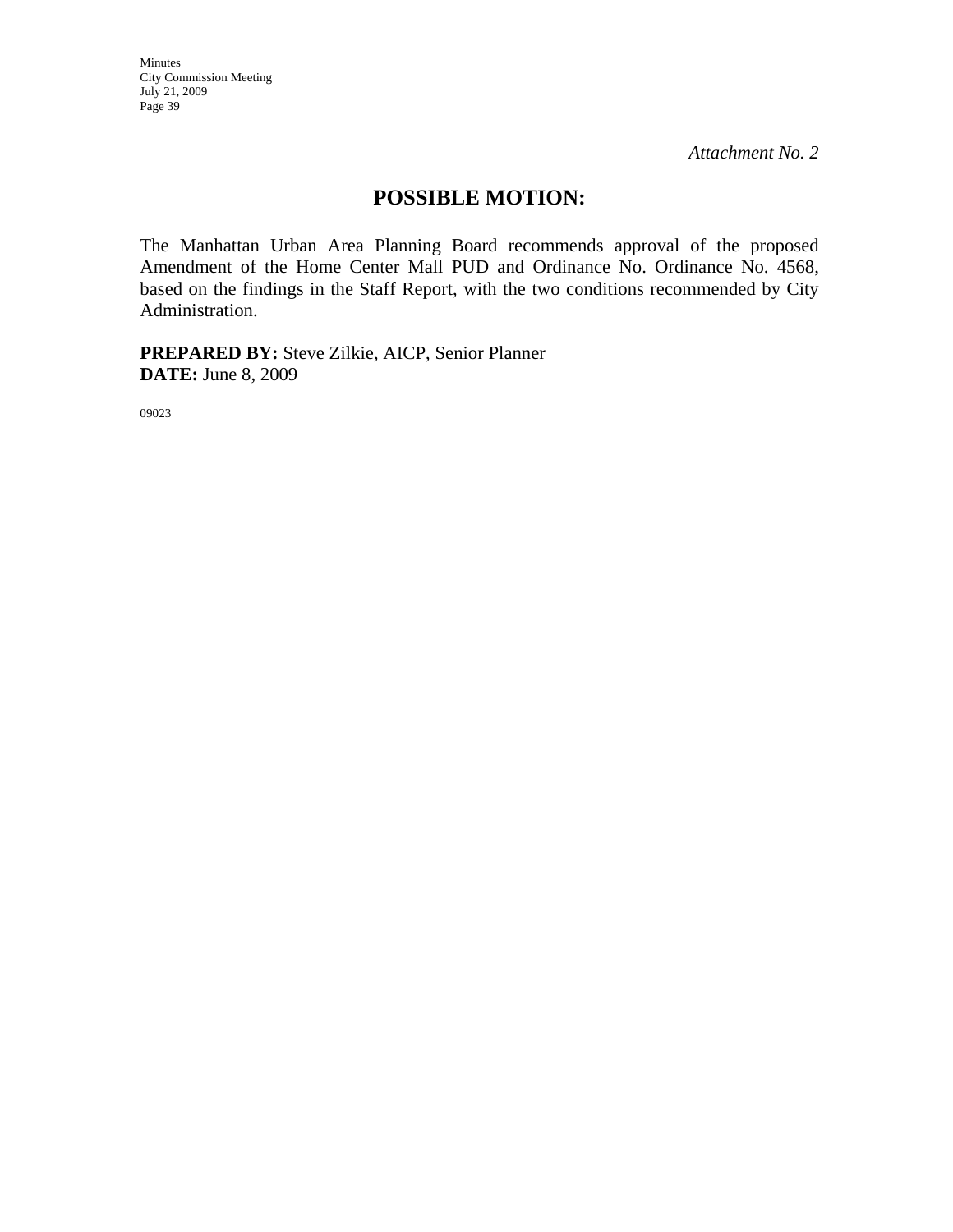#### **STAFF REPORT**

#### **ON AN APPLICATION TO REZONE PROPERTY**

**FROM:** R-3, Multiple-Family Residential District.

**TO:** C-3, Aggieville Business District.

**APPLICANT:** Chrischelle Borhani

**ADDRESS:** 731 Harris Avenue, Manhattan, KS 66502

**OWNERS:** Rahim and Martha Borhani

**ADDRESS:** 731 Harris Avenue, Manhattan, KS 66502

**LOCATION:** 519 N. 11<sup>th</sup> Street, which is generally located southwest of the intersection of N. 11<sup>th</sup> Street and Laramie Street.

**AREA:** 22,651 square feet (.52 acres)

**DATE OF PUBLIC NOTICE PUBLICATION:** June 15, 2009

#### **DATE OF PUBLIC HEARING: PLANNING BOARD:** July 6, 2009 **CITY COMMISSION:** July 21, 2009

**EXISTING USE:** Multiple-family dwelling with nine (9) units and eighteen (18) offstreet parking spaces.

**PHYSICAL AND ENVIRONMENTAL CHARACTERISTICS:** The site is generally flat with a three (3) story limestone building that contains multiple-family dwelling units. The building has a front yard setback of approximately fifty (50) feet from the front lot line along Laramie Street and twenty-five  $(25)$  feet from N.  $11<sup>th</sup>$  Street. Access to the site is from a curb cut off of Laramie Street that leads into a parking lot. The parking lot exits onto N.  $11<sup>th</sup>$  Street. The parking lot contains a total of eighteen (18) off-street spaces along the west and south property lines and inside a detached garage near the southwest corner of the site. The building contains nine (9) dwelling units. Entrances to the building are from N. 11<sup>th</sup> Street, Laramie Street and from the parking lot to the west.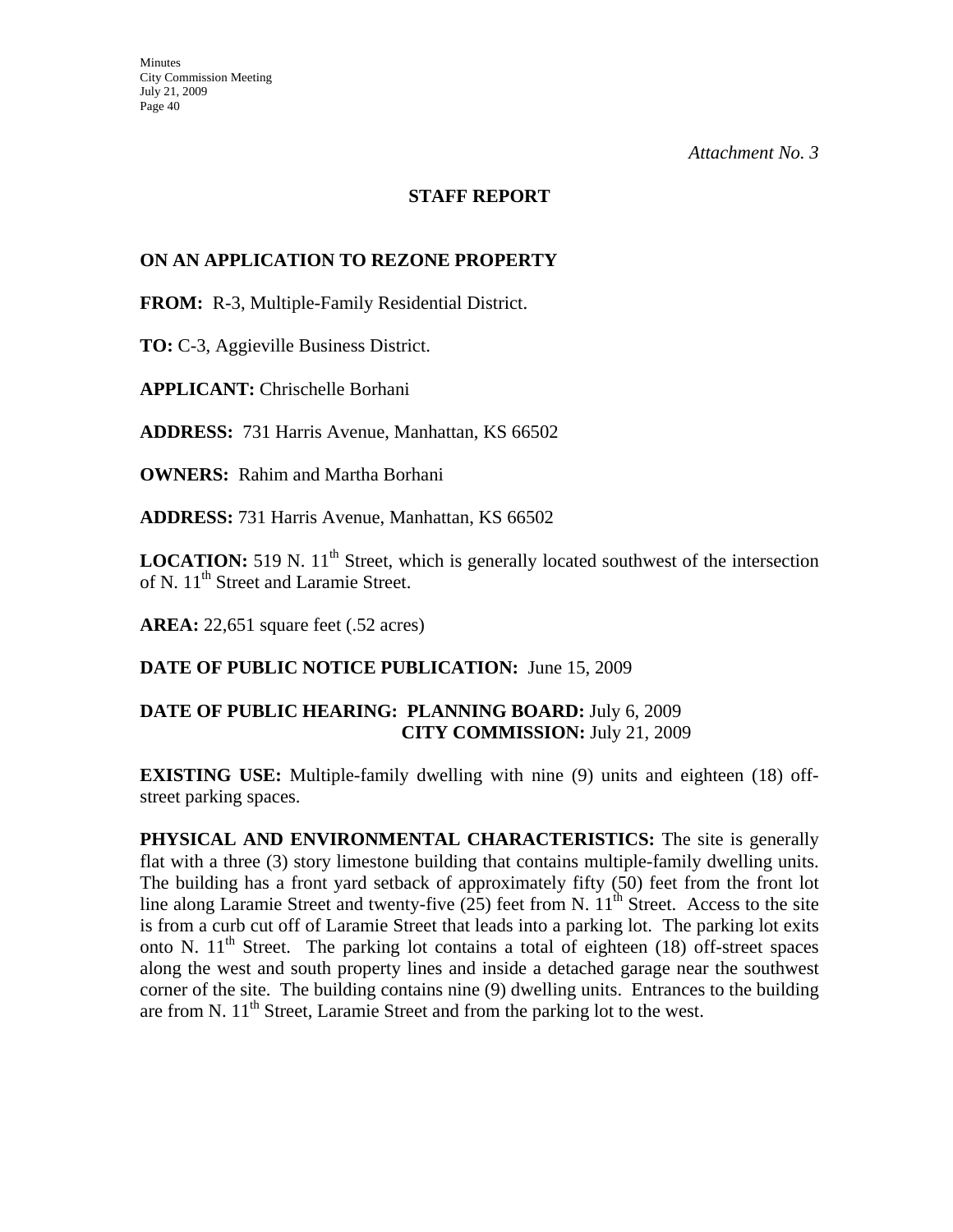#### **SURROUNDING LAND USE AND ZONING:**

- **(1) NORTH:** Laramie Street, platted as a 60 foot right-of-way, a commercial strip center that contains a convenience store with gas pumps, professional offices, restaurants and retail stores; C-3, Aggieville Business District.
- **(2) SOUTH:** Fifteen (15) foot wide public alley, fraternity house and multiple-family dwelling, Fremont Street, platted as a 60 foot right-of-way, and the City Park; R-3, Multiple-Family Residential District and R-M/UO, Four-Family Residential District and University Overlay District.
- **(3) EAST:** N. 11<sup>th</sup> Street, platted as a 60 foot right-of-way, single-family, two-family and multiple-family dwellings; R-3/M-FRO, Multiple-Family Residential District and Multi-Family Redevelopment Overlay District.
- **(4) WEST:** A multiple-family dwelling, the Laramie Plaza commercial building, which contains, a fitness center, retail stores, a restaurant and apartments; R-3, Multiple-Family Residential District, and C-3 Aggieville Business District.

**GENERAL NEIGHBORHOOD CHARACTER:** The general character of the neighborhood is a mix of commercial uses and single-family, two-family and multiplefamily dwellings. To the north and west of the site is the Aggieville Business District, which includes a variety of restaurants, drinking establishments, retail stores, professional offices and residential dwellings. One (1) lot immediately to the west is zoned R-3, Multiple-Family Residential District and contains a twelve (12) unit apartment building. To the south and east are residential properties that are mostly rentals properties. A fraternity is also located to the south of the site.

**SUITABILITY OF SITE FOR USES UNDER CURRENT ZONING:** The current zoning for the site is R-3, Multiple-Family Residential District. The site is approximately 0.50 acres in area and has a multiple-family dwelling located on it. The structure contains nine (9) dwelling units and eighteen (18) off-street parking spaces. The structure has been used as a multiple-family dwelling since at least 1962. The site is suitable for its existing use and future residential developments and other uses allowed in the R-3 District.

**COMPATIBILITY OF PROPOSED DISTRICT WITH NEARBY PROPERTIES AND EXTENT TO WHICH IT MAY HAVE DETRIMENTAL AFFECTS:** The applicant has proposed to establish a mixed-use, commercial and residential development on the site by converting the first floor of the existing structure into retail space and a coffee shop. The upper floors will remain residential with eight (8) dwelling units. A minimal increase in light, noise and traffic is anticipated from rezoning the site to C-3,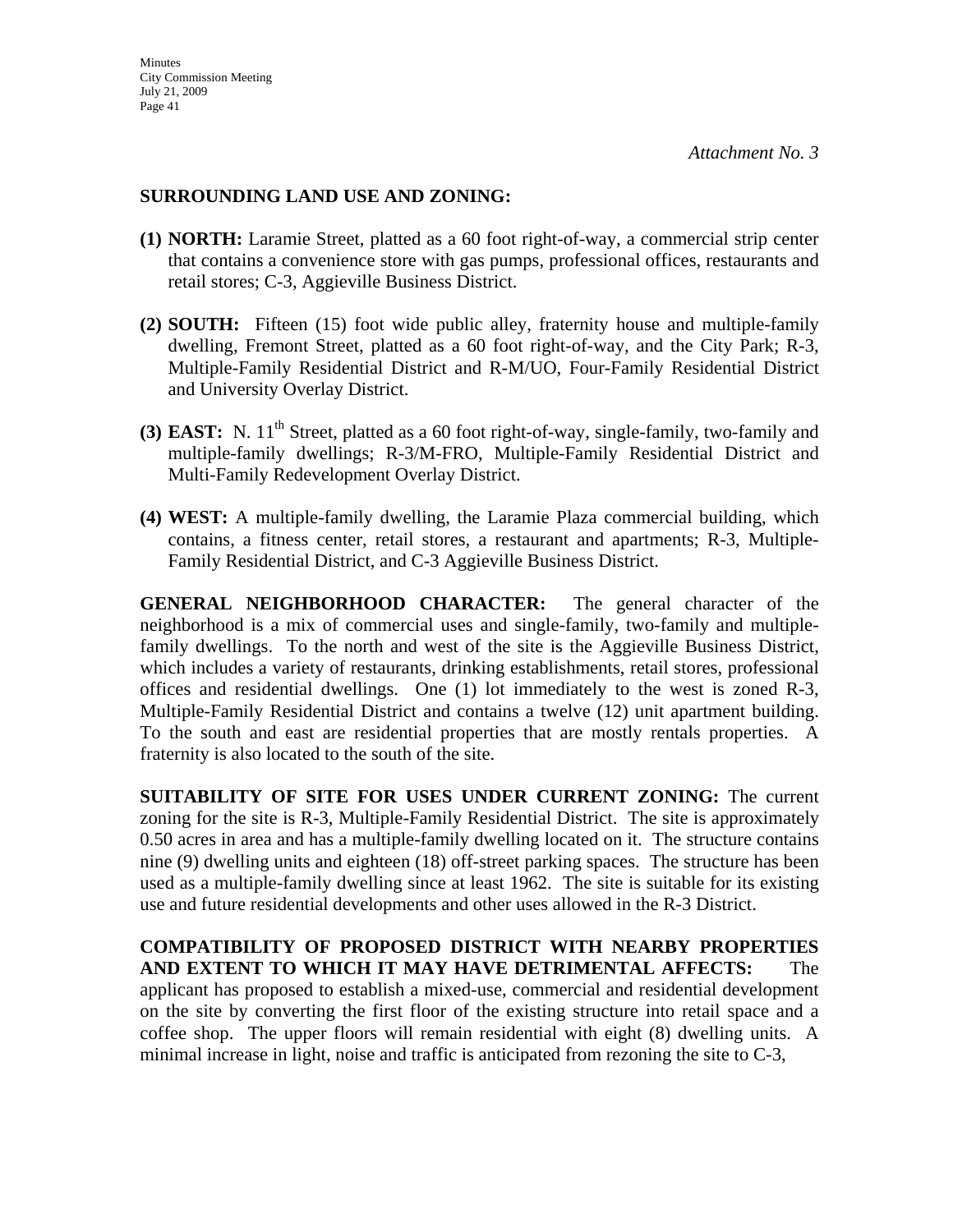Aggieville Business District. The property is on the southeastern edge of the Aggieville Business District. Rezoning the site would be an extension of the C-3 District to match the Comprehensive Plan's Downtown Core Neighborhoods Future Land Use Map. Similar developments are established throughout the Aggieville Business District, where commercial uses are on the main floor and the upper floors are utilized as residential dwelling units. The Laramie Square commercial center to the west of the site on Laramie Street has four (4) dwelling units located on the second floor of the main building. The properties to the north of the site are a commercial strip center with a convenience store with gas pumps, a restaurant, retail space and professional offices. The proposed mixeduse building with commercial uses on the first floor and residential uses on the second and third floor of the existing building will be compatible with the existing uses found to the north and west of the site in the Aggieville Business District.

The properties to the east and south are mostly rented, residential properties. The residential properties to the east are separated from the site by N.  $11<sup>th</sup>$  Street. The residential properties to the south are multiple-family dwellings and a fraternity. Given the number of dwelling units in these buildings (a 12 dwelling unit building, a 5 dwelling unit building, a 4 dwelling unit building), the number of residents living at the fraternity (approximately 65) and the character of the surrounding neighborhood, minimal impact is anticipated from the proposed rezoning of the site to C-3, Aggieville Business District, on nearby properties.

**CONFORMANCE WITH COMPREHENSIVE PLAN:** The rezoning site is shown on the Downtown Core Neighborhoods Future Land Use Map of the Comprehensive Plan as Central Core (CC) District

Policies of the CC designation include:

#### *CCD 1: Characteristics*

*The Central Core District is a special purpose designation for the Downtown Core and "Aggieville", which both have a unique historical character and importance to the broader community. Although the two areas are not physically connected, they both consist of a variety of civic, cultural, retail, commercial, business and professional offices and financial institutions, as well as residential uses in a compact, vibrant setting enhanced by a large inventory of older, and in some cases historic, structures and a pedestrian-friendly scale. "Superstores" and big box centers could be incorporated into identified redevelopment areas in the downtown core, if they are designed as part of a master planned development that is compatible with and complimentary to the traditional*  downtown urban fabric by maintaining a pedestrian oriented streetscape, and are of *exceptional design quality. (Note: "master planned" refers to the process of developing an overall concept or neighborhood level plan for an area, prior to development, that takes into consideration the relationships between land uses, buildings, access and site*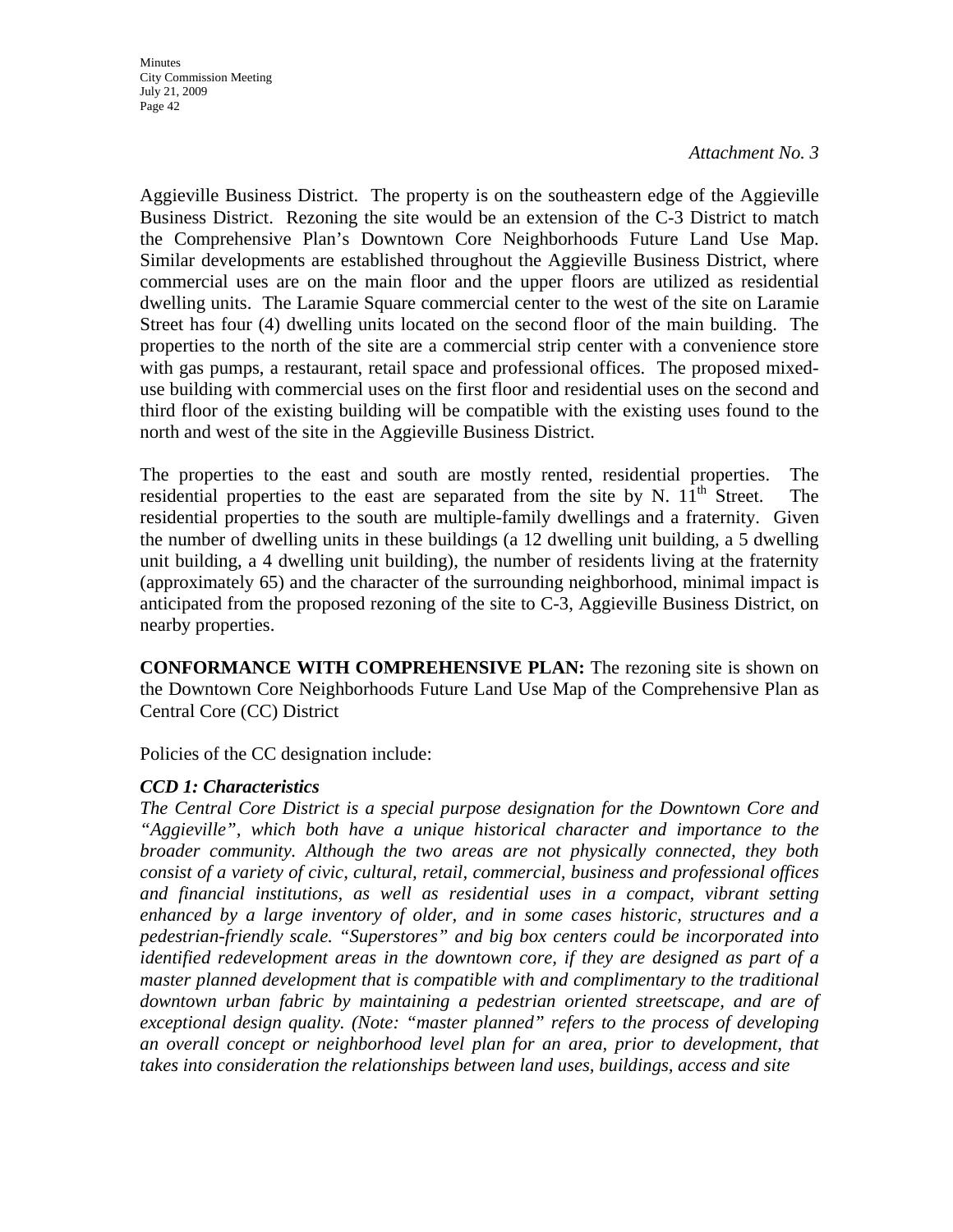Minutes City Commission Meeting July 21, 2009 Page 43

*Attachment No. 3* 

*characteristics, in order to establish a more unified and compatible development. It can apply to a large single site, a whole neighborhood, or series of neighborhoods.)* 

### *CCD 2: Infill and Redevelopment*

*Infill and redevelopment that is in keeping with the historic character and scale of the established neighborhood is strongly encouraged to utilize vacant or underutilized sites and enhance the vitality of the Central Core.* 

#### *CCD 3: Renovation and Reuse*

*The renovation and reuse of existing older underutilized structures, particularly along Poyntz Avenue in the downtown core, is strongly encouraged.* 

### *CCD 4: Conversion of Upper Floors*

*Conversion of upper floors above retail storefronts to office or residential uses is strongly encouraged to reinforce the variety and vitality of the downtown environment.* 

### *CCD 5: Outdoor Seating*

*The provision of outdoor dining and seating areas along the sidewalk edge is strongly encouraged, particularly in the downtown core, to create activity along the street and increase the overall vitality of the Central Core.* 

#### *CCD 6: First Floor Uses Active*

*Visible uses that encourage pedestrian activity, such as restaurants or retail storefronts, are most appropriate as first floor uses. Offices, residential or other uses that typically are "closed off" from the street and lend little to the pedestrian atmosphere should be encouraged as upper floor uses in retail areas.* 

The proposed rezoning of the site to C-3 District conforms to the Comprehensive Plan.

## **ZONING HISTORY AND LENGTH OF TIME VACANT AS ZONED:**

- 1926 1964 "B" Second Dwelling House District.
- 1964 1969 B-1, Multiple Family Dwelling District
- 1969 Present R-3, Multiple-Family Residential District

## **CONSISTENCY WITH INTENT AND PURPOSE OF THE ZONING ORDINANCE:**

The intent and purpose of the Zoning Regulations is to protect the public health, safety, and general welfare; regulate the use of land and buildings within zoning districts to assure compatibility; and to protect property values. The C-3, Aggieville Business District, is designed to provide for a relatively broad range of retail shopping facilities and services which primarily consist of specialty shops and stores. The C-3 District also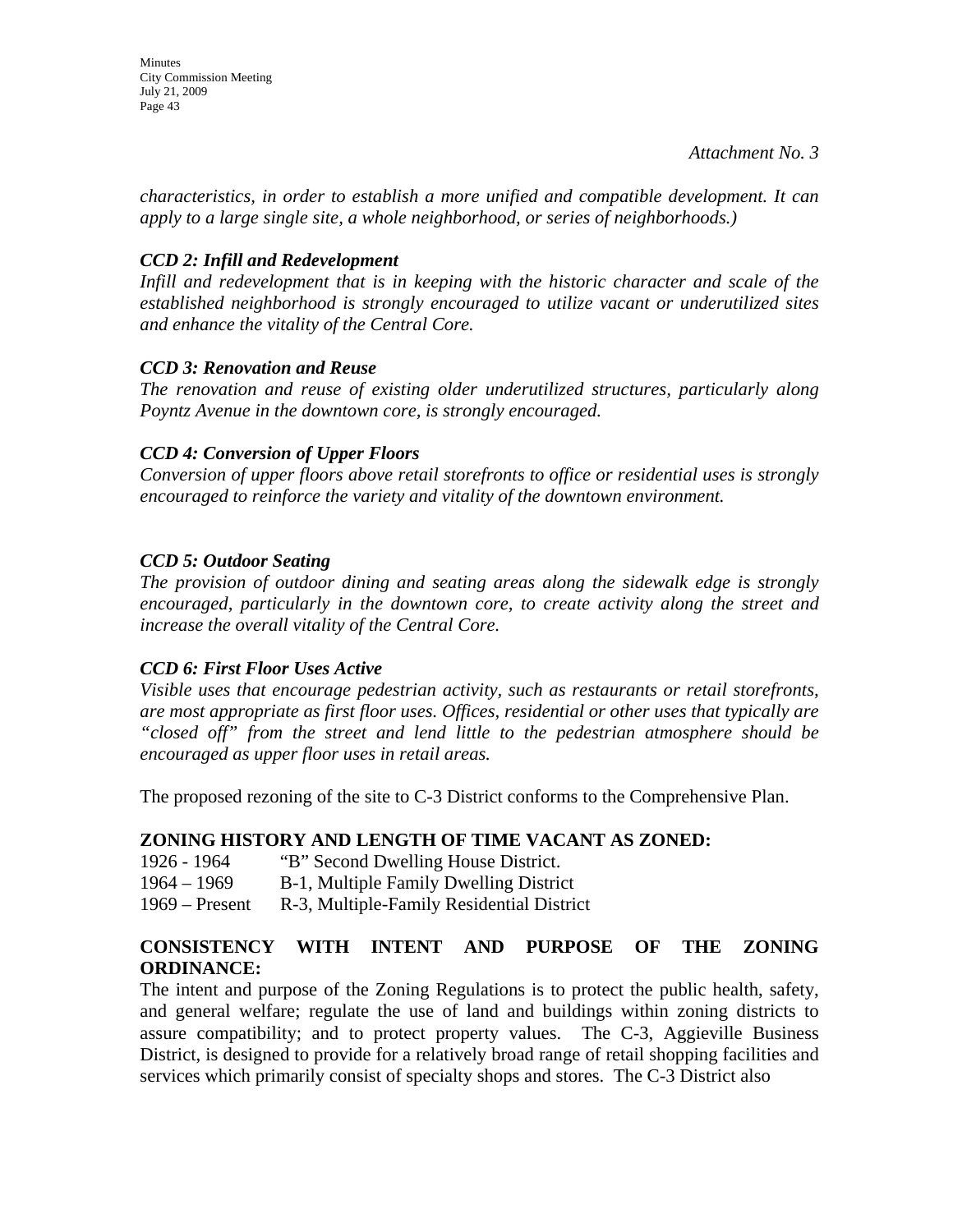**Minutes** City Commission Meeting July 21, 2009 Page 44

permits residential buildings. The proposed rezoning of the site is consistent with the intent of the Zoning Ordinance.

**RELATIVE GAIN TO THE PUBLIC HEALTH, SAFETY AND WELFARE THAT DENIAL OF THE REQUEST WOULD ACCOMPLISH, COMPARED WITH THE HARDSHIP IMPOSED UPON THE APPLICANT:** There appears to be no relative gain to the public that denial would accomplish. No adverse affects on the public health, safety and welfare are known. It may be a hardship upon the owner if the rezoning is denied.

**ADEQUACY OF PUBLIC FACILITIES AND SERVICES:** Adequate public facilities and services are available to serve the site. The site gains access from Laramie Street (a local street) and N.  $11<sup>th</sup>$  Street, (a collector). These streets are adequate to handle the existing and future traffic generated by the site and the surrounding area.

### **OTHER APPLICABLE FACTORS:** None

#### **STAFF COMMENTS:**

City Administration recommends approval of the proposed rezoning of 519 N.  $11<sup>th</sup>$  Street from R-3, Multiple-Family Residential District, to C-3, Aggieville Business District.

## **ALTERNATIVES:**

- 1. Recommend approval of the proposed rezoning of 519 N.  $11<sup>th</sup>$  Street from R-3, Multiple-Family Residential District, to C-3, Aggieville Business District, stating the basis for such recommendation.
- 2. Recommend denial of the proposed rezoning, stating the specific reasons for denial.
- 3. Table the proposed rezoning to a specific date, for specifically stated reasons.

## **POSSIBLE MOTION:**

The Manhattan Urban Area Planning Board recommends approval of the proposed rezoning of 519 N.  $11<sup>th</sup>$  Street from R-3, Multiple-Family Residential District, to C-3, Aggieville Business District, based on the findings in the Staff Report.

**PREPARED BY:** Chad Bunger, Planner **DATE:** June 18, 2009 CB/vr 09034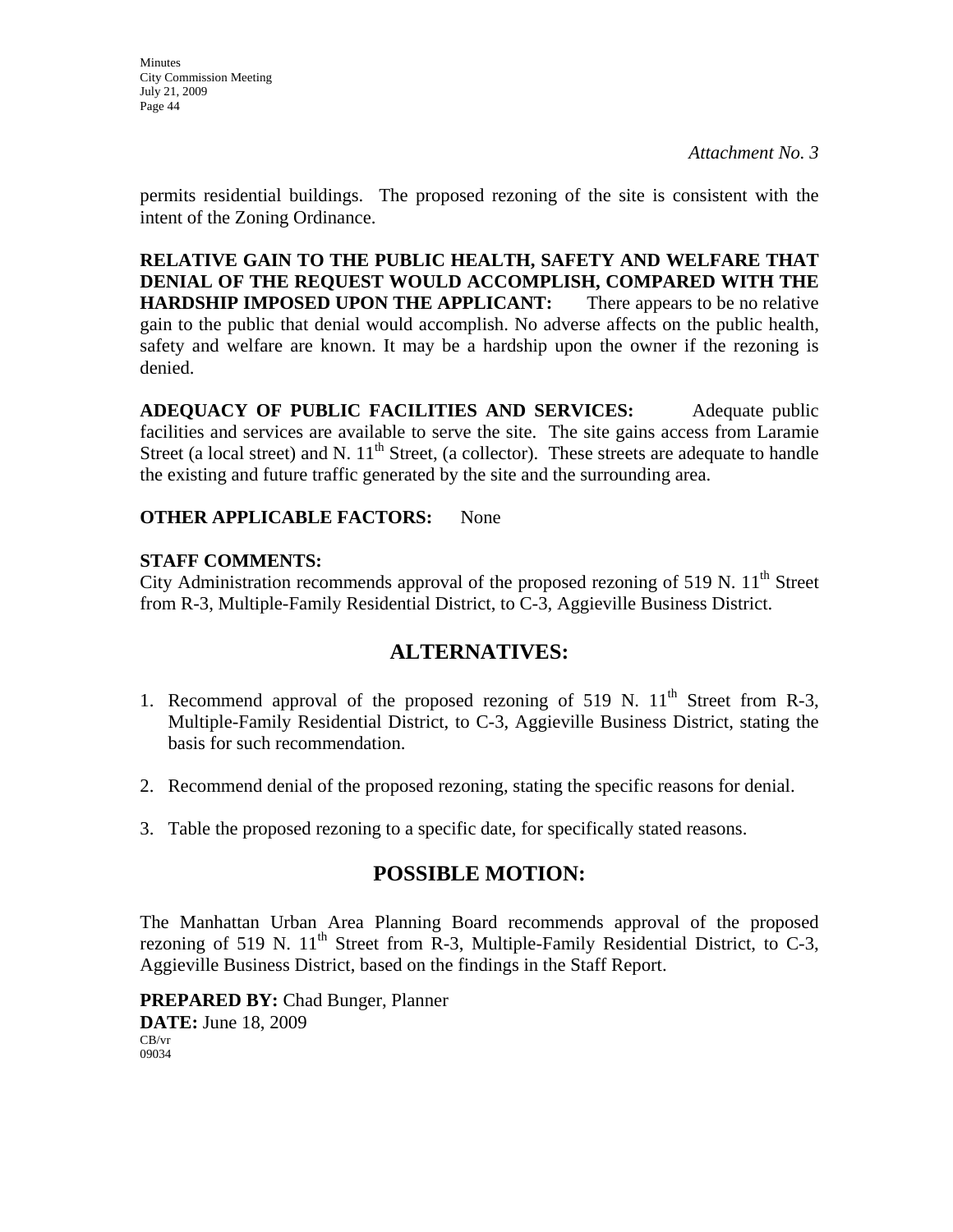#### **STAFF REPORT**

### **APPLICATION TO REZONE PROPERTY TO PLANNED UNIT DEVELOPMENT DISTRICT**

## **BACKGROUND**

**FROM:** PUD, Residential Planned Unit Development District.

**TO:** PUD, Commercial Planned unit Development District.

**OWNER/APPLICANT:** Westport Commons Development LLC. **ADDRESS:** 1213 Hylton Heights Rd, Ste 129, Manhattan KS 66502.

**DATE OF PUBLIC NOTICE PUBLICATION:** Monday, June 15, 2009.

#### **DATE OF PUBLIC HEARING: PLANNING BOARD:** Monday, July 6, 2009. **CITY COMMISSION:** Tuesday, July 21, 2009.

**LOCATION:** North of Claflin Road, east of Browning Avenue, south of Williamsburg Drive, and west of Westport Street; Lot 1, Williamsburg Unit One, a Residential Planned Unit Development.

**AREA:** 2.4 acres.

**PROPOSED USES:** Permitted Uses include: Bank, with drive-in facilities, and Business and Professional Office uses. Business and professionals office is defined in the Manhattan Zoning Regulations as, "The office of an engineer, dentist, doctor, attorney, real-estate broker, insurance broker, architect, or other similar professional person, and any office used primarily for accounting, correspondence, research, editing or administration."

#### **PROPOSED BUILDINGS AND STRUCTURES:**

#### **Proposed Lot 1**

The building on Lot 1 is a proposed one-story Bank, identified as Building C on the site plan, with drive-in facilities. The building is a 4,678 gross square foot, 22-foot tall flat roofed building, with the clock tower entrance peak at approximately 42-feet. The Bank will be constructed with a brick and cast stone exterior. The bank is located in the south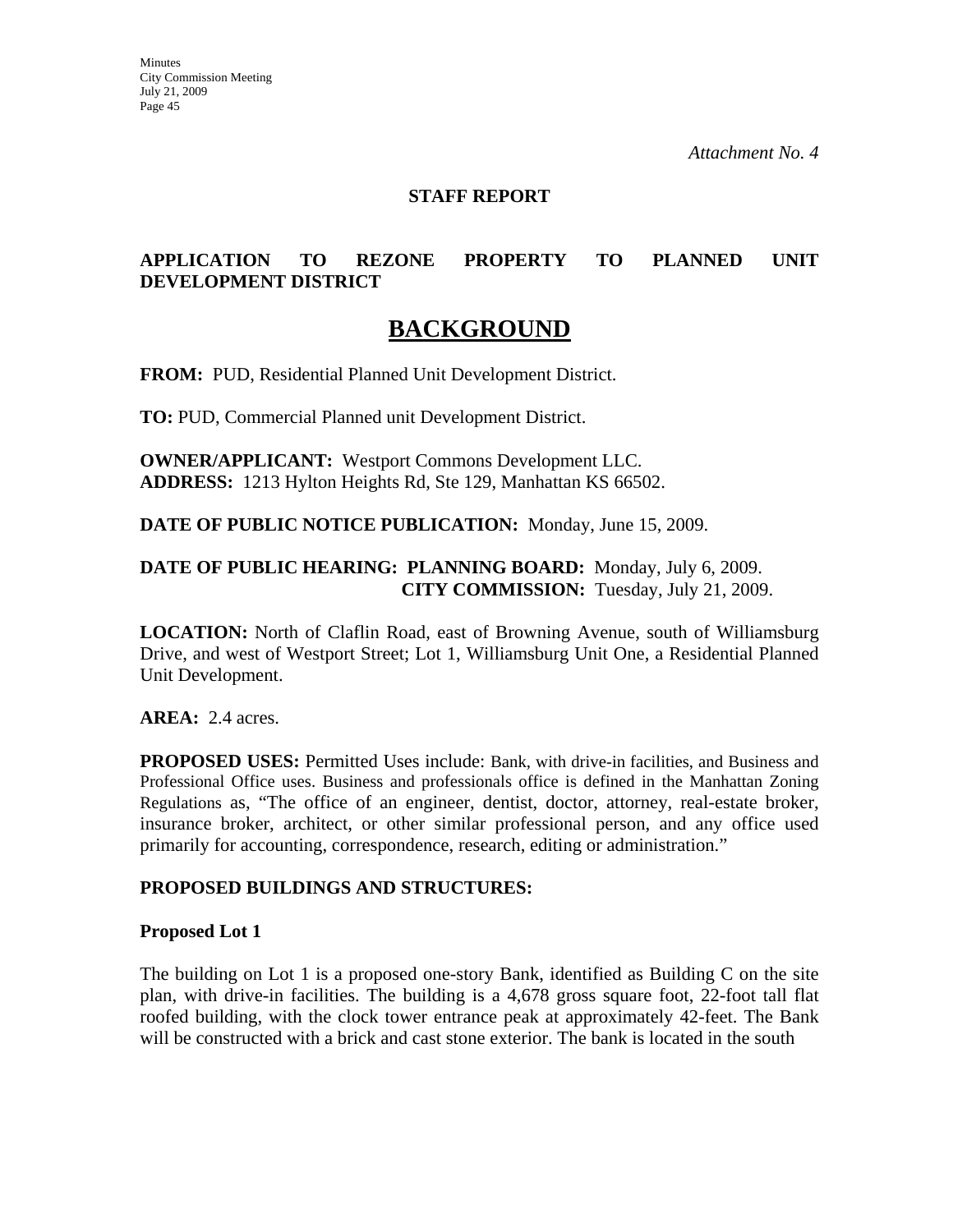**Minutes** City Commission Meeting July 21, 2009 Page 46

*Attachment No. 4*

part of the PUD with frontages on Westport Street, Claflin Road and Browning Avenue. Access to the site is from a proposed curb cut off Westport Street and a curb cut off Browning Avenue. The drive-in facilities are accessed from the east side of facilities, which exits to the west to Browning Avenue or through the Bank's parking lot to the south back to Westport Street.

#### **Proposed Lot 2**

Two separate one-story professional office and business buildings are proposed, identified as Building A and Building B on the site plan. Building A is located in the north part of the site and oriented east to west. Building B is on the west side of the site adjacent to Browning Avenue and oriented north to south. Both buildings will be constructed with exterior masonry and limestone materials. Roof materials are concrete tile. Both buildings are approximately 25-feet in height to the roof peak. Building A is approximately 8,597 square feet in gross floor area and Building B is approximately 5,759 square feet in gross floor area. Floor plans will be to tenant specifications. Access to the site is primarily from Westport Street, with Williamsburg Drive a secondary access.

| Use                     | <b>Square Feet</b> | <b>Percentage</b> |
|-------------------------|--------------------|-------------------|
| Building(Bank) Lot 1    | 4,648              | 10%               |
| Buildings Lot 2         | 13,498             | 22%               |
| Total                   | 18,146             | 17%               |
| Parking/Driveways Lot 1 | 23,853             | 51%               |
| Parking/Driveways Lot 2 | 25,328             | 42%               |
| Total                   | 49,181             | 46%               |
| Landscaping Lot 1       | 17,983             | 39%               |
| Landscaping Lot 2       | 21,324             | 36%               |
| Total                   | 39.307             | 37%               |

#### **PROPOSED LOT COVERAGE**

#### **PROPOSED SIGNS**

On Lot 1, the Bank has proposed wall signs on the east and west elevations and two ground signs, one at the corner of Browning Avenue and Claflin Road and a second at the entrance off Westport Street. Wall signs are internally illuminated approximately 126 square feet in area. The approximate eight-foot tall internally illuminated ground signs are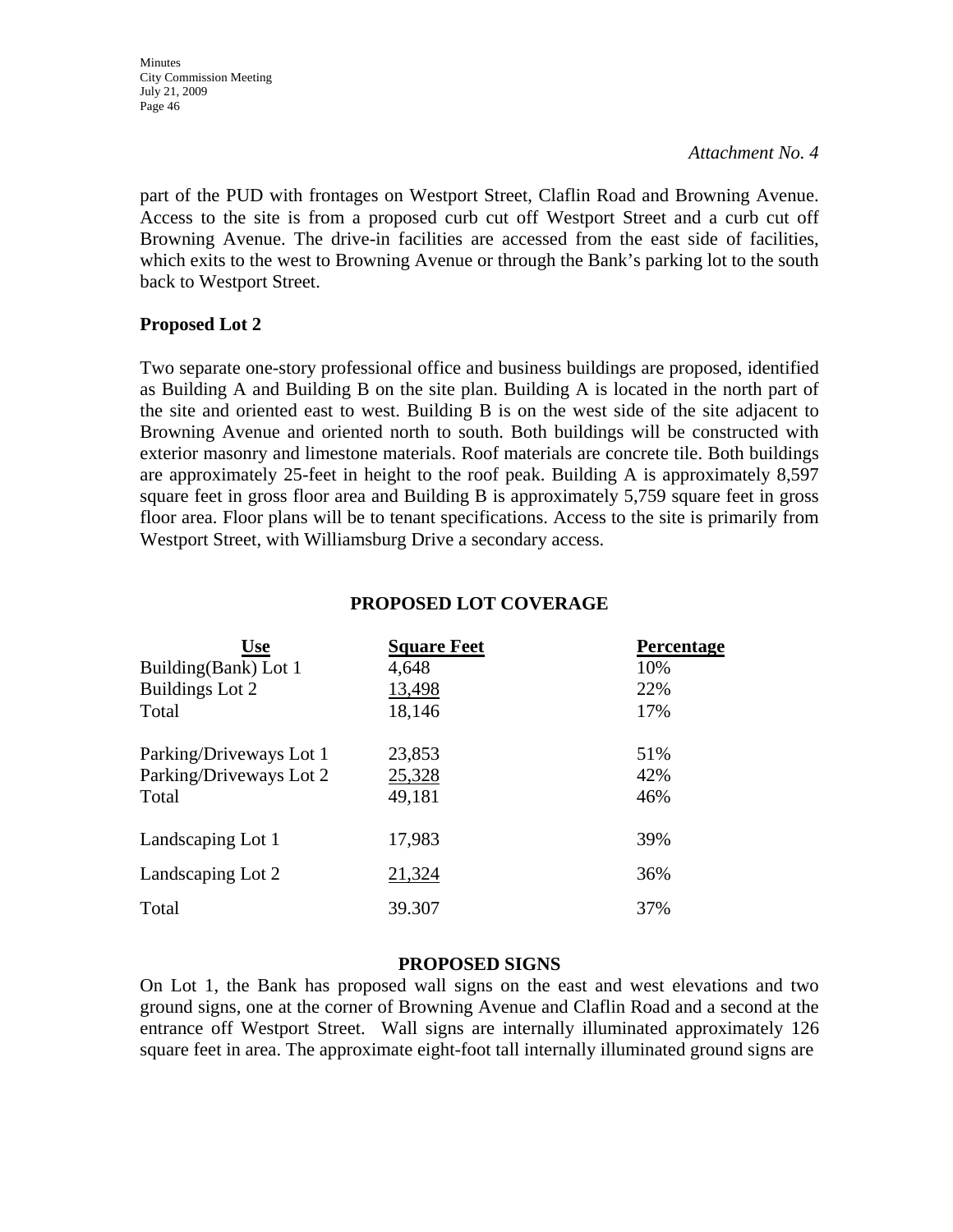**Minutes** City Commission Meeting July 21, 2009 Page 47

*Attachment No. 4*

constructed on a brick and cast stone base. Sign copy area is approximately 21-square feet in area. Also, a common use ground lit ground sign, identified on the sign plan as Westport Commons Sign Detail 2, is proposed at the intersection of Westport Street and Claflin Road. The sign is approximately eight feet in height and will be constructed of masonry and cast stone with sign copy on six inch by 36 inch plates identifying tenants.

On Lot 2, the professional office buildings signage consists of two ground signs, one off the Westport Street entrance and the second off the Browning Avenue entrance, generally at the southwest corner of Building B. The Westport Street ground lit ground sign is approximately seven and one-half feet in height and will be constructed with brick and masonry with name plates of tenants. The approximate three foot tall brick ground lit ground sign off Browning Avenue has sign copy space to identify the building.

Exempt signage for such signs identified in the Manhattan Zoning Regulations as address numerals, for lease and other similar signs will also be allowed *(attachment Article VI, Section 6-104 (A)(1),(2),(4),(5),(7) and (8); and Section 6-104 (B)(1) and (2).)*

**PROPOSED LIGHTING:** Proposed lighting consists of pedestrian scale accent lighting on the office buildings, Buildings A and B, and the Bank, Building C. Twenty five 25 foot tall full cut off light poles are in the parking lots.

# **REVIEW CRITERIA FOR PLANNED UNIT DEVELOPMENTS**

**1. LANDSCAPING:** Proposed landscaping is functional with respect to the proposed professional office and bank setting of the development. The landscape plan consists of 26 deciduous and evergreen trees and a broad range of shrubs and ornamental grasses, primarily in landscape parking islands and around the base of proposed ground signs. Other landscaped space will be turf type grass, either seeded or sod. Landscaping will be maintained by the owner and watered by an underground sprinkling system.

**2. SCREENING:** Screening should be adequate. Outdoor storage (trash dumpsters) areas are adequately screened with masonry walls and gates for the Bank on Lot 1. Trash storage, in household type containers, for the office buildings, will be enclosed with masonry walls and open on the west side. The storage is six feet above grade of Browning Avenue and separated from the street by approximately 110 feet. The open side of the trash storage should not be visible from the street due to distance and elevation.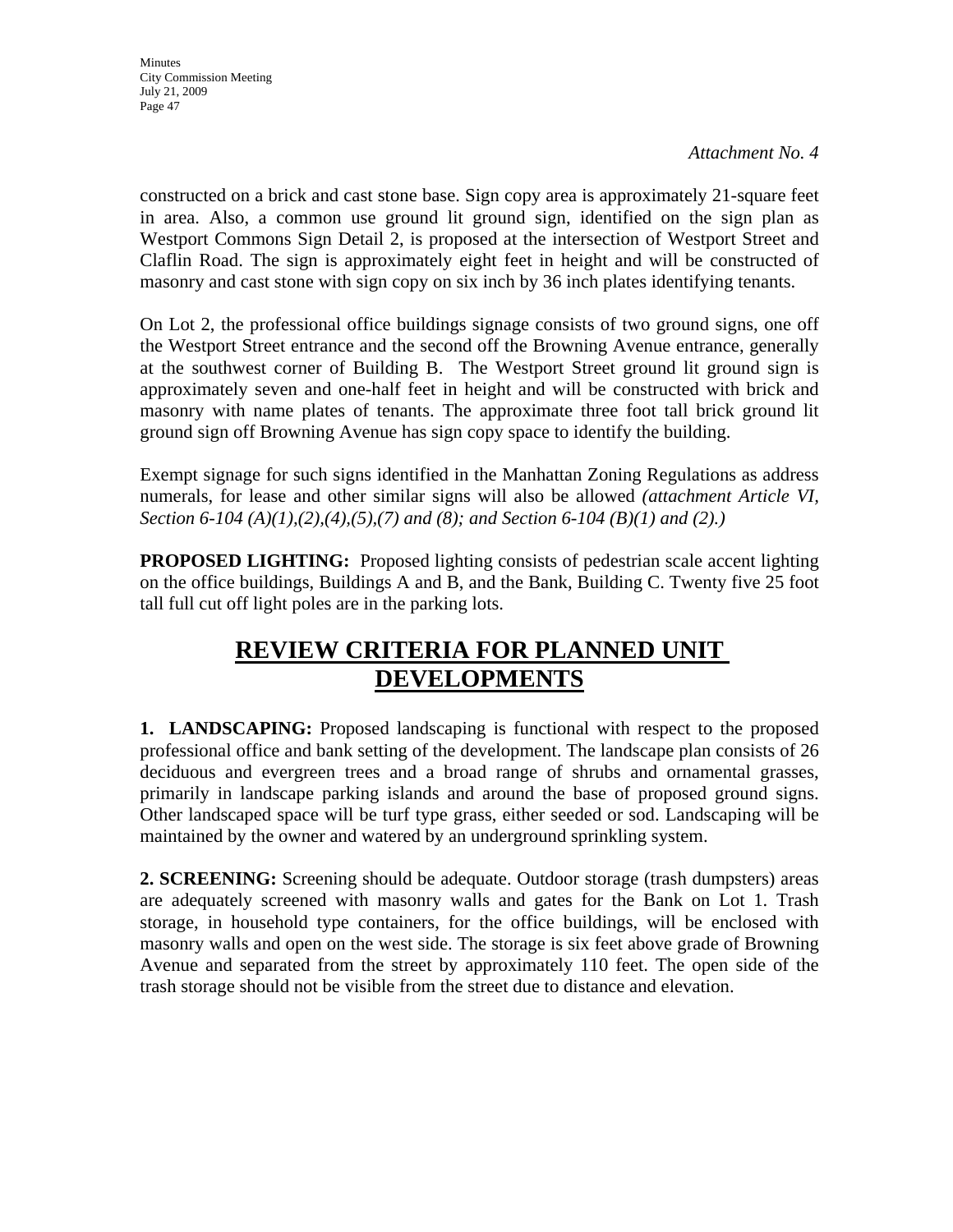**3. DRAINAGE:** The drainage system is designed in conformance with the adopted Stormwater Management Master Plan. Adequate provisions for drainage have been provided.

The applicant's proposal is to direct storm water to the existing storm water system on Claflin Road and to the north to a detention basin on property owned by the applicant, Lot 1, Williamsburg PUD. A Storm Drainage Report was prepared by BG Consultants, dated May, 2009 (attached). The City Engineer has reviewed the Report (memo attached), and accepts the proposal.

**4. CIRCULATION:** The internal circulation plan provides for safe, convenient and efficient movement of motorists and pedestrians. Conflicts between motorists and pedestrians are minimized.

A Transportation Impact Study for Westport Commons was prepared by BG Consultants, dated May 19, 2009 (attached). The Study concludes that the street intersections serving the proposed PUD will operate safely within acceptable Levels of Service.

The City Engineer has reviewed the Study, and accepts it with no exceptions. The memo notes the reduced distance of the curb cut onto Browning Avenue, a collector street. The minimum distance for a curb cut along Browning Avenue from Claflin Road is 300 feet. The proposed two way curb cut is 210 feet north of the street intersection and opposite an existing curb cut for the church to the west. Following the minimum standard would result in an off-set curb cut condition creating conflicting turning movements.

Pedestrian traffic is accommodated for within the development and connects to the existing public sidewalks on Westport Street and Williamsburg Drive. There is no public sidewalk along Browning Avenue, a collector street. The Manhattan Urban Area Subdivision regulations require sidewalks on both sides of a collector street. The Public Works Department recommends that a sidewalk be provided along the east side of Browning Avenue as a part of the proposed PUD *(attached memo dated June 30, 2009, City Engineer)*. Pedestrian sidewalks should be provided connecting the sidewalk along Browning Avenue to the buildings on Lot 1 and Lot 2 and shown on the Final Development Plan.

Off-street parking is based on net floor area, with space such as mechanical rooms, storage and hallways deducted. In both cases, the applicant calculated parking based on gross floor area. This means that more parking is proposed than would be required when a final floor plan is submitted, as space described above would be deducted from the gross floor area to determine the minimum number of required parking spaces for each use. Based on the requirements of the Manhattan Zoning Regulations, the proposed off-street parking is adequate to serve the separate uses of the proposed PUD.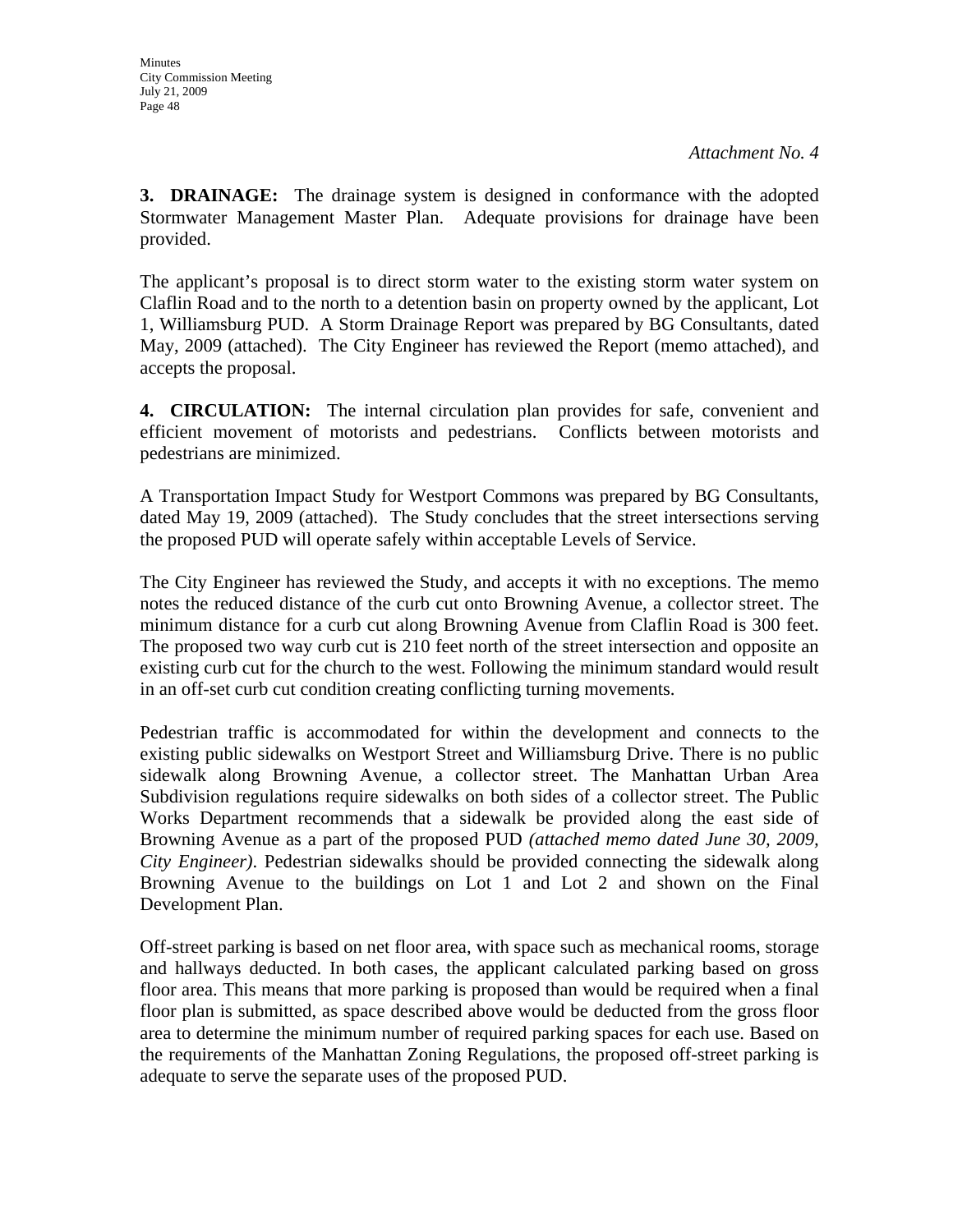#### **Bank**

Adequate off-street parking for the Bank is provided. The Manhattan Zoning Regulations require one parking space for each 450 square feet of floor area for a Bank. Based on gross floor area, ten off-street parking spaces are required. Twenty four spaces are proposed.

#### **Office Space**

Adequate office street parking for the office buildings is provided. The Manhattan Zoning Regulations requires medical and dental clinics provide 5.5 parking spaces for each 1,000 square feet of floor area. Professional and business offices are required to provide one parking space for each 300 square feet of floor area. Based on gross floor area, and assuming the floor spaces are devoted to medical and dental office uses, 53 parking spaces are required. Sixty two parking spaces are proposed.

**5. OPEN SPACE AND COMMON AREA:** The applicant has made provisions for the continuity, preservation, care, conservation and maintenance of all within the development plan. Upon installation of landscaping, it will be maintained by the owner and watered by an underground sprinkling system.

**6. CHARACTER OF THE NEIGHBORHOOD:** The proposed rezoning site is on the northeast corner of Claflin Road and Browning Avenue. Claflin Road is a major commercial and multiple-family street corridor. Browning Avenue is a residential collector street corridor. The site is between College Avenue and Seth Child Road and at the southern end of Browning Avenue. The mix of uses along the north side of Claflin Road consists of multiple-family, professional office, church, banks with drive-in facilities, professional and business offices, and a KSU forestry service site. Professional office and retail commercial are the majority use on the south side of the street, with low density residential dwellings east of Hylton Heights Road. The southern end of Browning Avenue is dominated by a large church site and the undeveloped western portions of the Williamsburg PUD. The proposed rezoning site is also part of the Williamsburg PUD, a planned residential neighborhood, which is immediately north of the site and Georgetown Apartments along the east side of Westport Street to the east of the rezoning site. The proposed character of the PUD reflects the neighborhood in which it will be located.

# **MATTERS TO BE CONSIDERED WHEN CHANGING ZONING DISTRICTS**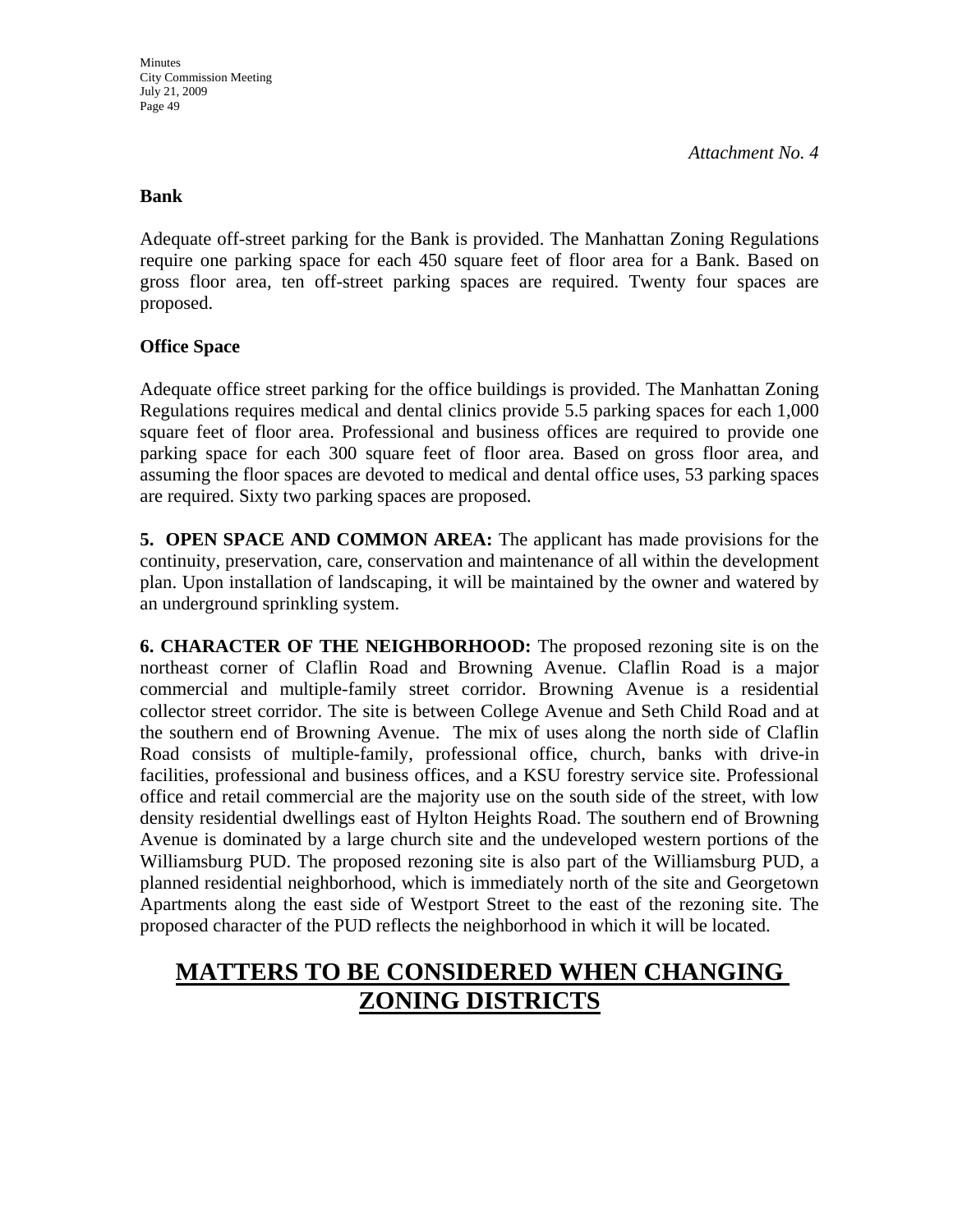**1. EXISTING USE:** Undeveloped multiple-family residential lot in the Williamsburg Residential PUD, which was intended for a three-story, 36-unit, retirement condominium building approximately 42 feet in height generally proposed to be oriented from north to south along the western side of Westport Street. Two detached parking garages were also proposed: one was a 29-space garage generally west of the building, and the second was a seven car garage at the north end of the site. No development has occurred on the rezoning site since approval of the PUD on March 7, 1989.

**2. PHYSICAL AND ENVIRONMENTAL CHARACTERISTICS:** The site is elevated above the abutting rights-of-ways. Grading of the site has occurred in the recent past and existing trees were removed. There are several large mature trees on the site. The approximate north half of the site drains to the north to Lot 2, Williamsburg PUD into a drainage channel that crosses under browning Avenue. The approximate south half of the site drains to the south into a drainage system on Westport Street. Access to the site was off Williamsburg Drive.

## **3. SURROUNDING LAND USE AND ZONING:**

**(a.) NORTH:** Existing single-family and single-family attached residential dwelling units and undeveloped single-family attached residential dwelling units, and Williamsburg Drive, a local street; Williamsburg PUD.

**(b.) SOUTH:** Claflin Road, an urban four lane collector street, retail, professional office, and retail service uses; C-2, Neighborhood Shopping District.

**(c.) EAST:** Westport Street, an urban two lane local street, multiple-family residential buildings; Claflin Residential PUD.

**(d.) WEST:** Browning Avenue, a two lane collector street with no curb and gutter, sidewalks or storm sewer,

**4. CHARACTER OF THE NEIGHBORHOOD:** See above under PUD Criteria Number 6, CHARACTER OF THE NEIGHBORHOOD.

**8. SUITABILITY OF SITE FOR USES UNDER CURRENT ZONING:** The Williamsburg Residential PUD was approved in 1989 and no development of the rezoning site has occurred since approval. The Manhattan Zoning Regulations indicate that if an owner does not submit a Final Development Plan within two years of the date of approval of the PUD, and has not applied for an extension, the PUD is considered abandoned. Regardless of the proposed rezoning, prior to any development of the site an application to rezone or amend the existing PUD would be required.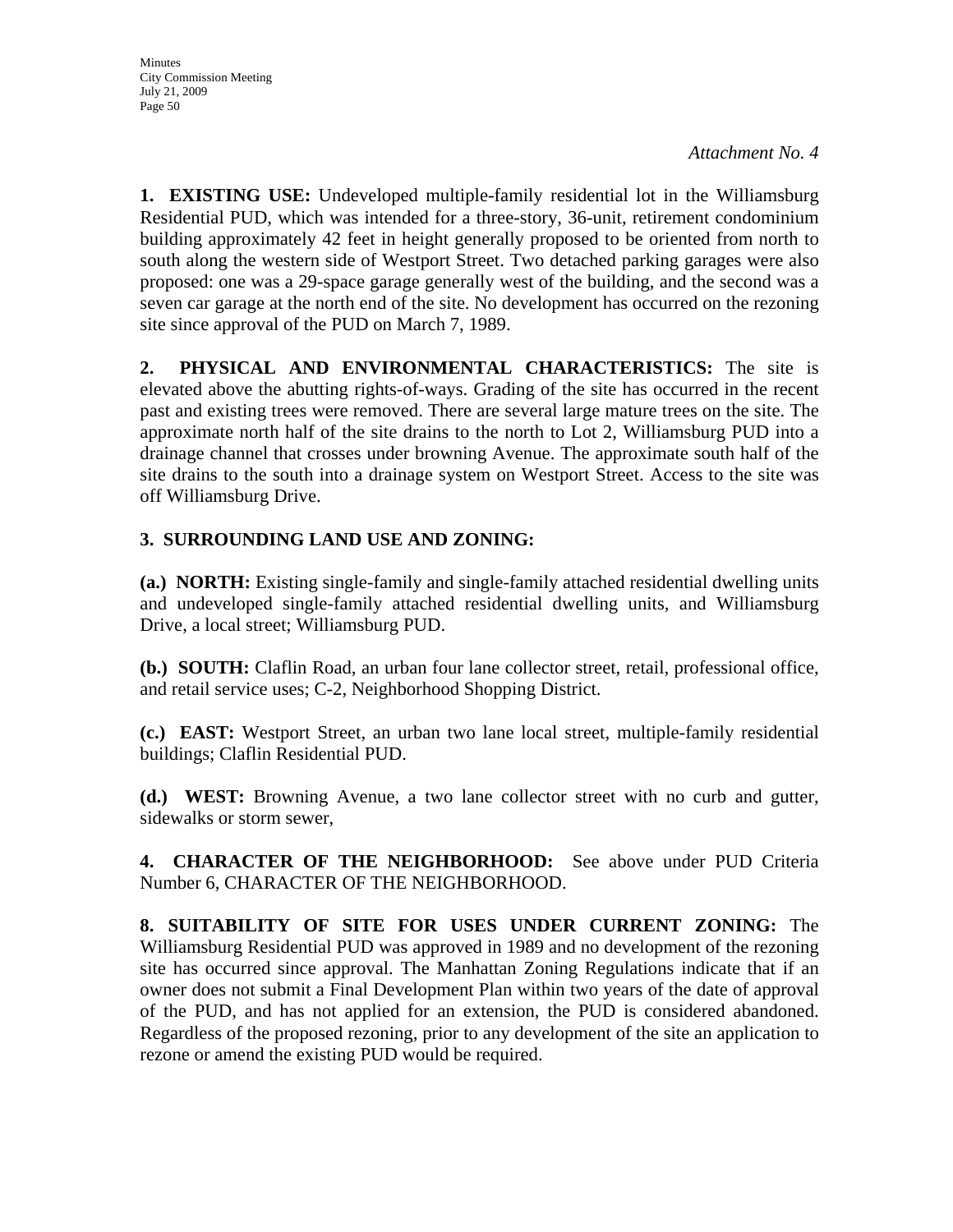Minutes City Commission Meeting July 21, 2009 Page 51

*Attachment No. 4*

**COMPATIBILITY OF PROPOSED DISTRICT WITH NEARBY PROPERTIES AND EXTENT TO WHICH IT MAY HAVE DETRIMENTAL AFFECTS:** The proposed PUD is similar to a C-1, Restricted Business District, which is intended to be compatible with residential districts. The proposed PUD limits the permitted uses to a Bank, with drive-in facilities, and Business and Professional Office uses. The site adjoins a residential PUD to the north and is otherwise separated from nearby properties by streets. Front yard setbacks along Westport Street, Claflin Road and Browning Avenue are 25 feet. Off-street parking off Williamsburg Drive is approximately 15 feet at its closest. The north side yard setback of Building A is approximately ten feet to the roof overhang. Proposed lighting in the parking lots is full cut-off and pedestrian scale on buildings. A Site Lighting Calculations Plan, provided as a part of the PUD, indicates minimal light impact at the property lines. The proposed uses are generally day time activities, although the Bank will have an ATM machine and some night activity should be expected. Any increase in light, noise and traffic will be consistent with the character of the Claflin Road, Browning Avenue and Westport Street corridors.

**9. CONFORMANCE WITH COMPREHENSIVE PLAN:** The proposed site is shown on the Future Land Use map in the Northwest Planning Area as Residential Medium High Density (RMH). The applicant's proposed rezoning is consistent with the Office/Research Park (OFF/RP) category. The policies (in italics and bold headings) for all Commercial activities, in general, and the OFF/RP, include:

#### *Commercial- All Categories*

#### *C 1: Designate Commercial Areas According to Their Role and Function in the Region*

*To provide a variety of commercial services to the community, three commercial designations are provided, depending on the center's scale, purpose, location, and intensity of use. These include the Central Core District, Community Commercial, and Neighborhood Commercial.* 

#### *C 2: Distribution of Commercial Services*

*Commercial centers should be distributed throughout the community to provide ease of access for all residents and minimize the need for cross-town vehicle trips.* 

#### *C 3: Locate All Commercial Uses in Activity Centers*

*Commercial services should be concentrated and contained within planned activity centers, or nodes, throughout the community. Development of distinct commercial nodes will help preserve the residential character of many of the major street corridors throughout the community and help prevent the negative impacts caused by multiple access points along a corridor. Commercial activities, when grouped in cohesive centers or nodes, result in more viable areas compared to scattered or isolated single use*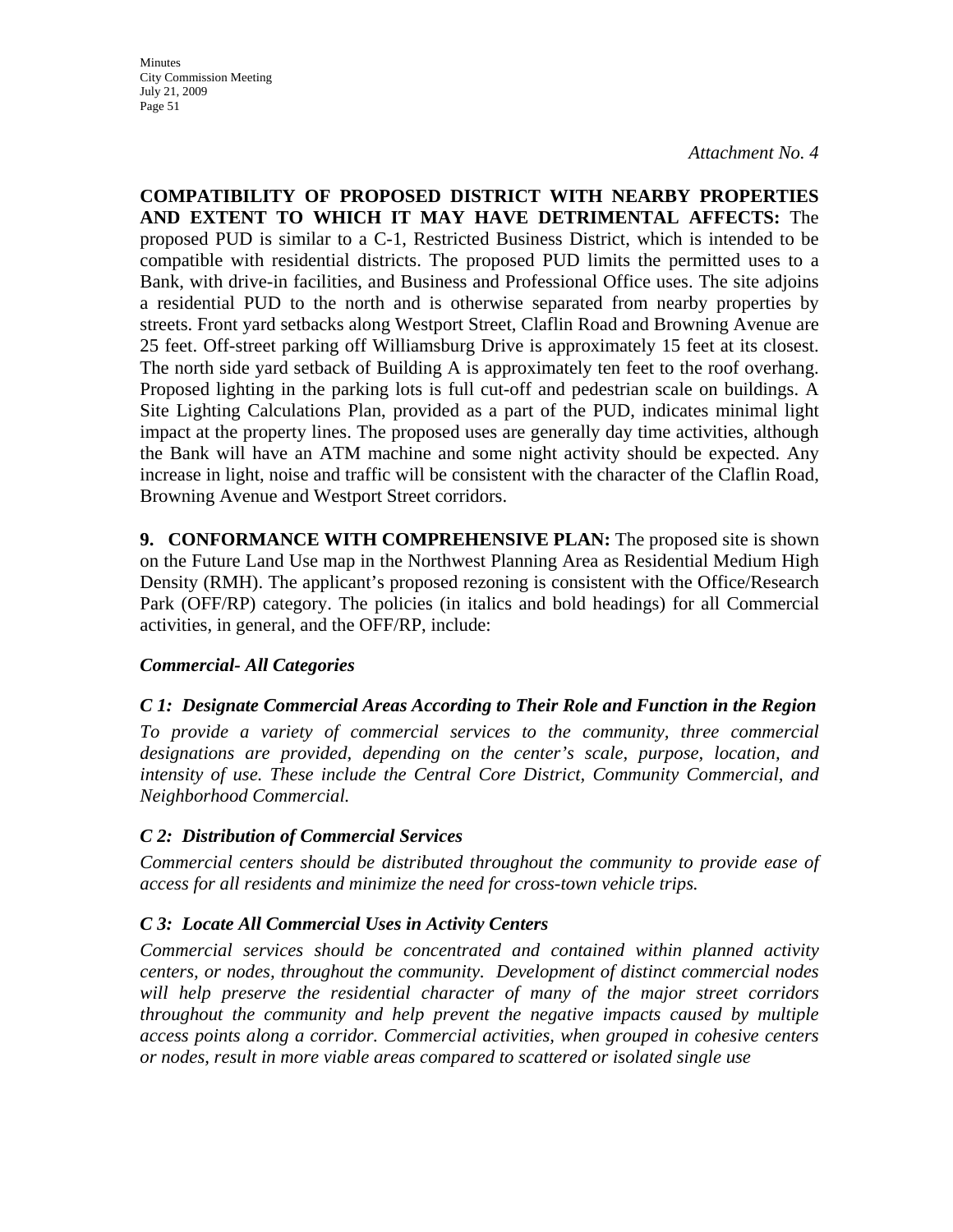**Minutes** City Commission Meeting July 21, 2009 Page 52

*Attachment No. 4*

*commercial sites. Activity centers, or nodes, provide a variety of services in a concentrated location to promote "one-stop shopping" and minimize the need for multiple vehicle trips. Each center has a limited number of vehicle access points to minimize impacts on surrounding uses and maintain an efficient traffic flow to and from the site. Uses are typically clustered on larger sites near the intersection of two major streets rather than being developed in linear, "strip" configurations along major street corridors. Linear development patterns, particularly when parcels provide a single use and are developed independently, can require multiple access points and lead to disruption of traffic flow on adjacent streets. Although lot sizes and/or configurations in some areas may warrant the use of a more linear development pattern, it is generally discouraged.* 

#### *C4: Include a Mix of Uses in New and Redeveloped Commercial Areas*

*New development and redevelopment should include a mix of uses of different types and sizes, creating a diversity of activity and avoiding large, single-use buildings and dominating parking areas.* 

#### *C5: Promote a High Quality Urban Environment*

*The physical design of commercial development areas shall promote a high quality urban environment, as expressed by site layout, building materials and design, landscaping, parking area design, and pedestrian-oriented facilities, such as through use of design guidelines.* 

#### *Background and Intent*

*Employment uses within the Urban Area are intended to provide concentrated areas of high quality employment facilities for uses such as office headquarters, research and development facilities, and educational facilities, as well as locations for light and heavy manufacturing, warehousing and distribution, indoor and screened outdoor storage, and a wide range of other industrial services and operations.* 

#### *Office/Research Park (Off/RP)*

#### *OR 1: Characteristics*

*The Office/Research Park land use designation is intended to provide concentrated areas of high quality employment facilities, such as corporate office headquarters, research and development, and educational facilities in a planned, "campus-like" setting. Office/Research Park developments may be incorporated into a master planned neighborhood, or located in close proximity to residential areas. Activities within an employment area typically take place indoors, and outdoor storage or other more industrial types of uses are typically not permitted. Some specialized research parks may*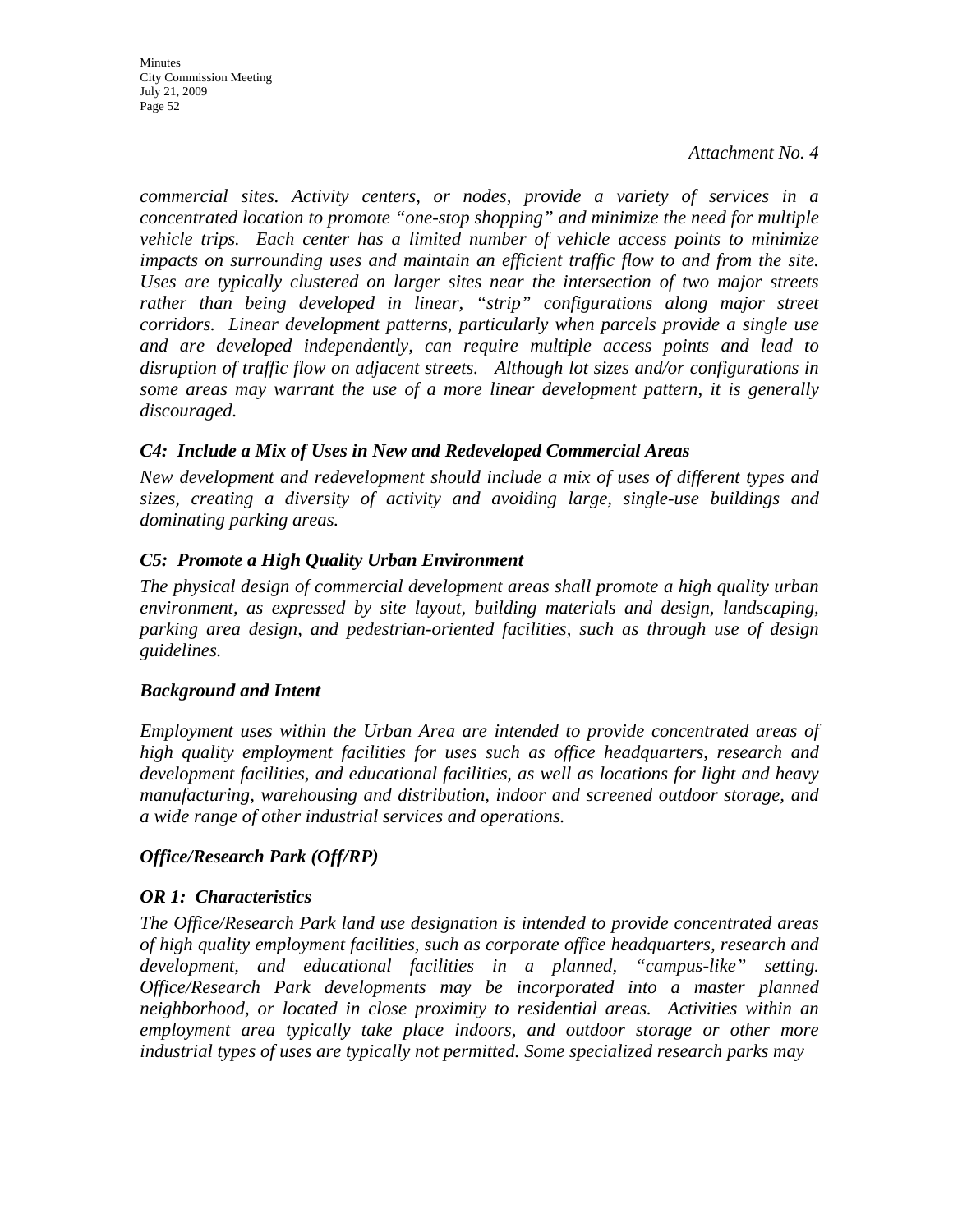*include limited prototype production, such as in the K-State Research Park. This category may also include smaller office complexes consisting of a single building or several buildings that are not located within a typical office park setting. These smaller office complexes shall meet the intent of the policies within this section, to the extent that they apply (i.e., Policy OR5 will not apply to single-building facilities). The Poyntz Avenue Corridor, located between 17th Street and Juliette Avenue, is another designated office district with some unique characteristics and issues that are addressed more specifically in the adopted Poyntz Avenue Corridor District Plan.* 

## *OR 2: Location*

*Office/Research Park facilities should have direct access to existing or planned arterial and collector streets and should not rely on local or residential streets for access.* 

## *OR 3: Site Layout and Design*

*Office/Research Park developments should be organized in a planned, "campus-like" setting that is heavily landscaped. Each development will vary based on site configuration and topographical or other constraints; however, in a "campus-like" setting, buildings should typically be arranged to form outdoor gathering spaces* 

## *OR 5: Unified Architectural Character*

*Buildings within an Office/Research Park setting should have a unified architectural character achieved through the use of similar elements, such as rooflines, materials, colors, signage, landscaping and screening and other architectural and site layout details.* 

## *OR 6: Common Areas*

*Plazas and other common outdoor gathering spaces should be provided as part of the "campus" environment. Each development will vary based on site configuration and topographical or other constraints; however, in a "campus-like" setting, buildings should typically be arranged to form outdoor gathering spaces, such as quads, courtyards, patios, or seating areas for employees and visitors.* 

## *OR 7: Circulation and Access*

*Building entrances, outdoor gathering spaces, and parking areas shall be linked with clear, direct pedestrian walkways.* 

## *OR 8: Outdoor Storage*

*The functions of an Office/Research Park facility should generally be completely contained within buildings. Accessory outdoor storage facilities typically should be of a limited nature and completely screened.*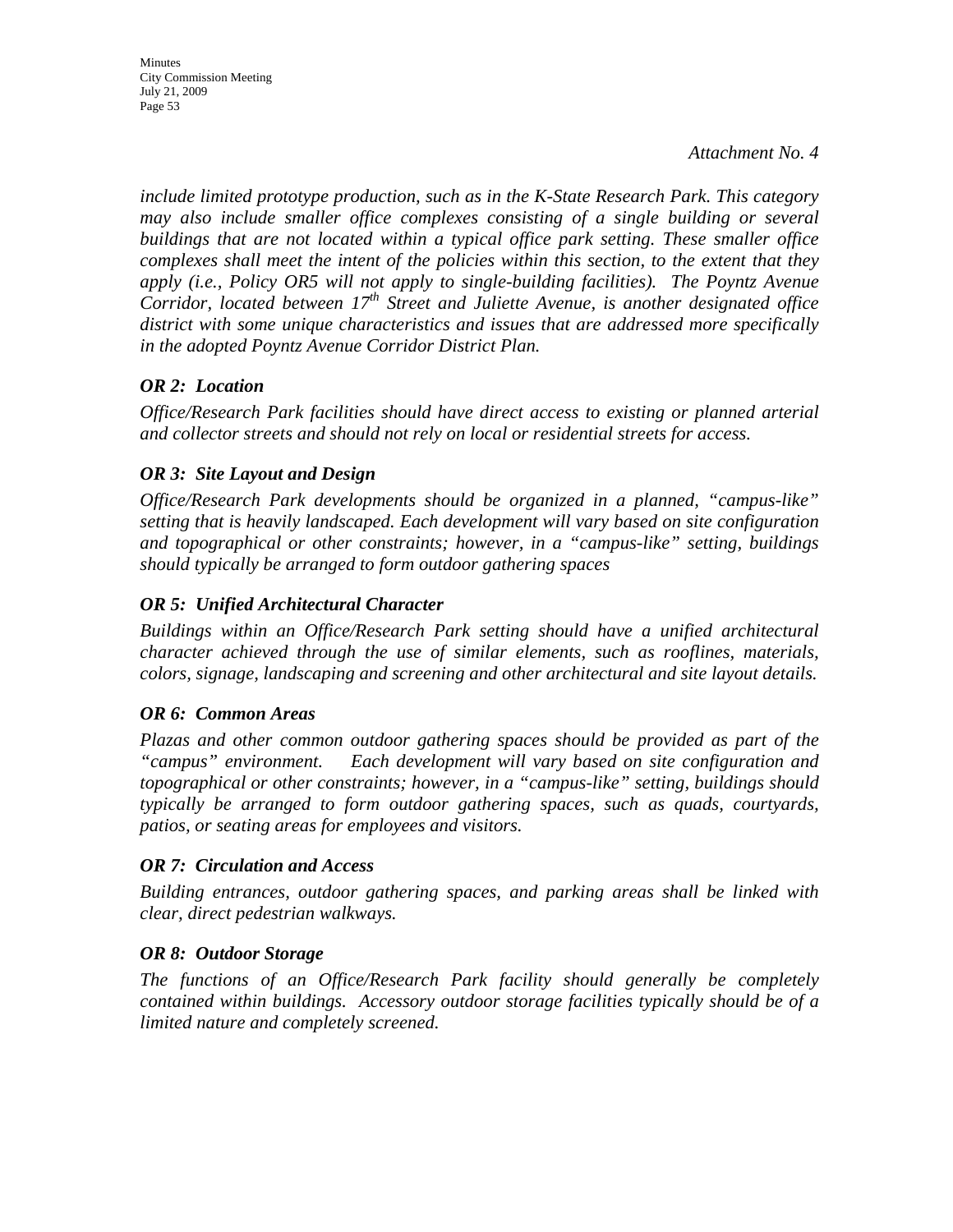The proposed PUD is in general conformance with the Comprehensive Plan.

## **8. ZONING HISTORY AND LENGTH OF TIME VACANT AS ZONED:**

| 1972              | Annexation and Rezoning to R, Single-Family Residential<br>District.                                     |
|-------------------|----------------------------------------------------------------------------------------------------------|
| 1984              | Rezoning from R District to I-1, Research Park.                                                          |
| March 7, 1989     | Rezoning from I-1 District to Williamsburg Residential<br>Planned Unit Development (Ordinance No. 4570). |
| April 5, 1991     | Final Development Plan of Phase One approved.                                                            |
| November 16, 1992 | Manhattan Urban Area Planning Board approved the Final<br>Plat of Williamsburg, Unit One.                |
| December 15, 1992 | City Commission City Commission accepted easements and<br>rights-of-ways of Williamsburg, Unit One.      |
| July 1, 1993      | Manhattan Urban Area Planning Board approved the Final<br>Plat of Williamsburg, Unit Two.                |
| August 3, 1993    | City Commission accepted easements and right-of-way of<br>Unit Two.                                      |
| July 7, 1994      | Manhattan Urban Area Planning Board approved the Final<br>Plat of Williamsburg, Unit Three.              |
| July 19, 1994     | City Commission accepted easements and rights-of-way of<br>Williamsburg, Unit Three                      |
| December 5, 1994  | Manhattan Urban Area Planning Board approved the Final<br>Plat of Williamsburg, Unit Four.               |
| December 20, 1994 | City Commission accepted easements and rights-of-way for<br>Williamsburg, Unit Four.                     |
| September 7, 1995 | Manhattan Urban Area Planning Board approved the Final<br>Plat of Williamsburg, Unit Five.               |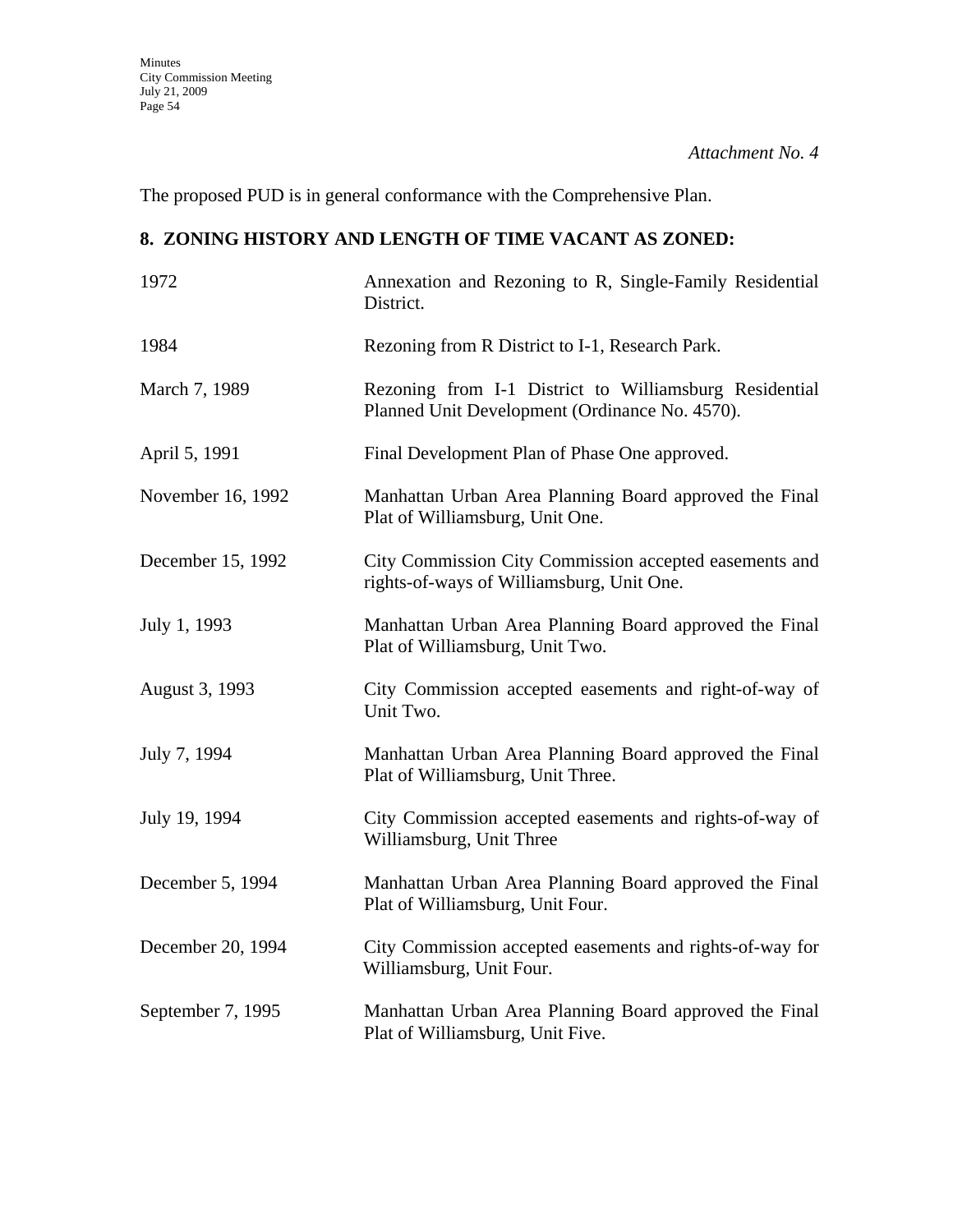Minutes City Commission Meeting July 21, 2009 Page 55

*Attachment No. 4*

| September 19, 1995     | Amendment of the Final Development Plan approved to<br>allow single-family detached dwellings as a permitted use<br>(Ordinance No. 4937).                                                                          |
|------------------------|--------------------------------------------------------------------------------------------------------------------------------------------------------------------------------------------------------------------|
| September 19, 1995     | City Commission accepted easements and rights-of-way of<br>Williamsburg, Unit Five.                                                                                                                                |
| <b>January 4, 1996</b> | Manhattan Urban Area Planning Board approved the Final<br>Plat of Williamsburg, Unit Six.                                                                                                                          |
| January 16, 1996       | City Commission accepted easements and rights-of-way of<br>Williamsburg, Unit 6.                                                                                                                                   |
| October 7, 1996        | Manhattan Urban Area Planning Board approved Final Plat<br>of Williamsburg, Unit 7.                                                                                                                                |
| November 5, 1996       | City Commission accepted easements and rights-of-way of<br>Williamsburg, Unit Seven.                                                                                                                               |
| June 16, 1997          | Manhattan Urban Area Planning Board approved the Final<br>Plat of Williamsburg, Unit Eight.                                                                                                                        |
| July 1, 1997           | Amendment of the Final Development Plan approved to<br>replace the condominium at the north of the PUD, with<br>duplexes, and add a single-family detached dwelling in an<br>open space area (Ordinance No. 5044). |
| July 1, 1997           | City Commission accepted easements and rights-of-way for<br>Williamsburg, Unit Eight.                                                                                                                              |
| October 23, 2003       | Boundary Line Adjustment for Lots 39<br>and<br>40,<br>Williamsburg, Unit Eight filed.                                                                                                                              |
| October 17, 2005       | Manhattan Urban Area Planning Board approved the Final<br>Plat of Williamsburg, Unit Nine.                                                                                                                         |
| November 1, 2005       | City Commission accepted easements and rights-of-way of<br>Williamsburg, Unit Nine.                                                                                                                                |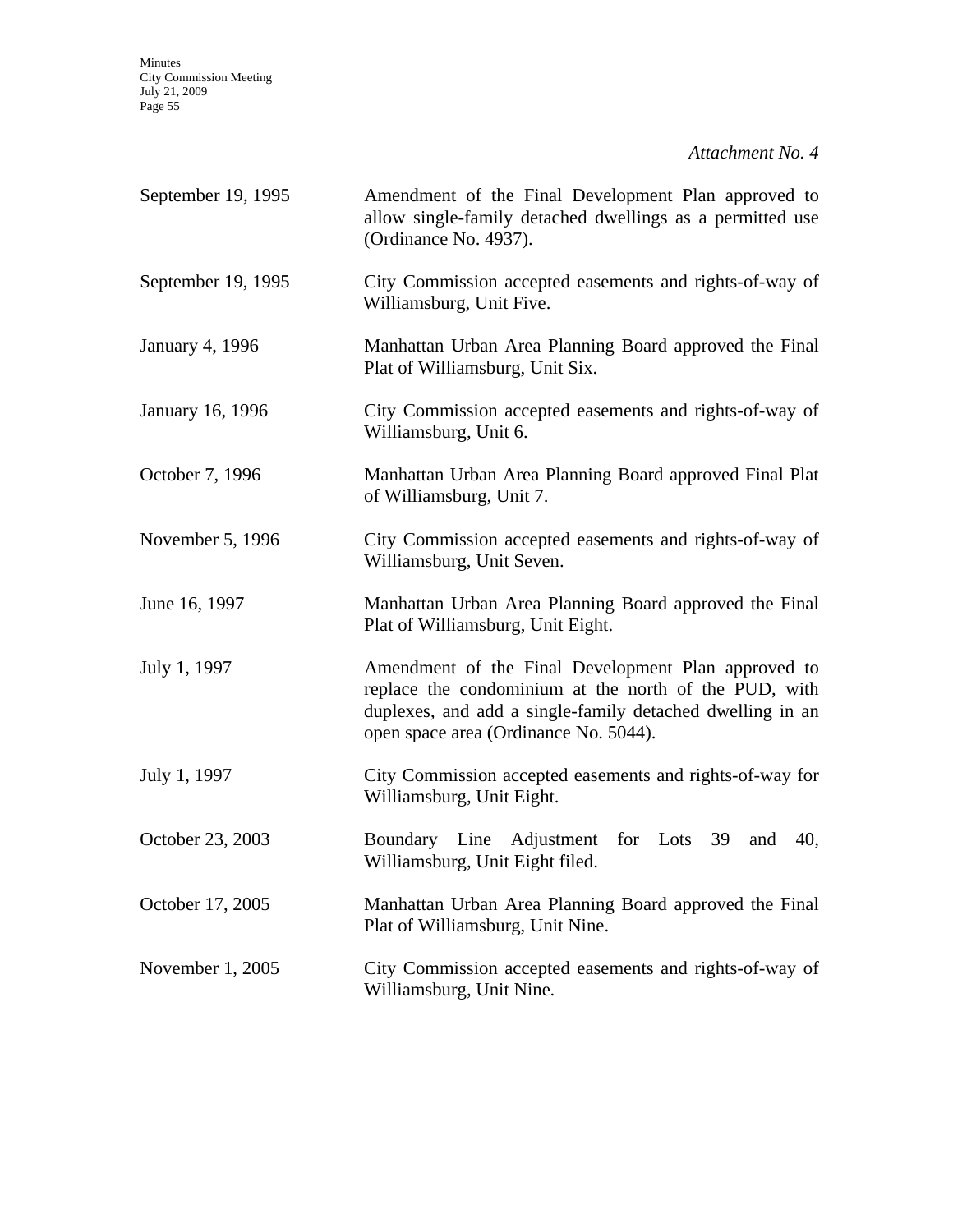| January 19, 2006   | Manhattan Urban Area Planning Board recommends denial<br>(4-2) of an amendment of the Preliminary Development<br>Plan regarding open space, landscaping and sidewalks. |
|--------------------|------------------------------------------------------------------------------------------------------------------------------------------------------------------------|
| February $7, 2006$ | City Commission considers first reading of an ordinance to<br>amend the Williamsburg PUD.                                                                              |

The proposed PUD site has remained vacant to date.

**9. CONSISTENCY WITH INTENT AND PURPOSE OF THE ZONING ORDINANCE:** The intent and purpose of the Zoning Regulations is to protect the public health, safety, and general welfare; regulate the use of land and buildings within zoning districts to assure compatibility; and to protect property values. The proposed PUD is located in the Williamsburg PUD, which is described below. The proposed PUD is also consistent with the general character of the C-1, Restricted Business District, but will be limited to business and professional office uses and banks with drive-in facilities.

Land use and structures within a Planned Unit Development District which, when approved by the Planning Board and Governing Body, may differ in one or more respects from the regulations that are applicable in any other zoning district. The objectives of a Planned Unit Development District shall be to promote progressive development of land and construction by encouraging Planned Unit Developments (PUD's) to achieve: a maximum choice of living environments by allowing a variety of housing and building types; a more useful pattern of open space and recreation areas and, if permitted as part of the project, more convenience in the location of commercial uses and services; a development pattern which preserves and utilizes natural topography and geologic features, scenic vistas, trees and other vegetation, and prevents the disruption of natural drainage patterns; a more efficient use of land than is generally achieved through conventional development; a development pattern in harmony with land use density, transportation facilities, and community facilities; an environment which provides safe, clean, convenient and necessary residential, commercial, and industrial facilities which will afford greater opportunities for better housing, recreation, shops and industrial plants for all citizens of the community; a development plan which suits the specific needs of the site and takes into account the unique conditions of the property which may require changes of conventional bulk regulations, lot layout, or density; or results in a project that provides greater public benefit than would be provided under conventional zoning; and, a mixture of compatible uses which might not otherwise be permitted in a single district, or which may restrict the range of land uses more than in a single district.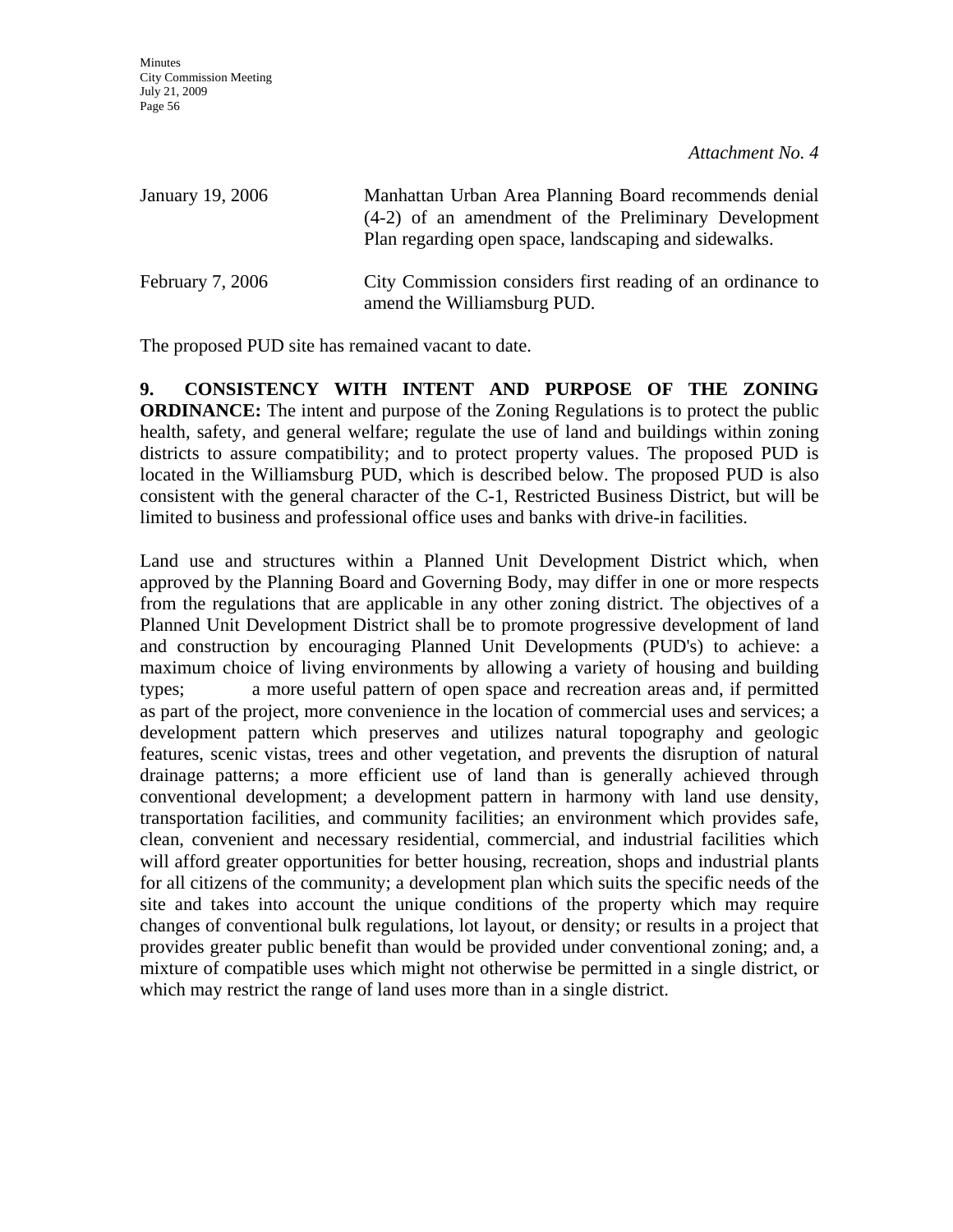#### Underlying Zoning District

Lot 1 of the underlying Williamsburg PUD was approved for a three-story, 36-unit retirement condominium building approximately 42 feet in height generally proposed to be oriented from north to south along the western side of Westport Street. Two detached parking garages were also proposed: one was a 29-space garage generally west of the building, and the second was a seven car garage at the north end of the site. No development has occurred on the rezoning site since approval of the PUD on March 7, 1989. The proposed PUD will allow a restricted business district compatible with residential districts in the neighborhood.

#### Overall Intent

The proposed PUD is generally like a C-1, Restricted Business District, but limited to professional offices and businesses, and a bank with drive-in facilities. Fewer of the permitted uses and none of the conditional uses of the C-1 District are proposed.

The C-1 District is designed to provide for non-retail commercial, business and professional office activities adjacent to arterial and collector streets. The C-1 District is also intended to be compatible with adjacent residential districts.

C-1 Districts are typically found along major arterial streets, such as Poyntz Avenue, Anderson Avenue, Dickens Avenue and Claflin Road. C-1 Districts, or equivalent PUD's such as the proposed Westport Commons PUD, are found adjacent to various residential districts in the community. The proposed PUD will provide for non-retail business and professional activities adjacent to arterial and collector streets.

The overall intent of the proposed PUD is consistent with the policies of the Comprehensive Plan and intent of the PUD requirements, subject to the conditions of approval. The proposed PUD is an infill project on a site along a major commercial corridor dominated by professional office, banks, multiple-family and other commercial or institutional uses. Overall, the proposed PUD is sensitive to the Williamsburg PUD to the north and Georgetown Apartments to the east, and a church to the west of Browning Avenue.

**10. RELATIVE GAIN TO THE PUBLIC HEALTH, SAFETY AND WELFARE THAT DENIAL OF THE REQUEST WOULD ACCOMPLISH, COMPARED WITH THE HARDSHIP IMPOSED UPON THE INDIVIDUAL OWNER:** There appears to be no gain to the public that denial would accomplish as no adverse impacts are expected as a result of the rezoning. It may be a hardship on the owner if the rezoning is denied.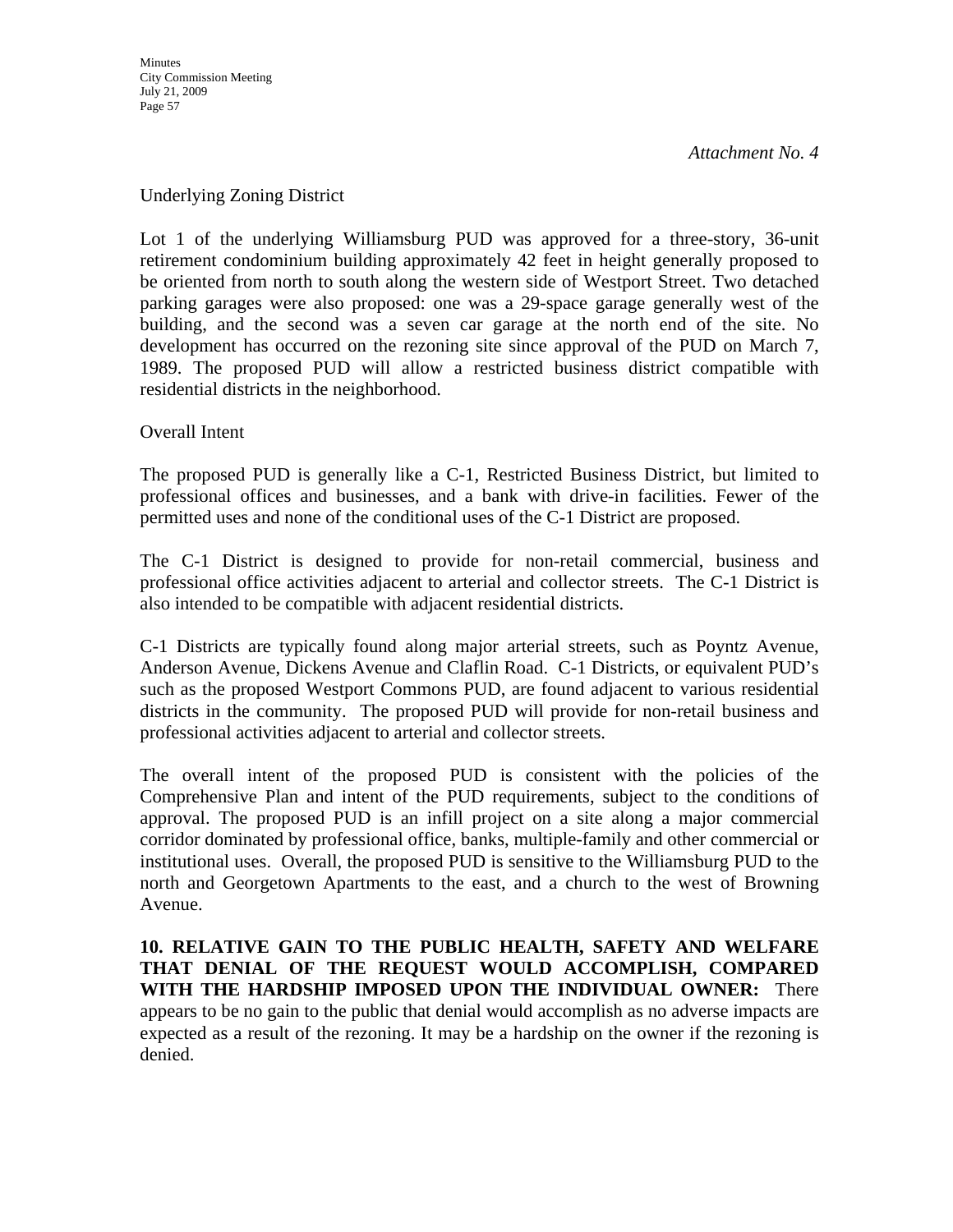**11. ADEQUACY OF PUBLIC FACILITIES AND SERVICES:** Adequate streets, sanitary sewer and water services are available to serve the site.

## **12. OTHER APPLICABLE FACTORS:** None.

**13. STAFF COMMENTS AND RECOMMENDATION:** City Administration recommends approval of the proposed rezoning of the Westport Commons Commercial Planned Unit Development, from PUD, Residential Planned Unit Development District, to PUD, Commercial Planned Unit Development District, with the following conditions:

- 1. The Permitted Uses shall include: Business and professional offices, as defined in the Manhattan Zoning Regulations, and a Bank, with drive-in facilities.
- 2. Landscaping and irrigation shall be provided pursuant to a Landscaping Performance Agreement between the City and the owner, which shall be entered into prior to issuance of a building permit.
- 3. All landscaping and irrigation shall be maintained in good condition.
- 4. Signage shall be limited to signs proposed in the application.
- 5. Exempt signage described in Article VI, Section 6-104  $(A)(1),(2),(4),(5),(7)$  and  $(8)$ ; and Section 6-104  $(B)(1)$  and  $(2)$ , of the Manhattan Zoning Regulations shall be permitted.
- 6. A sidewalk shall be constructed along the east side of Browning Avenue concurrent with the construction of the improvements in the PUD.
- 7. Pedestrian sidewalks shall be provided connecting the sidewalk along Browning Avenue to the buildings on Lot 1 and Lot 2, and shall be shown on the Final Development Plan.

## **ALTERNATIVES:**

1. Recommend approval of the proposed rezoning of Westport Commons PUD from PUD, Residential Planned Unit Development District, to PUD, Commercial Planned Unit Development District, stating the basis for such recommendation, with the conditions listed in the Staff Report.